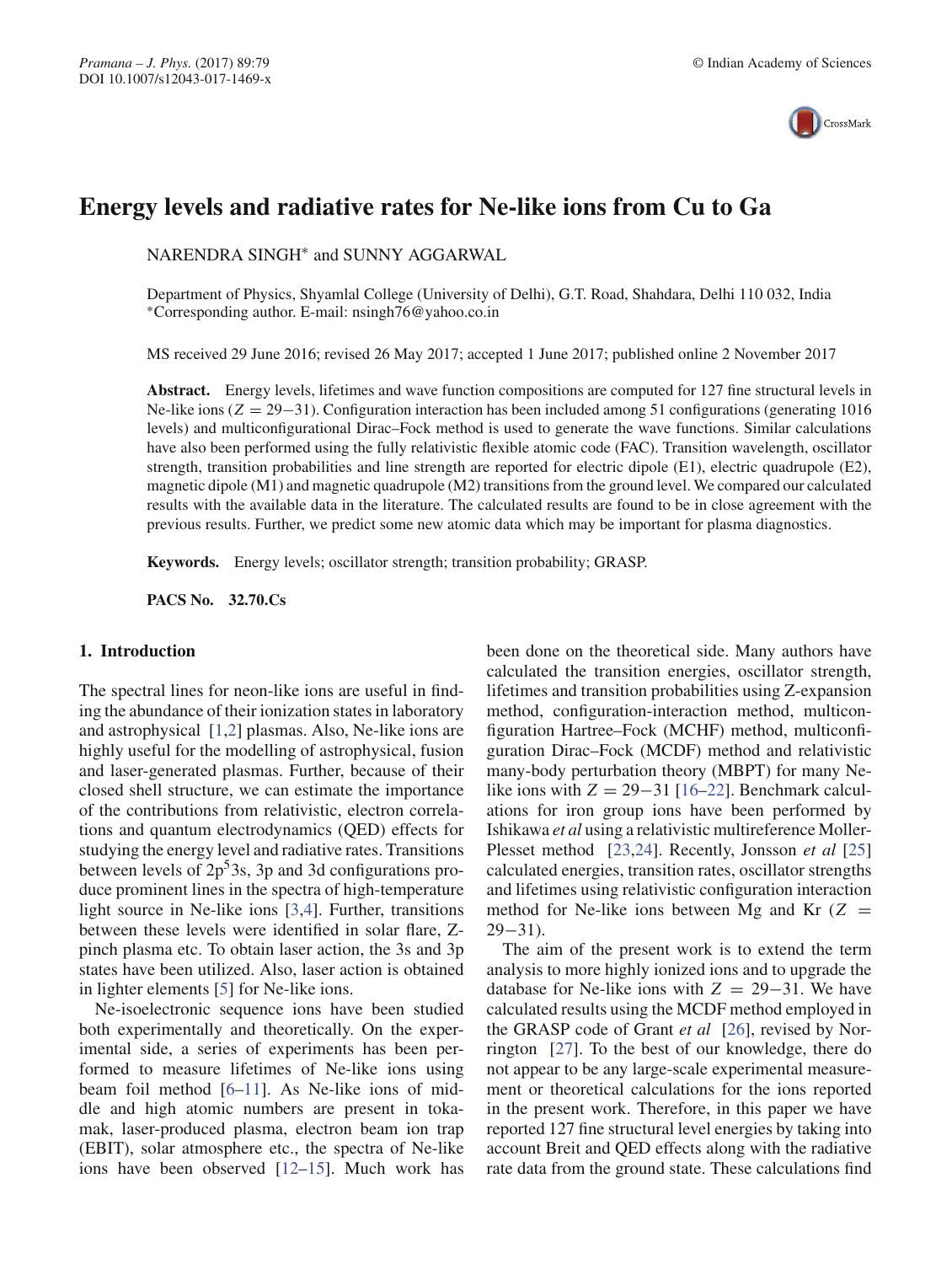|   |                   |                |                        |               |          |              | Table 1. Dirac-Coulomb (DC), Breit and quantum electrodynamics (QED) contributions to the MCDF energy (Ryd.) as a function of the orbital set Ne-like Cu. The sum<br>(Total) is compared with FAC and NIST. All energies are relative to the ground-state MCDF energies (Ryd.), lifetimes (s) and mixing coefficients of levels in Ne-like Cu. |         |             |
|---|-------------------|----------------|------------------------|---------------|----------|--------------|------------------------------------------------------------------------------------------------------------------------------------------------------------------------------------------------------------------------------------------------------------------------------------------------------------------------------------------------|---------|-------------|
|   |                   |                |                        | MCDF          |          |              |                                                                                                                                                                                                                                                                                                                                                |         |             |
| ー |                   | $\overline{D}$ | <b>Breit</b>           | QED           | Total    | Lifetime     | Mixing coefficients                                                                                                                                                                                                                                                                                                                            | FAC     | <b>NIST</b> |
|   |                   |                |                        |               |          |              | 99.4                                                                                                                                                                                                                                                                                                                                           |         |             |
|   |                   | 70.7492        | 0.063                  | 0.00658       | 70.6919  | 1.47E-06     | 9.66                                                                                                                                                                                                                                                                                                                                           | 70.7705 | 70.8717     |
|   |                   | 70.9215        | ထွဲထွ<br>$-0.062$      | 0.00662       | 70.86534 | $5.54E - 13$ | $57.46 + 42.25(5)$                                                                                                                                                                                                                                                                                                                             | 70.9535 | 71.0392     |
|   | $\circ$           | 72.3054        | $-0.0982$              | 0.00945       | 72.21663 | $1.36E - 05$ | 99.6                                                                                                                                                                                                                                                                                                                                           | 72.2977 | 72.3906     |
|   |                   | 72.4086        | $-0.101$               | 0.00945       | 72.31716 | $7.25E - 13$ | $57.46 + 42.12(3)$                                                                                                                                                                                                                                                                                                                             | 72.4053 | 72.4918     |
|   |                   | 73.4312        | $-0.0549$              | $-0.00209$    | 73.37423 | $2.15E - 10$ | $73.96 + 23.33(13)$                                                                                                                                                                                                                                                                                                                            | 73.4435 | 73.5454     |
|   | $\sim$            | 73.696         | $-0.0547$              | $-0.00209$    | 73.63924 | $1.34E - 10$ | $56.4 + 30.58(14)$                                                                                                                                                                                                                                                                                                                             | 73.7184 | 73.7969     |
|   | $\sim$            | 73.9511        | $-0.0655$              | $-0.00152$    | 73.88405 | $1.16E-10$   | 99.8                                                                                                                                                                                                                                                                                                                                           | 73.9592 | 74.0458     |
|   |                   | 74.0188        | $-0.0588$              | $-0.00165$    | 73.95833 | $1.29E - 10$ | $54.02 + 22.09(12)$                                                                                                                                                                                                                                                                                                                            | 74.0387 | 74.1171     |
|   | $\sim$            | 74.2061        | $-0.06$                | $-0.0015$     | 74.14451 | $8.51E-11$   | $67.4 + 32.26(14)$                                                                                                                                                                                                                                                                                                                             | 74.2258 | 74.3009     |
|   | ○                 | 74.8264        | $-0.067$               | $-0.00068$    | 74.75876 | 7.58E-11     | 91.39                                                                                                                                                                                                                                                                                                                                          | 74.8408 |             |
|   |                   | 75.1978        | $-0.0924$              | 0.000758      | 75.10613 | $1.69E - 10$ | $68.39 + 30.14(9)$                                                                                                                                                                                                                                                                                                                             | 75.1872 | 75.2641     |
|   |                   | 75.5788        | $-0.0944$              | 0.00121       | 75.48556 | $1.04E-10$   | 60.53                                                                                                                                                                                                                                                                                                                                          | 75.5648 | 75.6456     |
|   |                   | 75.6342        | $-0.101$               | 0.00136       | 75.53433 | $9.43E - 11$ | $43.3 + 36.84(14) + 19.62(10)$                                                                                                                                                                                                                                                                                                                 | 75.6162 | 75.6925     |
|   |                   | 76.7452        | $-0.0704$              | $-8.10E - 05$ | 76.67466 | $2.76E - 11$ | 90.44                                                                                                                                                                                                                                                                                                                                          | 76.767  | 76.6093     |
|   | ⊂                 | 77.4506        | $-0.0584$              | $-0.00201$    | 77.39013 | $6.92E - 11$ | 99.2                                                                                                                                                                                                                                                                                                                                           | 77.4471 | 77.5448     |
|   |                   | 77.5573        | $-0.0669$              | $-0.00194$    | 77.48855 | $5.86E - 12$ | 89.3                                                                                                                                                                                                                                                                                                                                           | 77.5468 | 77.6474     |
|   | $\sim$            | 77.7468        | $-0.0729$              | $-0.00186$    | 77.67212 | $7.17E - 11$ | $67.08 + 23.72(25)$                                                                                                                                                                                                                                                                                                                            | 77.7263 | 77.829      |
|   | ↴                 | 77.7525        | $-0.0787$              | $-0.00186$    | 77.67201 | $7.57E - 11$ | 99.8                                                                                                                                                                                                                                                                                                                                           | 77.7326 | 77.8231     |
|   |                   | 77.7981        | $-0.0741$              | $-0.00184$    | 77.72222 | $6.23E - 11$ | $62.57 + 30.36(26)$                                                                                                                                                                                                                                                                                                                            | 77.7778 | 77.8681     |
|   | $\omega$ $\omega$ | 77.9535        | $-0.0685$              | $-0.00183$    | 77.88322 | $6.04E - 11$ | $44.62 + 31.7(24) + 22.66(25)$                                                                                                                                                                                                                                                                                                                 | 77.9411 | 78.0302     |
|   |                   | 78.0656        | $-0.0738$              | $-0.00186$    | 77.98998 | $6.76E - 11$ | $62.12 + 32.83(26)$                                                                                                                                                                                                                                                                                                                            | 78.0527 | 78.1367     |
|   |                   | 78.5647        | $-0.0762$              | $-0.00148$    | 78.48702 | $6.85E-$     | $69.22 + 24.4(27)$                                                                                                                                                                                                                                                                                                                             | 78.5407 | 78.6105     |
|   |                   | 79.3407        | $-0.108$               | 0.001         | 79.23392 | $6.06E - 11$ | $65.77 + 26.94(21)$                                                                                                                                                                                                                                                                                                                            | 79.2971 | 79.3815     |
|   | UUU               | 79.4218        | $-0.109$               | 0.000877      | 79.31359 | $6.96E - 11$ | $47.2 + 30.69(18) + 19.8(21)$                                                                                                                                                                                                                                                                                                                  | 79.3733 | 7.9E+07     |
|   |                   | 79.4885        | $-0.112$               | 0.00101       | 79.37708 | $7.12E - 11$ | $36.48 + 35.28(20) + 27.98(22)$                                                                                                                                                                                                                                                                                                                | 79.4361 | 79.5283     |
|   |                   | 80.1066        | $-0.11$                | 0.000425      | 79.99719 | $2.48E - 14$ | $74.48 + 20.79(23)$                                                                                                                                                                                                                                                                                                                            | 80.0433 | 80.0731     |
|   |                   | 82.7569        | 5<br>$-0.054$          | $-0.0311$     | 82.67141 | $5.37E - 12$ | 98.41                                                                                                                                                                                                                                                                                                                                          | 82.7901 |             |
|   | 0                 | 83.3514        | $-0.0491$              | $-0.0313$     | 83.27094 | $8.02E - 12$ | 99.2                                                                                                                                                                                                                                                                                                                                           | 83.3917 |             |
|   | ⊂                 | 85.6218        |                        | $-0.0399$     | 85.54236 | $5.83E - 12$ | 99                                                                                                                                                                                                                                                                                                                                             | 85.6516 |             |
|   |                   | 85.6713        | $-0.0395$<br>$-0.0437$ | $-0.0399$     | 85.58776 | $8.02E - 13$ | 84.82                                                                                                                                                                                                                                                                                                                                          | 85.6984 | 85.5406     |
|   | $\sim$            | 85.9837        | $-0.0526$<br>$-0.0527$ | $-0.0393$     | 85.89174 | $5.69E - 12$ | 99                                                                                                                                                                                                                                                                                                                                             | 86.0002 |             |
|   |                   | 86.1457        |                        | $-0.0394$     | 86.05359 | $1.61E - 13$ | 85.01                                                                                                                                                                                                                                                                                                                                          | 86.1689 | 85.9872     |
|   |                   |                |                        |               |          |              |                                                                                                                                                                                                                                                                                                                                                |         |             |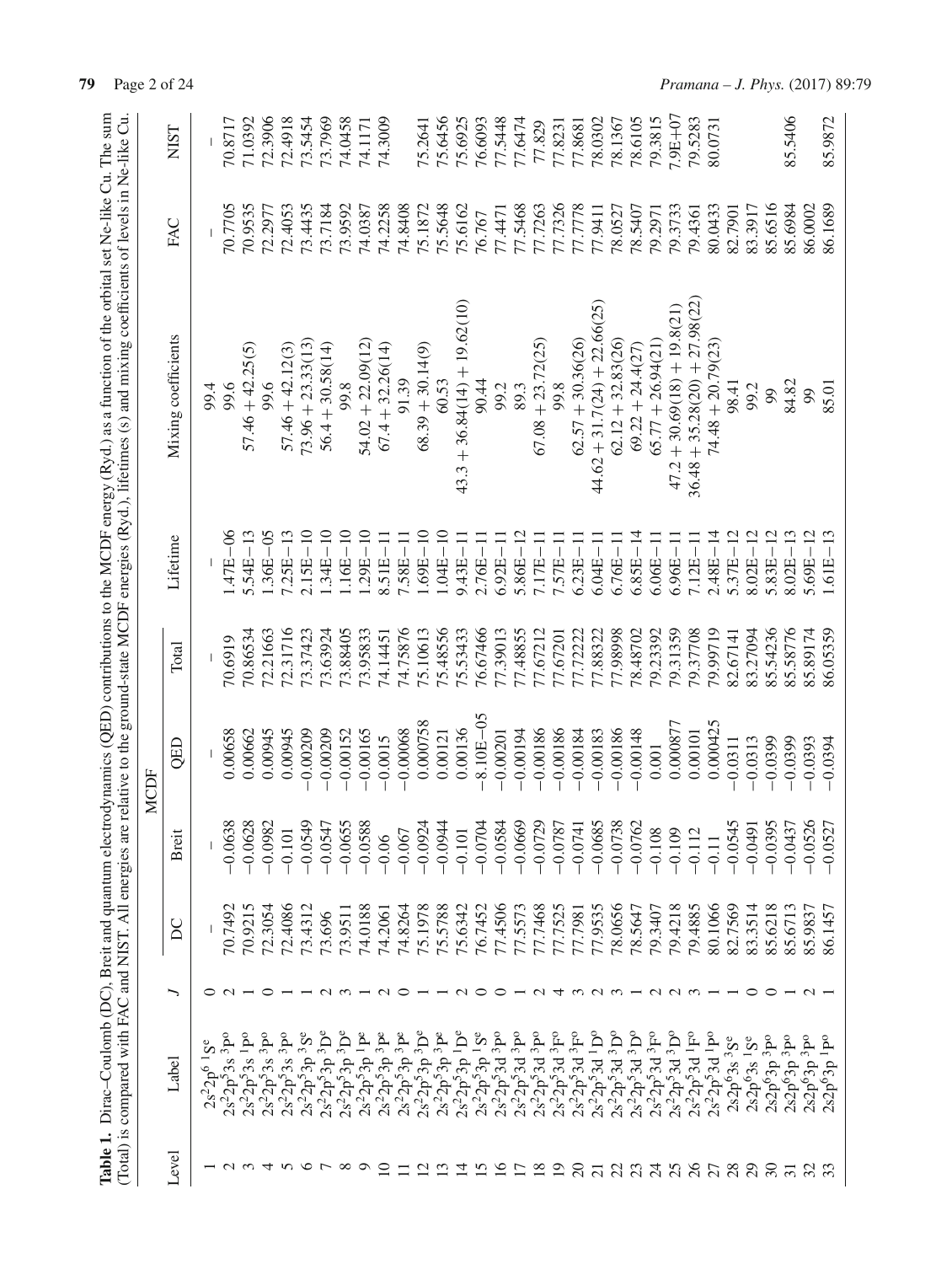|             | <b>NIST</b>         |                                                  |                                      |                                      |                                                  |                                 | 95.7195                                  |                      |                     |            |                                                                                                                                                             |                    |                   | 97.2049                         |                      |                   | 98.2619             |                   |                     |                     |                    |                                |                     |                      |                                 | 98.672              |                      |                      |                     |                     |                   |                    |                     |                     |                     |
|-------------|---------------------|--------------------------------------------------|--------------------------------------|--------------------------------------|--------------------------------------------------|---------------------------------|------------------------------------------|----------------------|---------------------|------------|-------------------------------------------------------------------------------------------------------------------------------------------------------------|--------------------|-------------------|---------------------------------|----------------------|-------------------|---------------------|-------------------|---------------------|---------------------|--------------------|--------------------------------|---------------------|----------------------|---------------------------------|---------------------|----------------------|----------------------|---------------------|---------------------|-------------------|--------------------|---------------------|---------------------|---------------------|
|             | FAC                 | 89.5967                                          | 89.6158                              | 89.653                               | 90.1029                                          | 95.58                           | 95.6373                                  | 96.6972              | 96.7619             | 96.8639    | 96.8919                                                                                                                                                     | 96.9524            | 97.1121           | 97.14                           | 97.3121              | 98.1747           | 98.2154             | 98.2687           | 98.2691             | 98.2832             | 98.2833            | 98.3402                        | 98.3796             | 98.4162              | 98.4372                         | 98.6104             | 98.637               | 98.9769              | 98.9864             | 98.991              | 98.9943           | 99.0296            | 99.0363             | 99.0399             | 99.05               |
|             | Mixing coefficients | 99.4                                             | 99                                   | 99.4                                 | 99.2                                             | 99.8                            | $64.32 + 35.64(46)$                      | $59.44 + 37.09(56)$  | $51.98 + 33.64(57)$ | 99.8       | 63.2                                                                                                                                                        | $68.23 + 31.7(57)$ | 99.8              | $64.16 + 35.4(39)$              | $54.46 + 45.29(59)$  | 99.8              | $82.81 + 16.56(71)$ | 99.8              | $56.85 + 35.05(70)$ | $53.14 + 38.32(69)$ | $72.59 + 24.3(43)$ | $55.35 + 23.72(68) + 18.4(69)$ | $68.06 + 30.25(70)$ | $54.02 + 24.6(40)$   | $47.75 + 34.46(57) + 17.64(44)$ | $53.14 + 40.96(71)$ | $54.17 + 45.56(47)$  | 99.8                 | $50.84 + 48.58(73)$ | $76.04 + 18.84(65)$ | 100.0             | $49.84 + 41.6(75)$ | $48.58 + 48.44(74)$ | $59.14 + 23.81(72)$ | $72.93 + 16.32(61)$ |
|             | Lifetime            | $6.97E - 12$                                     | $6.82E - 12$                         | $6.70E - 12$                         | $5.49E - 12$                                     | $1.49E - 12$                    | $7.54E - 13$                             | $1.54E - 12$         | $51E - 12$          | $59E-12$   | $54E - 12$                                                                                                                                                  | $.63E - 12$        | $1.48E - 12$      | $8.65E - 13$                    | $1.73E - 12$         | $8.93E - 13$      | $8.34E - 13$        | $8.96E - 13$      | $9.02E - 13$        | $9.10E - 13$        | $1.48E - 12$       | $9.17E - 13$                   | $9.16E - 13$        | $1.61E - 12$         | $1.60E - 12$                    | $8.16E - 14$        | $1.68E - 12$         | $3.94E - 13$         | $4.17E - 13$        | $4.16E - 13$        | $4.02E - 13$      | $4.07E - 13$       | $4.23E - 13$        | $4.16E - 13$        | $4.18E - 13$        |
|             | Total               | 89.52122                                         | 89.54023                             | 89.57768                             | 90.01088                                         | 95.52935                        | 95.58446                                 | 96.64898             | 96.71266            | 96.8157    | 96.84298                                                                                                                                                    | 96.90257           | 97.05704          | 97.08371                        | 97.27222             | 98.12815          | 98.16975            | 98.22359          | 98.23914            | 98.24046            | 98.21687           | 98.29877                       | 98.33894            | 98.36274             | 98.38328                        | 98.57646            | 98.59595             | 98.91609             | 98.92384            | 98.92947            | 98.93163          | 98.96611           | 98.96866            | 98.97538            | 98.98521            |
| <b>MCDF</b> | QED                 | $-0.0398$                                        | $-0.0398$                            | $-0.0398$                            | $-0.0399$                                        | 0.00103                         | 0.00104                                  | $-0.00192$           | $-0.00194$          | $-0.00175$ | $-0.0017$                                                                                                                                                   | $-0.00173$         | 0.00392           | 0.00391                         | $-0.00158$           | $-0.00186$        | $-0.00185$          | $-0.00184$        | $-0.00184$          | $-0.00184$          | 0.000953           | $-0.00184$                     | $-0.00184$          | 0.00114              | 0.00116                         | $-0.00178$          | 0.000806             | $-0.00192$           | $-0.00184$          | $-0.00184$          | $-0.00191$        | $-0.00187$         | $-0.00186$          | $-0.00185$          | $-0.00184$          |
|             | Breit               | $-0.0558$                                        | $-0.0614$                            | $-0.0663$                            | $-0.0626$                                        | $-0.0694$                       | $-0.069$                                 | $-0.0652$            | $-0.0658$           | $-0.07$    | $-0.0679$                                                                                                                                                   | $-0.068$           | $-0.106$          | $-0.107$                        | $-0.0668$            | $-0.0676$         | $-0.0702$           | $-0.0747$         | $-0.072$            | $-0.0728$           | $-0.104$           | $-0.071$                       | $-0.0727$           | $-0.105$             | $-0.107$                        | $-0.0739$           | $-0.0964$            | $-0.0736$            | $-0.0762$           | $-0.0763$           | $-0.0742$         | $-0.0748$          | $-0.0745$           | $-0.075$            | $-0.0754$           |
|             | $\sum$              | 89.6168                                          | 89.6414                              | 89,6838                              | 90.1133                                          | 95.5977                         | 95.6524                                  | 96.7161              | 96.7804             | 96.8874    | 96.9127                                                                                                                                                     | 96.9723            | 97.1593           | 97.187                          | 97.3406              | 98.1976           | 98.2418             | 98.3001           | 98.313              | 98.3151             | 98.3197            | 98.3716                        | 98.4135             | 98.4668              | 98.4895                         | 98.6521             | 38.6915              | 9166'86              | 99.0019             | 99.0076             | 99.0078           | 99.0428            | 99.045              | 99.0522             | 99.0624             |
|             |                     |                                                  |                                      |                                      | $\alpha$ $\alpha$ $\alpha$ $\alpha$ $\alpha$     |                                 |                                          |                      |                     |            |                                                                                                                                                             | $\sim$ 0           |                   |                                 | $\circ$              |                   |                     |                   |                     | $\sim$              |                    |                                | $ \sim$ $\sim$      |                      | $\sim$                          |                     | ○                    |                      | ↴                   |                     |                   | anwaan 4           |                     |                     |                     |
|             | Label               | 2s2p <sup>6</sup> 3d <sup>3</sup> D <sup>6</sup> | 2s2p <sup>6</sup> 3d <sup>3</sup> De | 2s2p <sup>6</sup> 3d <sup>3</sup> De | 2s2p <sup>6</sup> 3d <sup>1</sup> D <sup>e</sup> | $2s^22p^54s$ <sup>3</sup> $P^o$ | $2s^22p^54s$ <sup>1</sup> P <sup>o</sup> | $2s^2 2p^5 4p^3 S^e$ | $2s^22p^54p^3D^e$   |            | $\begin{array}{c} 2 s^2 2 \dot{\mathbf{p}}^5 4 \dot{\mathbf{p}}^3 \mathbf{D}^e \\ 2 s^2 2 \dot{\mathbf{p}}^5 4 \dot{\mathbf{p}}^1 \mathbf{P}^e \end{array}$ | $2s^22p^54p^3P^e$  | $2s^22p^54s^3p^0$ | $2s^22p^54s$ <sup>3</sup> $P^o$ | $2s^2 2p^5 4p^3 P^e$ | $2s^22p^54d^3p^0$ | $2s^22p^54d^3P^c$   | $2s^22p^54d^3F^0$ | $2s^22p^54d^3F^6$   | $2s^22p^54d^3P^c$   | $2s^22p^54p^3D^e$  | $2s^2 2p^5 4d^1D^6$            | $2s^2 2p^5 4d^3D^c$ | $2s^2 2p^5 4p^3 P^e$ | $2s^22p^54p^1D^e$               | $2s^22p^54d^1P^c$   | $2s^2 2p^5 4p^1 S^e$ | $2s^2 2p^5 4f^3 D^e$ | $2s^22p^54f^1G^e$   | $2s^22p^54f^3D^e$   | $2s^22p^54f^3G^e$ | $2s^22p^54f^3F^e$  | $2s^22p^54f^1D^e$   | $2s^22p^54f^1F^e$   | $2s^22p^54f^3F^e$   |
|             | Level               |                                                  |                                      |                                      |                                                  |                                 |                                          | ¥                    |                     |            |                                                                                                                                                             |                    |                   |                                 |                      | $\frac{8}{3}$     | $\overline{5}$      | $50\,$            | $\overline{5}$      |                     |                    |                                | 0.02488288          |                      |                                 |                     | 59                   | $\infty$             | $\overline{6}$      | $\mathcal{S}$       | $\mathcal{C}$     | $\mathcal{Z}$      | 65                  | $\delta$            |                     |

*Pramana – J. Phys.* (2017) 89:79 Page 3 of 24 **79** 

**Table 1.** *Continued.*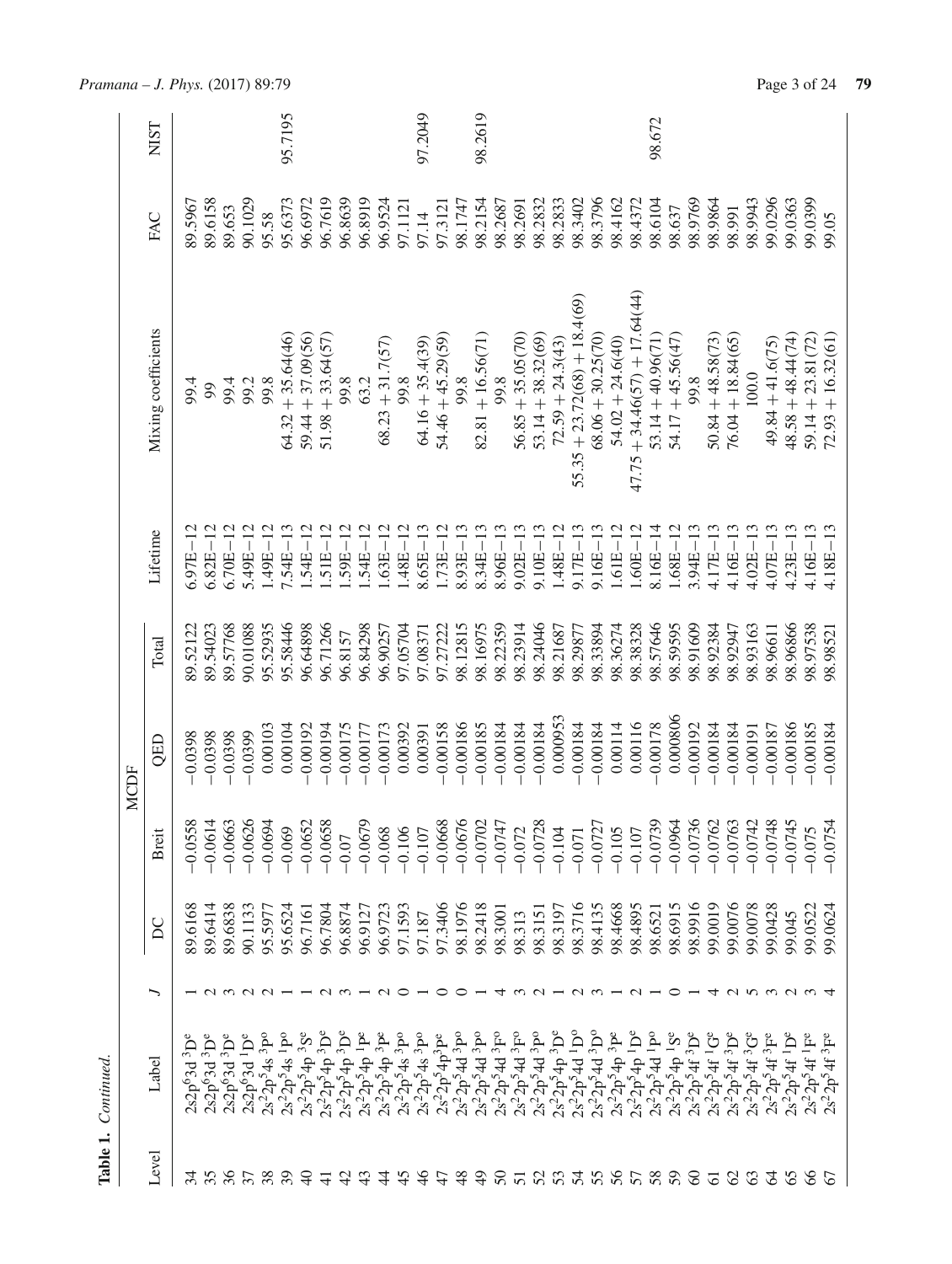|             | <b>NIST</b>         |                              |                     |                                          | 100.094             |                                                                                                         |                        |                                        |                                 |                   |                     |                      |                      |                        |                     |                      |                                                                                                                                                                                                    |                          |                                                   | 107.894           |            |                     |                      |                                                                                                                                                                       |             |                               |                     |              |                                                             |                         |                    |                      |                   |                     |
|-------------|---------------------|------------------------------|---------------------|------------------------------------------|---------------------|---------------------------------------------------------------------------------------------------------|------------------------|----------------------------------------|---------------------------------|-------------------|---------------------|----------------------|----------------------|------------------------|---------------------|----------------------|----------------------------------------------------------------------------------------------------------------------------------------------------------------------------------------------------|--------------------------|---------------------------------------------------|-------------------|------------|---------------------|----------------------|-----------------------------------------------------------------------------------------------------------------------------------------------------------------------|-------------|-------------------------------|---------------------|--------------|-------------------------------------------------------------|-------------------------|--------------------|----------------------|-------------------|---------------------|
|             | FAC                 | 99.8037                      | 99.8341             | 99.8615                                  | 100.022             | 100.537                                                                                                 | 100.551                | .00.558                                | .00.558                         | 106.331           | 106.359             | 106.865              | 106.921              | .06.973                | 106.982             | 107.015              | 107.194                                                                                                                                                                                            | 07.475                   | 107.617                                           | 107.637           | 07.648     | 07.664              | 07.669               | 107.671                                                                                                                                                               | 07.695      | 107.714                       | 07.813              | 07.856       | 107.89                                                      | 08.006                  | 08.018             | 108.022              | 108.024           | 108.039             |
|             | Mixing coefficients | $72.25 + 22(54)$             | $42.64 + 39.19(69)$ | $41.47 + 34.57(70) + 23.91(55)$          | $46.1 + 42.25(71)$  | $72.76 + 18.06(66)$                                                                                     | $40.5(61) + 26.63(67)$ | $46.51 + 32.49(65) + 20.93(62)$        | $52.71 + 29.38(64) + 17.39(66)$ | 99.8              | $65.29 + 34.46(95)$ | $60.53 + 32.95(105)$ | $51.12 + 34.81(106)$ | 100.0                  | 63.52               | $68.72 + 31.25(106)$ | $56.4 + 41.86(107)$                                                                                                                                                                                | 93.51                    | 99.2                                              | $81 + 17.98(115)$ | 100.0      | $55.8 + 35.64(114)$ | $50.27 + 40.96(113)$ | $57.15 + 22.37(112) + 17.89(113)$                                                                                                                                     | 98.21       | $68.39 + 30.25(114)$          | $51.7 + 31.26(115)$ | 98.01        | $55.2 + 30.58(77)$                                          | 99.8                    | 77.79              | $(611)87.6b + 86.6b$ | 100.0             | $43.96 + 43.3(117)$ |
|             | Lifetime            | $9.09E - 13$                 | $9.04E - 13$        | $9.07E - 13$                             | $8.56E - 14$        | $4.16E - 13$                                                                                            | $4.18E - 13$           | $4.17E - 1$                            | $4.06E - 13$                    | $1.84E -$         | $-300$ .            | $-376$ .             | ī<br>.84E            | $\overline{1}$<br>.94E | $.83E-$             | $1.99E-1$            | $2.12E - 12$                                                                                                                                                                                       | $1.23E - 12$             | $1.18E - 12$                                      | $1.09E - 12$      | $21E - 12$ | $.20E - 12$         | $22E - 12$           | $.22E - 12$                                                                                                                                                           | $.19E - 12$ | $.22E - 12$                   | $.45E - 13$         | $1.79E - 12$ | $5.42E - 13$                                                | $7.54E - 1$<br>$\Gamma$ | $7.66E - 13$       | $7.86E - 13$         | 7.84E-13          | 7.69E-              |
|             | Total               | 99.75518                     | 99.78608            | 99.81469                                 | 99.98213            | 100.4694                                                                                                | 100.4834               | 100.4875                               | 100.4906                        | 106.2758          | 106.3043            | 106.8108             | 106.868              | 106.9194               | 106.929             | 106.9625             | 107.1485                                                                                                                                                                                           | 107.452                  | 107.5565                                          | 107.5785          | 07.6066    | 07.6141             | 107.6138             | 07.6414                                                                                                                                                               | 107.6356    | 107.6611                      | 107.7641            | 107.7971     | 107.8348                                                    | 107.94                  | 107.9508           | 107.9545             | 107.9565          | 107.971             |
| <b>MCDF</b> | QED                 | 0.00105                      | 0.00103             | 0.00105                                  | 0.000973            | 0.00105                                                                                                 | 0.00105                | 0.00103                                | 0.00102                         | 0.00055           | $-0.00052$          | $-0.00358$           | $-0.0019$            | $-0.00181$             | $-0.0021$           | $-0.00179$           | $-0.00242$                                                                                                                                                                                         | $-0.0346$                | $-0.002$                                          | $-0.00195$        | $-0.00184$ | $-0.00189$          | $-0.00184$           | $-0.00184$                                                                                                                                                            | $-0.0362$   | $-0.00184$                    | $-0.00139$          | 0.00164      | 0.00145                                                     | $-0.00194$              | $-0.00192$         | $-0.00184$           | $-0.00184$        | $-0.00188$          |
|             | Breit               |                              |                     |                                          | $-0.11$             | $-0.113$                                                                                                | $-0.11$                | $-0.11$                                | $-0.11$                         | $-0.0726$         | $-0.072$            | $-0.0702$            | $-0.0707$            | $-0.0728$              | $-0.0714$           | $-0.0718$            | $-0.0702$                                                                                                                                                                                          | $-0.0588$                | $-0.0717$                                         | $-0.0729$         | $-0.075$   | $-0.073$            | $-0.0742$            | $-0.0733$                                                                                                                                                             | $-0.0558$   | $-0.0742$                     | $-0.0823$           | $-0.109$     | $-0.102$                                                    | $-0.0744$               | $-0.0748$          | $-0.0758$            | $-0.0759$         | 0.0752              |
|             | $\overline{C}$      | 99.8637                      | 99.8953             | 99.9249                                  | 100.091             | 100.582                                                                                                 | 00.596                 | 00.599                                 | 00.603                          | 06.349            | 106.37              | 106.885              | 106.941              | 106.994                | 107.003             | 107.036              | 107.221                                                                                                                                                                                            | 107.545                  | 107.63                                            | 107.653           | 07.684     | .07.69              | 107.69               | 107.717                                                                                                                                                               | 107.728     | 107.737                       | 07.848              | 07.904       | 107.936                                                     | 08.016                  | 08.028             | 08.032               | 08.034            | .08.048             |
|             | ╮                   |                              |                     |                                          |                     |                                                                                                         |                        | 00010101001                            |                                 |                   |                     |                      |                      | $\alpha \omega -$      |                     | $\sim$ $\sim$        |                                                                                                                                                                                                    | $\overline{\phantom{0}}$ | $\circ$                                           |                   | ব          | $\circ$             |                      | $\begin{array}{c} \mathcal{O} & \mathcal{O} \end{array}$                                                                                                              |             | $\omega$ $-$                  |                     | ⊂            |                                                             |                         | $-1$ $\sim$ $\sim$ | $\overline{4}$       | <u> ന ന</u>       |                     |
|             | Label               | $3F^{\circ}$<br>$2s^22p^54d$ | $2s^22p^54d^3D^0$   | $2s^22p^54d$ <sup>1</sup> F <sup>c</sup> |                     | $\begin{array}{c} 2s^22p^54d~^3{\rm D^o}\\ 2s^22p^54f~^3{\rm G^e}\\ 2s^22p^54f~^3{\rm G^e} \end{array}$ |                        | $2s^22p^54f^3F^e$<br>$2s^22p^54f^3D^e$ |                                 | $2s^22p^55s^3P^0$ |                     |                      |                      |                        |                     |                      | $\begin{array}{l} 2s^2 2p^5 5s \\ 2s^2 2p^5 5p^3 3s \\ 2s^2 2p^5 5p^3 5p \\ 2s^2 2p^5 5p^3 5p \\ 2s^2 2p^5 5p^5 p^1 \\ 2s^2 2p^5 5p^5 p^1 \\ 2s^2 2p^5 5p^5 p^1 \\ 2s^2 2p^5 5p^1 s^2 \end{array}$ | $2s2p^64s^3S^e$          | $\frac{2s^22p^55d}{3p^22p^55d} \, \frac{3}{3}p^o$ |                   |            |                     |                      | $\begin{array}{l} 2s^2 D^5 5d \ ^3F^6 \\ 2s^2 D^5 5d \ ^3F^6 \\ 2s^2 D^5 5d \ ^3P^6 \\ 2s^2 D^5 5d \ ^3P^6 \\ 2s^2 D^5 5d \ ^1D^6 \\ 2s^1 D^6 4s \ ^1S^6 \end{array}$ |             | $\frac{2s^22p^55d}{3}^{1}P^o$ |                     |              | $2s^22p^55s^3p^0$<br>$2s^22p^55s^3p^0$<br>$2s^22p^55t^3D^e$ |                         | $2s^22p^55f^3D^e$  | $2s^22p^55f^1G$      | $2s^22p^55f^3G^e$ | $^3D^e$<br>5f<br>5c |
|             | Level               |                              | 3                   |                                          | $\overline{\Gamma}$ |                                                                                                         |                        | 554                                    | 75                              | $\beta$           | $\mathcal{L}$       | 78                   | $\mathcal{E}$        | 80                     | $\overline{\infty}$ | 82                   | 83                                                                                                                                                                                                 | $\frac{84}{3}$           | 85                                                | 86                | 87         | 88                  | 89                   | 8                                                                                                                                                                     | 51          | $\mathfrak{S}$                | 93                  | 54           | 95                                                          | 86                      | 57                 | 98                   | 99                | $\Xi$               |

Table 1. Continued.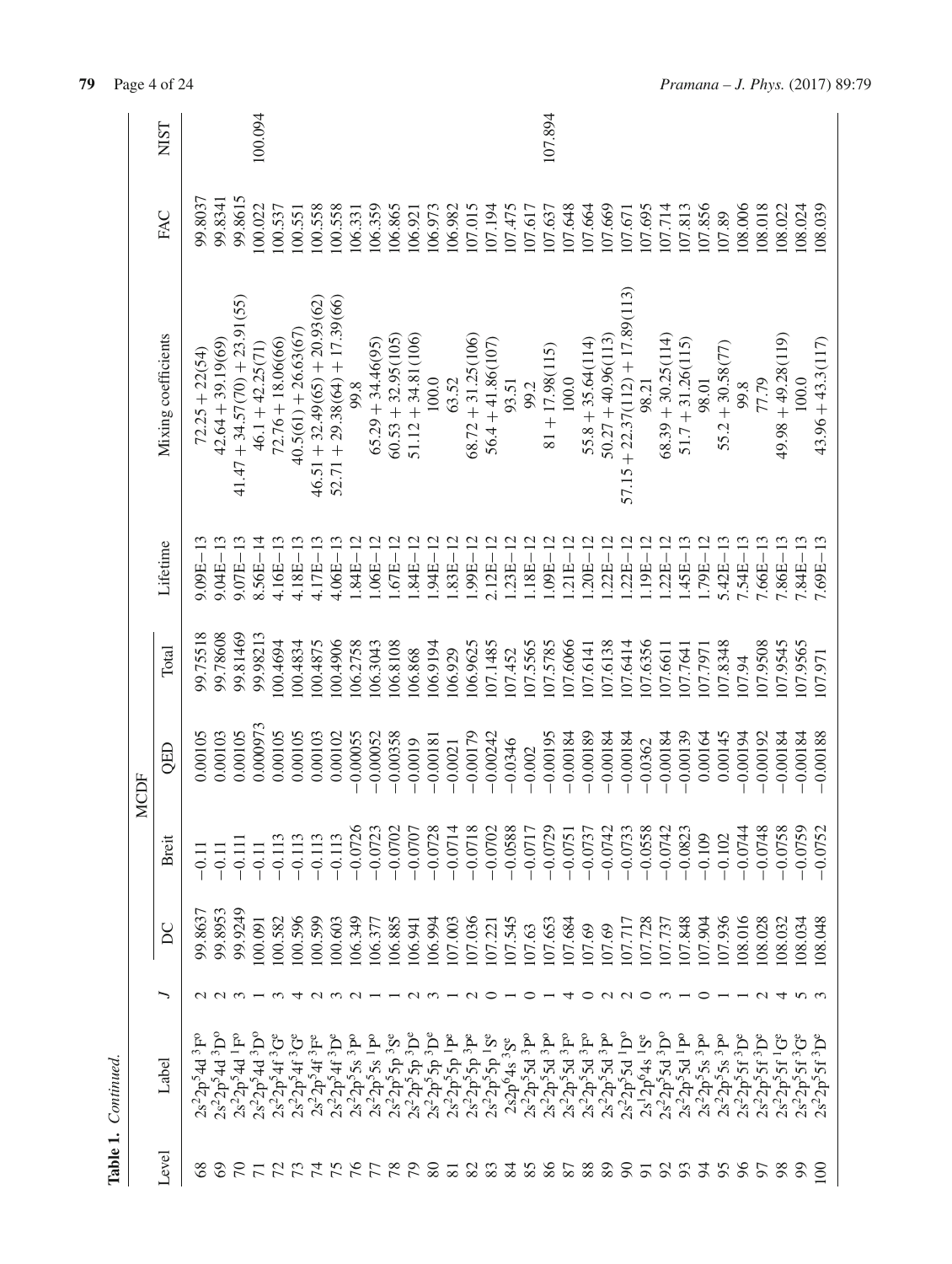|                         | Table 1. Continued.                                                                                                                    |                 |                  |           |             |          |              |                                  |         |             |
|-------------------------|----------------------------------------------------------------------------------------------------------------------------------------|-----------------|------------------|-----------|-------------|----------|--------------|----------------------------------|---------|-------------|
|                         |                                                                                                                                        |                 |                  |           | <b>MCDF</b> |          |              |                                  |         |             |
| Level                   | $_{\rm Label}$                                                                                                                         | ╮               | $\sum_{i=1}^{n}$ | Breit     | QED         | Total    | Lifetime     | Mixing coefficients              | FAC     | <b>NIST</b> |
| ā                       | $2s^22p^55f^1D^e$                                                                                                                      |                 | 08.055           | $-0.075$  | $-0.00185$  | 107.9778 | $8.06E - 13$ | $52.29 + 46.1(118)$              | 108.04  |             |
| $\Xi$                   | $2s^22p^55f^1F^e$                                                                                                                      | $\omega$        | 108.056          | $-0.0752$ | $-0.00184$  | 107.9792 | $7.80E - 13$ | $53.88 + 24.8(116) + 19.36(117)$ | 08.044  |             |
| $\Xi$                   | $2s^22p^55f^3F^e$                                                                                                                      | ↴               | 108.062          | $-0.0754$ | $-0.00184$  | 107.9848 | $7.83E - 13$ | $73.44 + 16.89(98)$              | 108.047 |             |
| $\Xi$                   |                                                                                                                                        |                 | 108.494          | $-0.109$  | 0.00091     | 108.3864 | $1.81E - 12$ | $75.52 + 21.53(81)$              | .08.048 |             |
| $\tilde{5}$             | $\frac{2s^22p^55p}{3}p^8$                                                                                                              |                 | 108.577          |           | 0.00104     | 108.4674 | $1.94E - 12$ | $51.12 + 28.41(78)$              | .08.053 |             |
| $\overline{106}$        | $\begin{array}{c} 2s^2 2p^5 5p^{1} \, \mathrm{D^e} \\ 2s^2 2p^5 5p^{3} \, \mathrm{P^e} \\ 2s 2p^6 4p^{3} \, \mathrm{P^o} \end{array}$  | $\sim$          | .08.57           | $-0.109$  | 0.000778    | 108.4687 | $2.01E - 12$ | $48.72 + 33.87(106) + 17.22(82)$ | 108.055 |             |
| $\overline{107}$        |                                                                                                                                        |                 | .08.653          | $-0.105$  | 0.000808    | 108.5485 | $1.91E - 12$ | $56.7 + 42.77(83)$               | 08.058  |             |
| 108                     |                                                                                                                                        | ⊂               | 108.703          | $-0.0532$ | $-0.0391$   | 1119801  | $1.24E - 12$ | 97.81                            | 108.061 |             |
| $\mathbf{\mathfrak{S}}$ | $2s2p^64p^3P^o$                                                                                                                        |                 | 108.71           | $-0.0543$ | $-0.0395$   | 108.6158 | $5.12E - 13$ | $77.7 + 20.79(111)$              | .08.063 | 108.486     |
| $\Xi$                   |                                                                                                                                        | $\sim$          | 108.831          | $-0.0576$ | $-0.0393$   | 108.7342 | $1.24E - 12$ | 98.6                             | .08.069 |             |
| Ξ                       | $\begin{array}{c} 2s2p^64p^3p^8\\ 2s2p^64p^1p^8\\ 2s^22p^55d^3p^6\\ 2s^22p^55d^3p^6\\ 2s^22p^55d^3p^6\\ 2s^22p^55d^1p^6\\ \end{array}$ |                 | 108.889          | $-0.0577$ | $-0.0395$   | 108.7914 | $2.54E - 13$ | $78.5 + 20.52(109)$              | 108.072 | 108.678     |
| $\overline{112}$        |                                                                                                                                        |                 | .09.247          | $-0.112$  | 0.00104     | .09.1362 | $.22E - 12$  | $74.48 + 19.71(90)$              | 108.443 |             |
| $\Xi$                   |                                                                                                                                        | $\alpha \alpha$ | .09.266          |           | 0.000725    | 109.1553 | $.23E - 12$  | $45.83 + 36.12(113)$             | 108.525 |             |
| $\overline{14}$         |                                                                                                                                        |                 | 109.277          |           | 0.00105     | 09.1658  | $1.21E - 12$ | $42.9 + 33.99(114) + 23.04(92)$  | 108.526 |             |
| $\overline{15}$         | $\frac{2s^22p^55d}{3}^{3}D^o$                                                                                                          |                 | 109.351          |           | 0.000857    | .09.241  | $2.09E - 13$ | $45.97 + 33.69(93)$              | 108.6   | 109.37      |
| $\frac{6}{11}$          |                                                                                                                                        |                 | 109.603          |           | 0.000689    | 09.4909  | $7.80E - 13$ | $60.68 + 28.73(102)$             | 108.63  |             |
| $\Xi$                   | $2s^22p^55f^3F^e$                                                                                                                      |                 | .09.605          |           | 0.000835    | 109.4927 | $7.79E - 13$ | $43.56 + 36.48(117)$             | 108.635 |             |
| $\frac{8}{2}$           | $2s^22p^55f^3F^2$<br>$2s^22p^55f^3G^e$                                                                                                 | $\sim$          | .09.609          |           | 0.000746    | .09.4972 | $7.95E - 13$ | $45.29 + 32.95(101) + 21.07(97)$ | 108.754 |             |
| 119                     |                                                                                                                                        | 4               | 109.612          | $-0.113$  | 0.00105     | 1667.601 | $7.86E - 13$ | $41.09 + 33.18(98) + 25.81(103)$ | 108.81  |             |
| $\overline{20}$         | $2s2p64d3De$                                                                                                                           |                 | 10.203           | $-0.0583$ | $-0.0397$   | 10.1045  | $7.86E - 13$ | 99.4                             | 09.197  |             |
| $\overline{2}$          | $2s2p64d3De$                                                                                                                           |                 | 10.215           | $-0.0605$ | $-0.0395$   | 10.1152  | $7.77E - 13$ |                                  | 09.216  |             |
| 122                     | $2s2p^64d~^3D^e$                                                                                                                       | <b>AWANW</b>    | .10.237          | $-0.0626$ | $-0.0393$   | 10.1349  | $7.66E - 13$ | 98.21<br>98.41                   | 109.225 |             |
| 123                     | 2s2p <sup>6</sup> 4d <sup>1</sup> D <sup>e</sup>                                                                                       |                 | 110.381          | $-0.0603$ | $-0.0398$   | 10.2809  | $8.00E - 13$ | 98.8                             | 109.294 |             |
| $\overline{24}$         | 2s2p <sup>6</sup> 4f <sup>3</sup> F°                                                                                                   |                 | 10.895           | $-0.0624$ | $-0.04$     | 10.7921  | $3.91E - 13$ | 100.0                            | 109.563 |             |
| 125                     | $2s2p^64f~3F^o$                                                                                                                        |                 | 10.898           | $-0.0635$ | $-0.04$     | 10.7941  | $3.91E - 13$ | 92.35                            | 109.565 |             |
| 126                     | 2s2p <sup>6</sup> 4f <sup>3</sup> F°                                                                                                   | 4               | 10.906           | $-0.0639$ | $-0.04$     | 10.8017  | $3.91E - 13$ | 100.0                            | 109.571 |             |
| $\overline{27}$         | 2s2p <sup>6</sup> 4f <sup>1</sup> F°                                                                                                   |                 | 110.919          | $-0.0631$ | $-0.04$     | 110.8157 | $3.97E - 13$ | 92.35                            | 109.572 |             |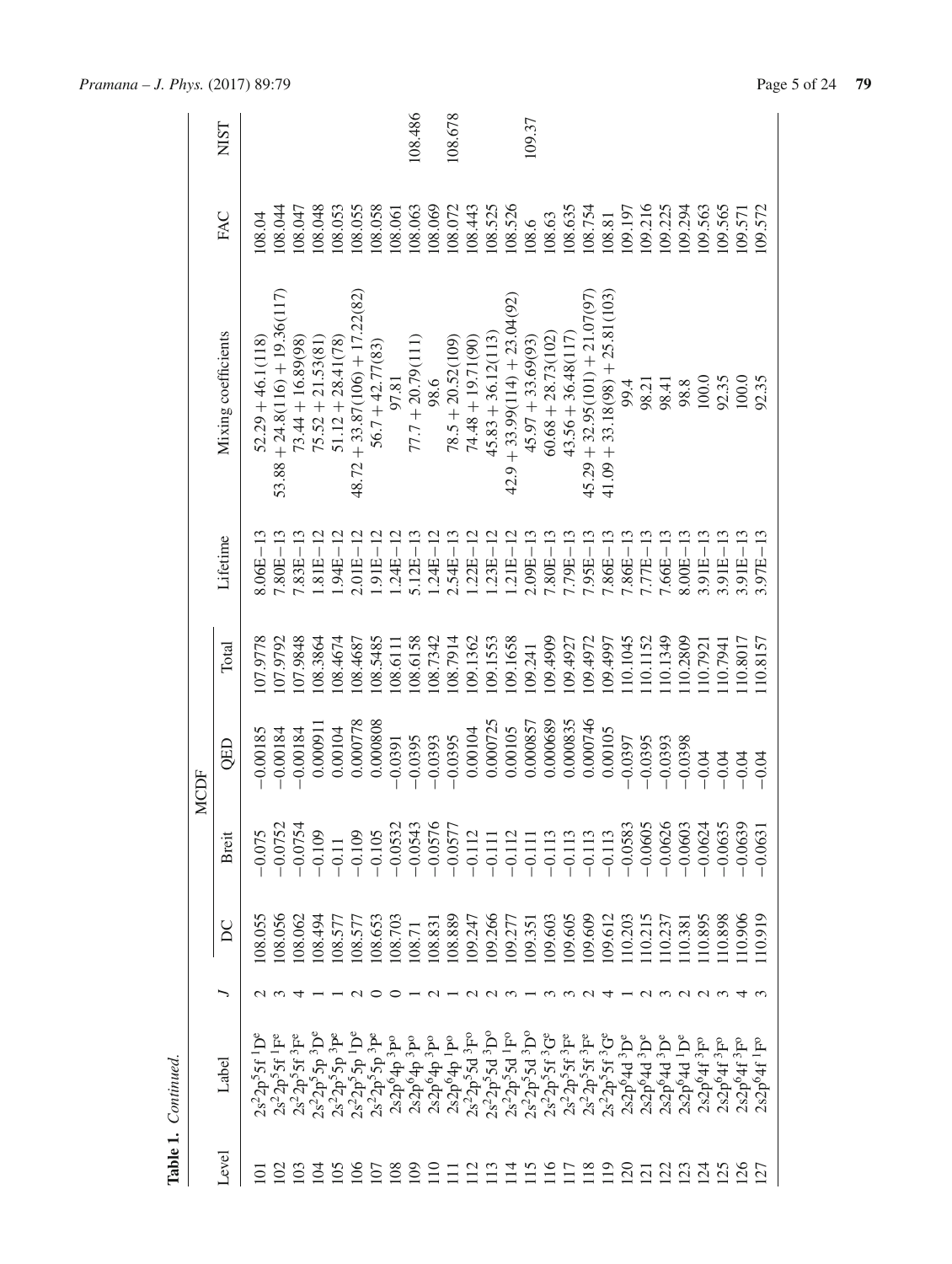|                 |                                                                                                                        |               |         |           |                      |          |                    | Table 2. Dirac-Coulomb (DC), Breit and quantum electrodynamics (QED) contributions to the MCDF energy (Ryd.) as a function of the orbital set Ne-like Zn. The sum<br>(total) is compared with FAC and NIST. All energies are relative to the ground-state MCDF energies (Ryd.), lifetimes (s) and mixing coefficients of levels in Ne-like Zn. |         |             |
|-----------------|------------------------------------------------------------------------------------------------------------------------|---------------|---------|-----------|----------------------|----------|--------------------|------------------------------------------------------------------------------------------------------------------------------------------------------------------------------------------------------------------------------------------------------------------------------------------------------------------------------------------------|---------|-------------|
|                 |                                                                                                                        |               |         |           | <b>MCDF</b>          |          |                    |                                                                                                                                                                                                                                                                                                                                                |         |             |
| Level           | Label                                                                                                                  | ╮             | $\sum$  | Breit     | QED                  | Total    | Lifetime           | Mixing coefficients                                                                                                                                                                                                                                                                                                                            | FAC     | <b>NIST</b> |
|                 | $2s^22p^6$                                                                                                             |               |         |           |                      |          |                    | 9.6                                                                                                                                                                                                                                                                                                                                            |         |             |
|                 | $2s^22p^53s$                                                                                                           |               | 77.1474 | $-0.0721$ | 0.00755              | 77.08288 | $1.05E - 06$       | 99.6                                                                                                                                                                                                                                                                                                                                           | 77.1622 |             |
| $\sim$ $\sim$   | $2s^22p^53s$                                                                                                           |               | 77.3289 | $-0.0708$ | 0.00758              | 77.26568 | $4.63E - 13$       | $58.37 + 41.22(5)$                                                                                                                                                                                                                                                                                                                             | 77.3546 | 77.4295     |
| ব               | $2s^22p^53s~^3P_0$                                                                                                     | ○             | 78.9613 | $-0.111$  | 0.0109               | 78.86139 | $8.43E - 06$       | 99.6                                                                                                                                                                                                                                                                                                                                           | 78.9435 |             |
| n               | $2s^22p^53s~^3P_0$                                                                                                     |               | 79.0679 | $-0.114$  | 0.0109               | 78.96488 | $6.25E - 13$       | $58.37 + 41.22(3)$                                                                                                                                                                                                                                                                                                                             | 79.0539 | 79.1308     |
| $\circ$         | $2s^22p^53p^3S_e$                                                                                                      |               | 79.983  | $-0.061$  | $-0.00247$           | 79.91958 | $1.97E - 10$       | $71.06 + 25.81(13)$                                                                                                                                                                                                                                                                                                                            | 79.9897 |             |
| $\overline{ }$  | $2s^22p^53p^3D_e$                                                                                                      |               | 80.2445 | $-0.0616$ | $-0.00246$           | 80.18044 | $1.21E - 10$       | $55.65 + 30.91(14)$                                                                                                                                                                                                                                                                                                                            | 80.2601 |             |
| $\infty$        | $2s^22p^53p^3D_e$                                                                                                      |               | 80.5585 | $-0.074$  | $-0.00179$           | 80.48276 | $05E-10$           | 99.8                                                                                                                                                                                                                                                                                                                                           | 80.5583 |             |
| $\circ$         | $\begin{array}{c} 2s^22p^53p^{1}P_{e}\\ 2s^22p^53p^{3}P_{e}\\ 2s^22p^53p^{3}P_{e}\\ 2s^22p^53p^{3}P_{e}\\ \end{array}$ |               | 80.6203 | $-0.0668$ | $-0.00193$           | 80.5515  | $1.17E-10$         | $55.20 + 20.88(12)$                                                                                                                                                                                                                                                                                                                            | 80.6322 |             |
| $\Box$          |                                                                                                                        |               | 80.8259 | $-0.0677$ | $-0.00177$           | 80.7564  | $7.55E-11$         | $67.4 + 32.38(14)$                                                                                                                                                                                                                                                                                                                             | 80.8381 | 80.9296     |
|                 |                                                                                                                        | ○             | 81.5214 | $-0.0744$ | $-0.0009$            | 81.44612 | $6.61E-11$         | 89.49                                                                                                                                                                                                                                                                                                                                          | 81.5289 |             |
| 12              | $2s^22p^53p^3D_e$                                                                                                      |               | 81.9988 | $-0.104$  | 0.000854             | 81.89555 | $1.59E-10$         | $68.72 + 29.48(9)$                                                                                                                                                                                                                                                                                                                             | 81.9773 |             |
|                 | $2s^22p^53p^3P_e$                                                                                                      |               | 82.442  | $-0.107$  | 0.0014               | 82.33664 | $9.42E - 11$       | $59.75 + 16.56(6)$                                                                                                                                                                                                                                                                                                                             | 82.4164 |             |
| $\Xi$           |                                                                                                                        | $\sim$        | 82.5047 | $-0.114$  | 0.00157              | 82.39204 | $8.31E - 11$       | $43.96 + 36.48(14) + 19.27(10)$                                                                                                                                                                                                                                                                                                                | 82.4746 | 82.5681     |
| $\overline{5}$  | $\frac{2s^22\bar{p}^53\bar{p}}{2s^22p^53p}\frac{1}{1S_e}$                                                              | ○             | 83.5772 | $-0.0805$ | $\delta$<br>$-3.90E$ | 83.49667 | $2.61E - 11$       | 88.74                                                                                                                                                                                                                                                                                                                                          | 83.5888 | 83.4529     |
| $\overline{16}$ | $2s^22p^53d^3P_0$ $2s^22p^53d^3P_0$                                                                                    | ○             | 84.2259 | $-0.0656$ | $-0.00236$           | 84.15789 | =<br>T<br>$6.43E-$ | 99.2                                                                                                                                                                                                                                                                                                                                           | 84.2146 |             |
|                 |                                                                                                                        |               | 84.3435 | $-0.0751$ | $-0.00229$           | 84.26607 | $5.09E - 12$       | 88.55                                                                                                                                                                                                                                                                                                                                          | 84.324  | 84.4079     |
| $\overline{18}$ | $2s^22p^53d^3P_0$                                                                                                      | $\sim$        | 84.551  | $-0.0817$ | $-0.00221$           | 84.4671  | $6.69E - 11$       | $65.12 + 25.91(25)$                                                                                                                                                                                                                                                                                                                            | 84.5172 |             |
| $\overline{19}$ | $2s^22p^53d^3F_0$                                                                                                      | ↴             | 84.5541 | $-0.0888$ | $-0.0022$            | 84.46309 | $7.17E - 11$       | 99.8                                                                                                                                                                                                                                                                                                                                           | 84.5274 |             |
| $\Omega$        | $2s^22p^53d~^3F_0$                                                                                                     |               | 84.5935 | $-0.0834$ | $-0.00218$           | 84.50794 | $5.77E - 11$       | $61.78 + 31.02(26)$                                                                                                                                                                                                                                                                                                                            | 84.5635 |             |
| $\overline{c}$  | $2s^2 2p^5 3d$ <sup>1</sup> D <sub>o</sub>                                                                             |               | 84.7604 | $-0.0771$ | $-0.00217$           | 84.68108 | $5.64E-1$          | $46.38 + 30.47(24) + 21.9(25)$                                                                                                                                                                                                                                                                                                                 | 84.7391 |             |
| $\mathfrak{L}$  | $\frac{2s^22{\bf \hat{p}}^53{\bf d}}{2s^22{\bf \hat{p}}^53{\bf d}}\frac{3{\bf D_0}}{3{\bf D_0}}$                       |               | 84.8854 | $-0.0831$ | $-0.0022$            | 84.80002 | $6.39E - 11$       | $65.61 + 32.38(26)$                                                                                                                                                                                                                                                                                                                            | 84.8627 |             |
| $\mathfrak{L}$  |                                                                                                                        |               | 85.4331 | $-0.0855$ | $-0.00183$           | 85.34573 | $5.19E - 14$       | $66.26 + 27.25(27)$                                                                                                                                                                                                                                                                                                                            | 85.3986 | 85.4605     |
| $\mathcal{Z}$   | $\frac{2s^22p^53d}{3F_0}^3F_0$                                                                                         | $\sim$        | 86.3902 | $-0.121$  | 0.00114              | 86.26982 | $5.62E - 11$       | $66.75 + 26.52(21)$                                                                                                                                                                                                                                                                                                                            | 86.3332 |             |
| 25              |                                                                                                                        | $\sim$ $\sim$ | 86.4832 | $-0.123$  | $0.001$              | 86.36098 | Ę<br>$6.60E-$      | $46.38 + 32.15(18) + 18.92(21)$                                                                                                                                                                                                                                                                                                                | 86.4209 |             |
| $\infty$        | $2s^22p^53d$ <sup>1</sup> F <sub>o</sub>                                                                               |               | 86.5574 | $-0.127$  | 0.00115              | 86.43167 | $6.74E - 11$       | $36.24 + 36.12(20) + 27.35(22)$                                                                                                                                                                                                                                                                                                                | 86.4909 |             |
| 27              | $2s^22p^53d^1P_0$                                                                                                      |               | 87.1822 | $-0.124$  | 0.000537             | 87.05831 | $2.15E - 14$       | $71.57 + 23.14(23)$                                                                                                                                                                                                                                                                                                                            | 87.1054 | 87.3358     |
| 28              | $2s2p^63s^3S_e$                                                                                                        |               | 89.869  | $-0.0614$ | $-0.0352$            | 89.77233 | 4.95E-             | 98.41                                                                                                                                                                                                                                                                                                                                          | 89.8922 |             |
| $\overline{c}$  | $2s2p^63s$ <sup>1</sup> S <sub>e</sub>                                                                                 | ○             | 90.4923 | $-0.0554$ | $-0.0355$            | 90.40134 | 7.34E-             | 99.2                                                                                                                                                                                                                                                                                                                                           | 90.523  |             |
| $\mathfrak{S}$  | $2s2p^63p^3P_0$                                                                                                        | ○             | 92.8799 | $-0.0444$ | $-0.0454$            | 92.79003 | $5.38E - 12$       | 99.2                                                                                                                                                                                                                                                                                                                                           | 92.9003 |             |
| $\overline{31}$ | $2s2p^63p^3P_0$                                                                                                        |               | 92.9339 | $-0.0491$ | $-0.0454$            | 92.83946 | $-13$<br>$6.29E-$  | 83.54                                                                                                                                                                                                                                                                                                                                          | 92.9512 | 92.8399     |
| 32              | 2s2p <sup>6</sup> 3p <sup>3</sup> P                                                                                    |               | 93.3065 | $-0.0593$ | $-0.0447$            | 93.20247 | $-12$<br>5.24E-    | 99.2                                                                                                                                                                                                                                                                                                                                           | 93.3119 |             |
| 33              | $2s2p^{6}3p^{1}P_{0}$                                                                                                  |               | 93.4739 | $-0.0595$ | $-0.0448$            | 93.36959 | $1.37E - 13$       | 83.72                                                                                                                                                                                                                                                                                                                                          | 93.4859 | 93.3502     |
|                 | $2s2p^63d^3D_e$                                                                                                        |               | 97.1183 | $-0.0627$ | $-0.0453$            | 97.01026 | $6.36E - 12$       | 99.4                                                                                                                                                                                                                                                                                                                                           | 97.0861 |             |
|                 | $2s2p^63d^3D_e$                                                                                                        |               | 97.1476 | $-0.069$  | $-0.0453$            | 97.03318 | $5.21E - 12$       | 98.8                                                                                                                                                                                                                                                                                                                                           | 97.1092 |             |

**79** Page 6 of 24 *Pramana – J. Phys.* (2017) 89:79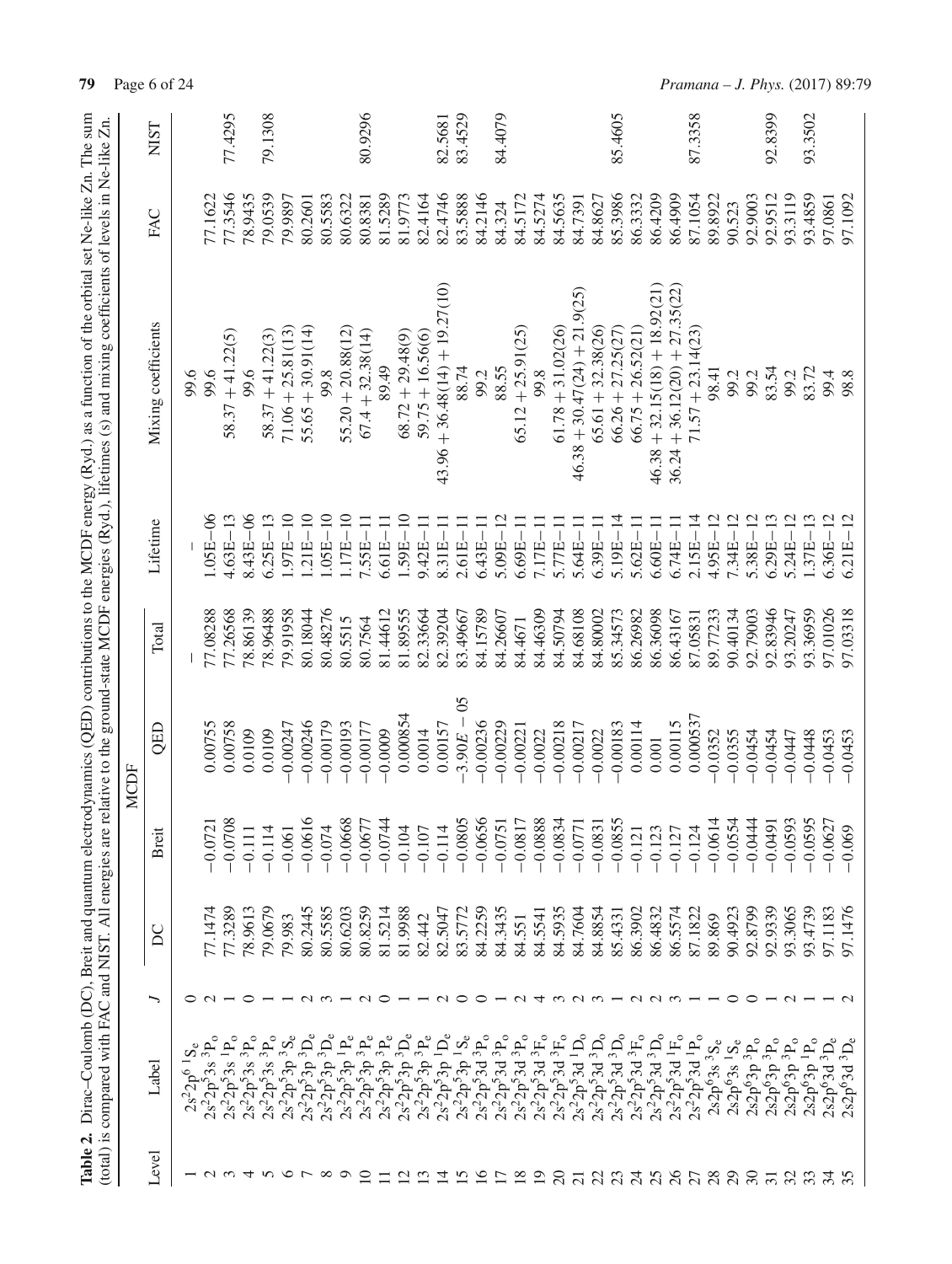|      | <b>NIST</b>         |              |              |                   | 104.477                                  |                    |                      |                      |                   |                     |                   |                     | 106.236             |                   |                     |                    |                     |                   |                                 |                      | 107.183             | 107.621             |                   |                                 |                     |                                                                                                                                                                                         |                     |                     |                   |                      |                     |                   |                     |                    |                     |                                 |
|------|---------------------|--------------|--------------|-------------------|------------------------------------------|--------------------|----------------------|----------------------|-------------------|---------------------|-------------------|---------------------|---------------------|-------------------|---------------------|--------------------|---------------------|-------------------|---------------------------------|----------------------|---------------------|---------------------|-------------------|---------------------------------|---------------------|-----------------------------------------------------------------------------------------------------------------------------------------------------------------------------------------|---------------------|---------------------|-------------------|----------------------|---------------------|-------------------|---------------------|--------------------|---------------------|---------------------------------|
|      | FAC                 | 97.1547      | 97.6286      | 104.279           | 104.339                                  | 105.46             | 105.524              | 105.65               | 05.676            | 105.743             | 106.066           | 106.095             | 106.127             | 107.027           | 107.071             | 107.13             | 107.141             | 107.145           | 107.203                         | 107.247              | 107.284             | 107.457             | 107.48            | 107.494                         | 107.662             | 107.881                                                                                                                                                                                 | 107.893             | 107.899             | 107.901           | 107.939              | 107.947             | 107.951           | 107.962             | 108.916            | 108.952             | 186.801                         |
|      | Mixing coefficients | 99.4         | 99           | 99.8              | $64.48 + 35.4(47)$                       | $57.3 + 38.69(57)$ | $51.84 + 33.76(58)$  | 99.8                 | 63.2              | $68.06 + 31.81(58)$ | 99.8              | $52.27 + 47.61(59)$ | $64.48 + 35.16(39)$ | 99.8              | $82.26 + 17.14(71)$ | 99.8               | $56.55 + 35.28(70)$ | $51.7 + 40.7(69)$ | $57.15 + 23.14(68) + 16.32(69)$ | $68.23 + 30.14(70)$  | $72.76 + 24.11(43)$ | $54.32 + 39.69(71)$ | $53.73 + 25(40)$  | $48.02 + 34.34(58) + 17.56(44)$ | $51.98 + 47.75(46)$ | 99.8                                                                                                                                                                                    | $50.69 + 48.86(73)$ | $76.56 + 17.39(65)$ | $100\,$           | $52.42 + 39.94(75)$  | $49.98 + 47.89(74)$ | $61 + 22.75(72)$  | $72.93 + 16.48(61)$ | $72.42 + 21.9(53)$ | $43.16 + 38.94(69)$ | $41.73 + 34.46(70) + 23.72(54)$ |
|      | Lifetime            | $5.11E - 12$ | $4.92E - 12$ | $1.25E - 12$      | $6.35E - 13$                             | $.27E - 12$        | $.24E - 12$          | $.32E - 12$          | $.28E - 12$       | $.35E - 12$         | $1.25E - 12$      | $7.17E - 13$        | $1.44E - 12$        | $7.32E - 13$      | $6.88E - 13$        | $7.34E - 13$       | 7.45E-13            | $7.39E-13$        | 7.51E-13                        | $7.50E - 13$         | $1.22E - 12$        | $.34E - 12$         | $.32E - 12$       | $6.69E - 14$                    | $1.37E - 12$        | $3.26E - 13$                                                                                                                                                                            | 3.44E-13            | $3.32E - 13$        | $3.43E - 13$      | $3.37E - 13$         | $3.49E - 13$        | $3.43E - 13$      | $3.45E - 13$        | $7.45E - 13$       | $7.39E - 13$        | $7.42E - 13$                    |
|      | Total               | 97.07901     | 97.53599     | 104.2275          | 104.2857                                 | 105.4109           | 105.4742             | .05.6007             | 05.6269           | 05.6926             | 06.0096           | .06.0372            | 06.0873             | 106.9794          | 107.0244            | 07.0839            | 107.0977            | 107.0998          | 107.1607                        | 07.2059              | 07.2311             | 07.4028             | 07.4247           | 07.4593                         | 107.6192            | 107.8197                                                                                                                                                                                | 107.8297            | 07.8378             | 07.8372           | 07.8752              | 07.8781             | 07.8853           | 07.8969             | 08.8657            | 08.9023             | 108.9329                        |
| MCDF | QED                 | $-0.0453$    | $-0.0454$    | 0.00116           | 0.00118                                  | $-0.00227$         | $-0.00229$           | $-0.00206$           | $-0.00208$        | $-0.00204$          | 0.00453           | 0.00452             | $-0.0019$           | $-0.0022$         | $-0.00219$          | $-0.00218$         | $-0.00218$          | $-0.00218$        | $-0.00218$                      | $-0.00218$           | 0.00108             | 0.0013              | 0.00132           | $-0.00212$                      | 0.000939            | $-0.00225$                                                                                                                                                                              | $-0.00218$          | $-0.00224$          | $-0.00218$        | $-0.00221$           | $-0.0022$           | $-0.00219$        | $-0.00218$          | 0.00118            | 0.00117             | 0.00119                         |
|      | Breit               | $-0.0747$    | $-0.0704$    | $-0.0786$         | $-0.0781$                                | $-0.0736$          | $-0.0744$            | $-0.0792$            | $-0.077$          | $-0.077$            | $-0.12$           | $-0.121$            | $-0.075$            | $-0.0764$         | $-0.0794$           | $-0.0846$          | $-0.0824$           | $-0.0814$         | $-0.0804$                       | $-0.0824$            | $-0.117$            | $-0.119$            | $-0.121$          | $-0.0836$                       | $-0.11$             | $-0.0833$                                                                                                                                                                               | $-0.0864$           | $-0.0841$           | $-0.0864$         | $-0.0848$            | $-0.0844$           | 0.0849            | 0.0854              | $-0.124$           | $-0.125$            | $-0.126$                        |
|      | $\sum$              | 97.1991      | 97.6518      | 104.305           | 104.363                                  | 105.487            | 105.551              | 05.682               | 05.706            | 05.772              | 106.125           | 106.154             | 106.164             | 107.058           | 107.106             | 107.171            | 107.182             | 107.183           | 107.243                         | 107.29               | 107.347             | 107.52              | 107.545           | 107.545                         | 107.728             | 107.905                                                                                                                                                                                 | 107.918             | 107.924             | 07.926            | .07.962              | 107.965             | 107.972           | 07.984              | 108.988            | 109.026             | 109.058                         |
|      | ╮                   |              |              |                   |                                          |                    | $\sim$ $\sim$        |                      |                   | $\sim$              | っ                 | ○                   |                     | ○                 |                     | ↴                  |                     | $\sim$            | $\sim$                          | $\epsilon$           |                     |                     |                   |                                 | ○                   |                                                                                                                                                                                         | ↽                   |                     | Q N W Q W 4 Q Q W |                      |                     |                   |                     |                    |                     |                                 |
|      | Label               | $2s2p63d3De$ | $2s2p63d1De$ | $2s^22p^54s^3P_0$ | $2s^22p^54s$ <sup>1</sup> P <sub>o</sub> | $2s^22p^54p^3S_e$  | $2s^2 2p^5 4p^3 D_e$ | $2s^2 2p^5 4p^3 D_e$ | $2s^22p^54p^1P_e$ | $2s^22p^54p^3P_e$   | $2s^22p^54s^3P_0$ | $2s^22p^54p^3P_e$   | $2s^22p^54s^3P_0$   | $2s^22p^54d^3F_0$ | $2s^22p^54d^3P_0$   | $2s^22p^54d~^3F_0$ | $2s^22p^54d~^3F_0$  | $2s^22p^54d^3P_0$ | $2s^2 2p^5 4d^1D_0$             | $2s^2 2p^5 4d^3 D_0$ | $2s^22p^54d^1D_e$   | $2s^22p^54d^1P_0$   | $2s^22p^54p^3P_e$ | $2s^2 2p^5 4p^{1} D_e$          | $2s^22p^54p^1S_e$   | $\begin{array}{c} 2 s^2 2 \mathbf{p}^5 4 \mathbf{f}^3 \mathbf{D_e}\\ 2 s^2 2 \mathbf{p}^5 4 \mathbf{f}^1 \mathbf{G_e}\\ 2 s^2 2 \mathbf{p}^5 4 \mathbf{f}^1 \mathbf{G_e}\\ \end{array}$ |                     |                     | $2s^22p^54f^3G_e$ | $2s^2 2p^5 4p^3 D_e$ | $2s^22p^54f^1D_e$   | $2s^22p^54p^3P_e$ | $2s^22p^54f^1F_e$   | $2s^22p^54d~^3F_0$ | $2s^22p^54d^3D_0$   | $2s^22p^54d$ <sup>1</sup> F     |
|      | Level               |              |              |                   |                                          | ¥                  | $\frac{4}{1}$        |                      |                   |                     |                   |                     | 47                  | $\frac{8}{3}$     | $\frac{6}{7}$       | $\delta$           | $\overline{51}$     | 52                | 53                              | 54                   | 55                  | 56                  | 57                | 58                              | 59                  | 8                                                                                                                                                                                       | $\overline{6}$      | $\mathcal{S}$       | 63                | 2                    | 65                  | 8                 | 67                  | $\frac{8}{6}$      | $\odot$             |                                 |

*Pramana – J. Phys.* (2017) 89:79 Page 7 of 24 **79** 

**Table 2.** *Continued.*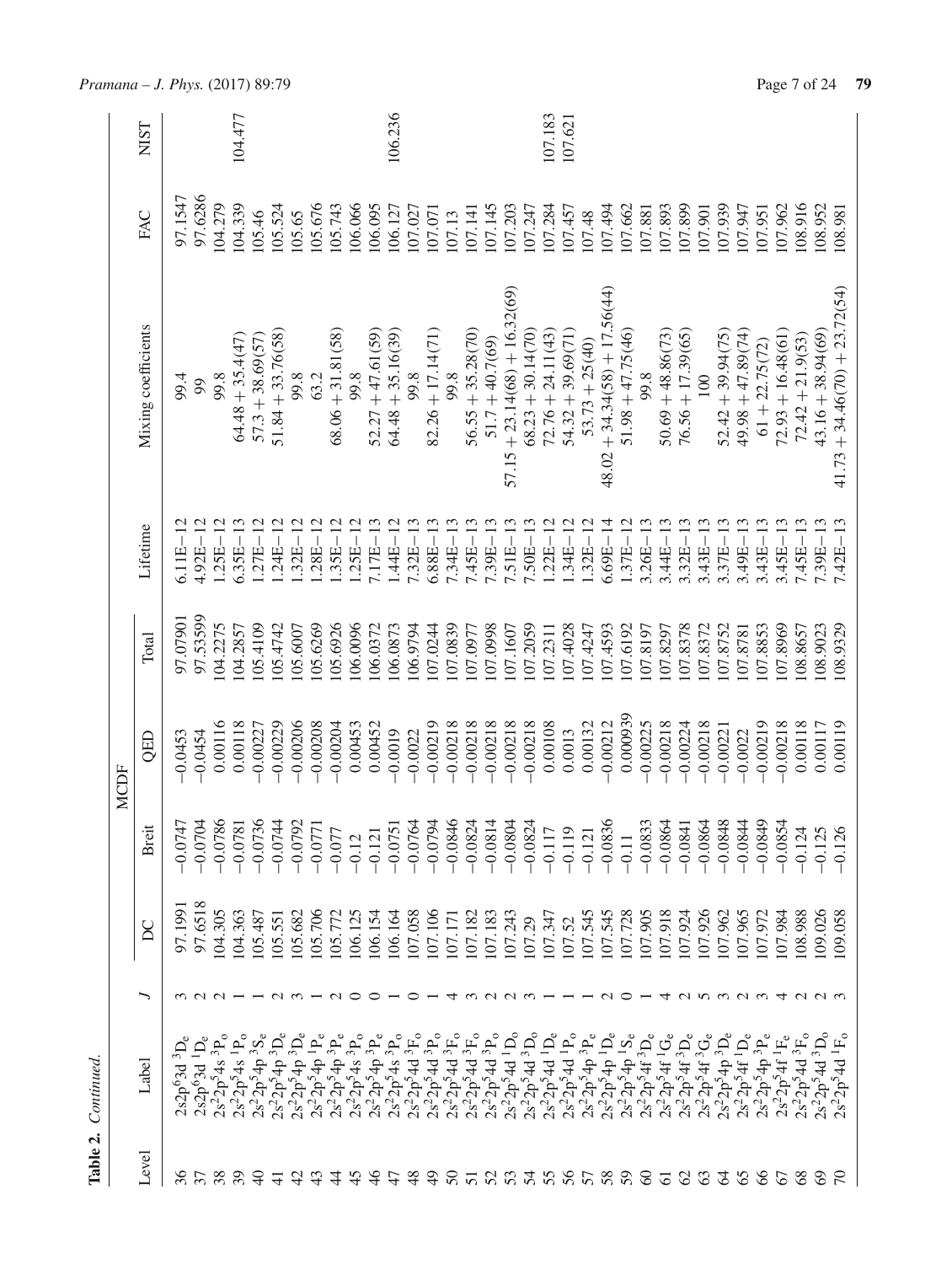|             | <b>NIST</b>         | 109.26                                                       |                     |                                 |                                |                                     |                 |                      |                                                                                                                  |                      |                                   |                 |                                        |                      |                |                                    |            |                     |                                                                                                                             |                     |                      |                                                                                                                          |                      | 117.763              |                   |                                 |                                   |                               |                 |                     |                                             |
|-------------|---------------------|--------------------------------------------------------------|---------------------|---------------------------------|--------------------------------|-------------------------------------|-----------------|----------------------|------------------------------------------------------------------------------------------------------------------|----------------------|-----------------------------------|-----------------|----------------------------------------|----------------------|----------------|------------------------------------|------------|---------------------|-----------------------------------------------------------------------------------------------------------------------------|---------------------|----------------------|--------------------------------------------------------------------------------------------------------------------------|----------------------|----------------------|-------------------|---------------------------------|-----------------------------------|-------------------------------|-----------------|---------------------|---------------------------------------------|
|             | FAC                 | 109.143                                                      | 109.7               | 109.717                         | 109.722                        | 109.723                             | .16.059         | .16.09               | 116.58                                                                                                           | 16.682               | 116.745                           | 116.746         | 16.791                                 | 16.937               | 16.946         | 117.096                            | 17.421     | 17.444              | 117.475                                                                                                                     | 17.478              | 17.481               | 17.507                                                                                                                   | 17.528               | 117.643              | 117.81            | 17.837                          | 117.847                           | 117.85                        | 17.855          | 17.858              | 17.872                                      |
|             | Mixing coefficients | $44.89 + 43.03(71)$                                          | $72.93 + 18.15(66)$ | $40.58 + 32.83(61) + 26.52(67)$ | $46.38 + 32.6(65) + 21.07(62)$ | $52.85 + 29.59(64) + 17.06(66)$     | 99.8            | $65.29 + 34.34(103)$ | $54.32 + 25.91(109) + 17.81(84)$                                                                                 | $50.98 + 34.69(110)$ | $59.14 + 18.58(109) + 16.24(108)$ | $\overline{5}$  | $68.56 + 31.36(110)$                   | $49.98 + 34.11(111)$ | 78.15          | 84.09                              | 99         | $80.46 + 18.4(115)$ | 100                                                                                                                         | $55.5 + 35.88(114)$ | $49.14 + 43.03(113)$ | $58.68 + 21.9(112)$                                                                                                      | $68.56 + 30.14(114)$ | $58.68 + 34.11(115)$ | 99.6              | 77.97                           | $49.7 + 49.56(119)$               | 100                           | 88.17           | $45.02 + 43.3(116)$ | $54.17 + 45.29(117)$                        |
|             | Lifetime            | $7.39E - 14$                                                 | $3.43E - 13$        | $3.45E - 13$                    | $3.44E - 13$                   | $3.36E - 13$                        | $1.54E - 12$    | $8.82E - 13$         | $1.22E - 12$                                                                                                     | $52E-12$             | $.49E - 12$                       | $.61E - 12$     | $.65E - 12$                            | $.73E - 12$          | $.21E - 12$    | $1.02E - 12$                       | 9.58E-13   | $9.03E - 13$        | $9.93E - 13$                                                                                                                | $9.99E - 13$        | $9.83E - 13$         | $1.00E - 12$                                                                                                             | $1.00E - 12$         | $9.97E - 14$         | $6.25E - 13$      | $6.34E - 13$                    | $1.41E - 12$                      | $6.49E - 13$                  | $6.47E - 13$    | $6.36E - 13$        | $6.65E - 13$                                |
|             | Total               | 09.1018                                                      | 09.6309             | 09.6476                         | 09.6499                        | 09.6543                             | 16.0031         | 16.0333              | 16.5293                                                                                                          | 16.6284              | 16.692                            | 16.6915         | 16.7372                                | 16.9031              | 16.9081        | 17.0788                            | 17.3596    | 17.3839             | 17.4162                                                                                                                     | 17.4217             | 17.4232              | 17.4517                                                                                                                  | 17.4739              | 17.5966              | 17.7695           | 17.7819                         | 17.7517                           | 17.7864                       | 17.7893         | 17.804              | 17.8117                                     |
| <b>MCDF</b> | QED                 | 0.00111                                                      | 0.00119             | 0.00119                         | 0.00117                        | 0.00116                             | $-0.0007$       | $-0.00066$           | $-0.00981$                                                                                                       | $-0.00226$           | $-0.00356$                        | $-0.00215$      | $-0.00212$                             | $-0.00946$           | $-0.0328$      | $-0.0346$                          | $-0.00258$ | $-0.00245$          | $-0.00218$                                                                                                                  | $-0.00218$          | $-0.00228$           | $-0.00219$                                                                                                               | $-0.00218$           | $-0.00229$           | $-0.00233$        | $-0.0023$                       | $-0.00334$                        | $-0.00218$                    | $-0.00218$      | $-0.00225$          | $-0.0022$                                   |
|             | Breit               | 0.12                                                         | $-0.128$            | $-0.128$                        | $-0.128$                       | $-0.128$                            | $-0.0822$       | $-0.0819$            | $-0.077$                                                                                                         | $-0.080$             | $-0.080$                          | $-0.0825$       | $-0.0813$                              | $-0.0776$            | $-0.0688$      | $-0.0648$                          | $-0.0809$  | $-0.0824$           | $-0.085$                                                                                                                    | $-0.084$            | $-0.0834$            | $-0.083$                                                                                                                 | $-0.084$             | $-0.0857$            | $-0.0842$         | $-0.0847$                       | $-0.117$                          | $-0.0859$                     | $-0.086$        | $-0.0851$           | 0.0849                                      |
|             | SC                  | 109.22                                                       | 109.758             | .09.775                         | .09.776                        | 109.781                             | 16.086          | 16.116               | 16.617                                                                                                           | 16.71                | 16.776                            | 16.776          | 116.821                                | 116.99               | 117.01         | 117.178                            | 17.443     | 117.469             | 117.504                                                                                                                     | 117.508             | 117.509              | 117.537                                                                                                                  | 117.56               | 117.685              | 17.856            | 117.869                         | 17.872                            | 17.875                        | 117.877         | 17.89               | 899                                         |
|             |                     |                                                              |                     |                                 |                                | $\alpha$ $\alpha$ $\alpha$ $\alpha$ |                 |                      |                                                                                                                  | $\sim$               |                                   |                 | n u o                                  |                      |                | ○                                  | ○          |                     |                                                                                                                             |                     |                      | maam                                                                                                                     |                      |                      |                   | $\sim$                          | $\overline{4}$                    | <b>S</b>                      | $\circ$         | $\omega$ $\omega$   |                                             |
|             | Label               | ${}^3\mathrm{D}_\mathrm{o}$<br>$^{2}2p^{5}4d$<br>$\dot{S}$ . | $2s^22p^54f^3G_e$   | $2s^22p^54f^3F_e$               | $2s^22p^54f^3F_e$              | $2s^22p^54f$                        | $2s^22p^55s^3P$ | $2s^22p^55s^1P$      | $\begin{array}{l} 2s^22p^55p^38 \\ 2s^22p^55p^3D \\ 2s^22p^55p^1P \\ 2s^22p^55p^1P \\ 2s^22p^55p^3D \end{array}$ |                      |                                   |                 | $2s^22p^55p^3P_e$<br>$2s^22p^55p^1S_e$ |                      |                | $2s2p^64s^3S_e$<br>$2s2p^64s^1S_e$ |            |                     | $\begin{array}{l} 2s^22p^55d~^3P_0\\ 2s^22p^55d~^3P_0\\ 2s^22p^55d~^3P_0\\ 2s^22p^55d~^3F_0\\ 2s^22p^55d~^3F_0 \end{array}$ |                     |                      | $\begin{array}{c} 2 s^2 2 \dot{p}^5 5 d^3 P_o \\ 2 s^2 2 \dot{p}^5 5 d^3 P_o \\ 2 s^2 2 \dot{p}^5 5 d^3 D_o \end{array}$ |                      | $2s^2 2p^5 5d^1P$    | $2s^22p^55f^3D_e$ | $2s^22p^55f^3D_6s^22p^55f^1G_6$ | $55f$ <sup>1</sup> G <sub>e</sub> | $^3{\rm G}_e$<br>$2s^22p^55f$ | $2s^22p^55s^3P$ | $2s^22p^55f^3D$     | .3 <sub>F</sub><br>$^{22}p^{5}5f$<br>$2s^2$ |
|             | Level               |                                                              |                     |                                 |                                | 75                                  |                 |                      | 78                                                                                                               | $\mathcal{E}$        | 80                                | $\overline{81}$ | 82                                     | 83                   | $\frac{84}{3}$ | 85                                 | 86         | 87                  | 88                                                                                                                          | 89                  | $8^{\circ}$          | $\overline{5}$                                                                                                           | $\mathfrak{S}$       | 93                   | 54                | 95                              |                                   |                               | 86              | 8                   | g                                           |

**79** Page 8 of 24

Table 2. Continued.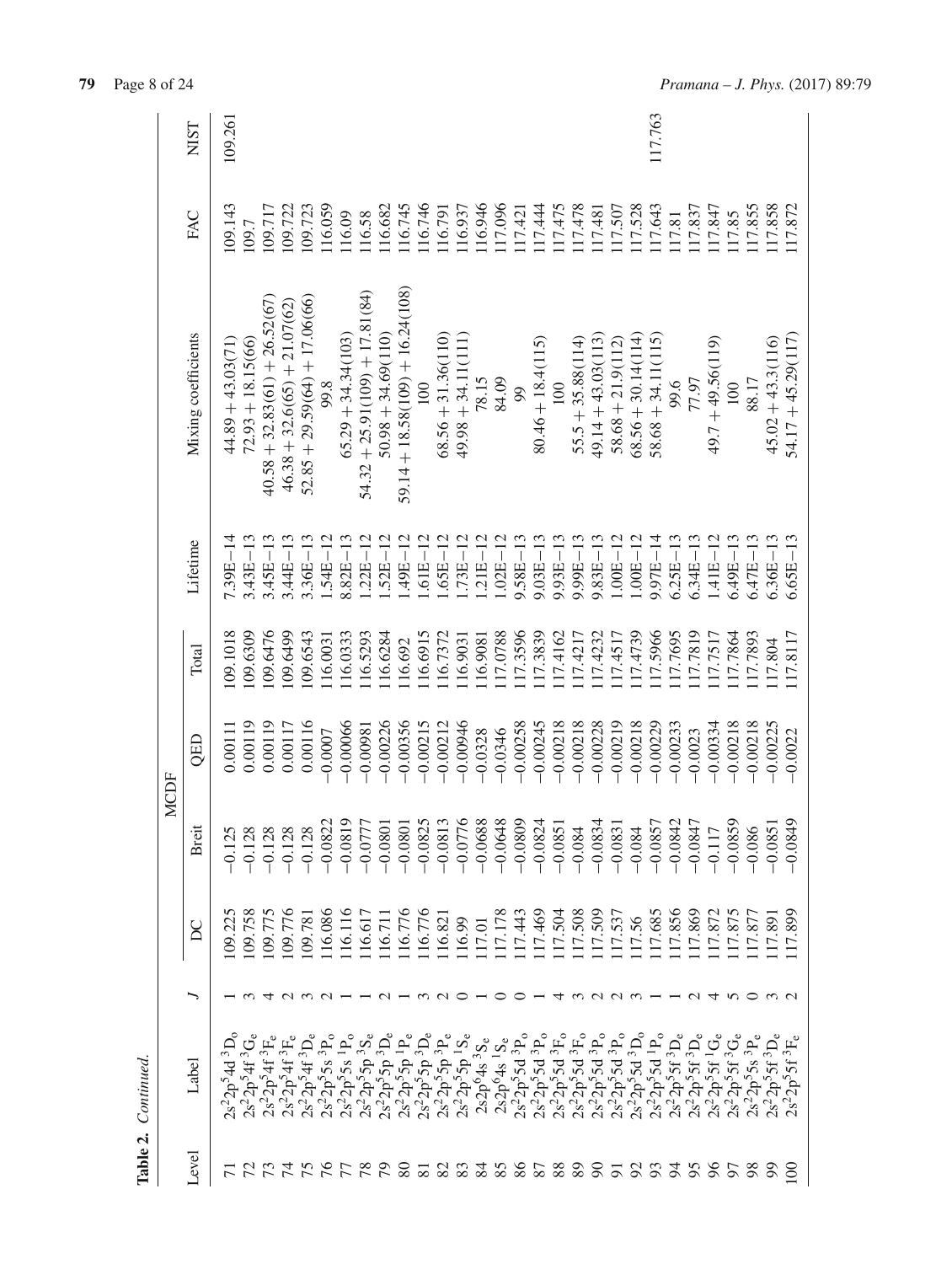|             | NIST                |                                 |                     |                                        | 118.164                               |                  |                   | 118.21              |                                                                                                                                                                                                                                                                                                                                                                                                         |                    |                                  |                     |                     |                      |                                  | 119.513             |                                  |                                  |                |                                 |                 |                |                                     |                 |                                                  |                                                  |                                                  |                                          |
|-------------|---------------------|---------------------------------|---------------------|----------------------------------------|---------------------------------------|------------------|-------------------|---------------------|---------------------------------------------------------------------------------------------------------------------------------------------------------------------------------------------------------------------------------------------------------------------------------------------------------------------------------------------------------------------------------------------------------|--------------------|----------------------------------|---------------------|---------------------|----------------------|----------------------------------|---------------------|----------------------------------|----------------------------------|----------------|---------------------------------|-----------------|----------------|-------------------------------------|-----------------|--------------------------------------------------|--------------------------------------------------|--------------------------------------------------|------------------------------------------|
|             | FAC                 | 17.876                          | 117.88              | 17.882                                 | 17.883                                | 17.889           | 17.892            | 117.896             | 17.898                                                                                                                                                                                                                                                                                                                                                                                                  | 17.901             | 117.908                          | 117.911             | 118.115             | .18.129              | .18.248                          | 18.312              | 118.458                          | 18.552                           | .18.553        | 118.62                          | 119.261         | 119.281        | 19.293                              | 19.362          | 19,603                                           | .19.622                                          | .19.653                                          | 119.662                                  |
|             | Mixing coefficients | $55.35 + 24.4(118) + 17.72(99)$ | $73.44 + 17.14(96)$ | $58.98 + 32.49(77)$                    | $70.22 + 25(107)$                     | 87.8             | 99.2              | $74.3 + 22.85(104)$ | $74.82 + 21.9(80)$                                                                                                                                                                                                                                                                                                                                                                                      | $51.41 + 28.3(78)$ | $48.72 + 33.76(110) + 17.14(82)$ | $57.91 + 41.73(83)$ | $74.13 + 20.43(91)$ | $45.83 + 36.84(113)$ | $43.03 + 33.99(114) + 22.94(92)$ | $46.51 + 39.06(93)$ | $42.38 + 20.88(99) + 19.01(122)$ | $39.31 + 28.52(100) + 16.97(95)$ | 74.13          | $41.09 + 33.18(96) + 25.7(102)$ | 99.2            | 84.46          | 80.64                               | 98.21           | 100                                              | 91.2                                             | 100                                              | 91.2                                     |
|             | Lifetime            | $6.44E - 13$                    | $6.46E - 13$        | $.44E - 12$                            | $4.21E - 13$                          | $1.12E - 12$     | $1.07E - 12$      | $2.50E - 13$        | $.49E - 12$                                                                                                                                                                                                                                                                                                                                                                                             | $.65E - 12$        | $.60E - 12$                      | $.59E-12$           | $.00E - 12$         | $.00E - 12$          | $9.96E - 13$                     | $.67E - 13$         | $6.72E - 13$                     | $6.77E - 13$                     | $6.45E - 13$   | $6.49E - 13$                    | $6.52E - 13$    | $6.29E - 13$   | $6.09E - 13$                        | $5.61E - 13$    | $3.24E - 13$                                     | $3.24E - 13$                                     | $3.24E - 13$                                     | $3.29E - 13$                             |
|             | Total               | 17.8129                         | 117.8195            | 117.7886                               | 18.0939                               | 118.106          | 18.2282           | 118.2918            | 18.3992                                                                                                                                                                                                                                                                                                                                                                                                 | 18.4932            | 18.494                           | 118.5667            | 19.1983             | 19.2183              | .19.2316                         | 19.3062             | 19.5431                          | 19.5597                          | 119.579        | 19.5881                         | 119.6672        | 19.7023        | 19.7378                             | 19.8555         | 20.3999                                          | 20.4023                                          | 20.4117                                          | 120.4269                                 |
| <b>MCDF</b> | QED                 | $-0.00218$                      | $-0.00218$          | $-0.00061$                             | $-0.043$                              | $-0.039$         | $-0.045$          | $-0.0439$           | 0.000967                                                                                                                                                                                                                                                                                                                                                                                                | 0.00108            | 0.00109                          | 0.00103             | 0.00119             | 0.00111              | 0.00118                          | 0.00112             | $-0.0104$                        | $-0.00887$                       | 0.00118        | 0.00119                         | $-0.0451$       | $-0.0356$      | $-0.0337$                           | $-0.0449$       | $-0.0455$                                        | $-0.0455$                                        | $-0.0455$                                        | $-0.0455$                                |
|             | Breit               | $-0.0852$                       | $-0.0854$           | $-0.12$                                | $-0.0635$                             | $-0.0663$        | $-0.0648$         | $-0.0663$           | $-0.123$                                                                                                                                                                                                                                                                                                                                                                                                | $-0.124$           | $-0.125$                         | $-0.12$             | $-0.126$            | $-0.126$             | $-0.127$                         | $-0.126$            | $-0.116$                         | $-0.119$                         | $-0.128$       | $-0.128$                        | $-0.0662$       | $-0.077$       | $-0.0818$                           | $-0.0687$       | $-0.0708$                                        | $-0.072$                                         | $-0.0724$                                        | 0.0716                                   |
|             | S                   | 17.9                            | 17.907              | 17.909                                 | 18.2                                  | 118.211          | 18.338            | 18.402              | 18.521                                                                                                                                                                                                                                                                                                                                                                                                  | 18.616             | 18.618                           | 18.685              | 19.323              | 19.344               | 119.358                          | 19.43               | 19.67                            | 19.687                           | 19.706         | 19.715                          | 19.778          | .19.815        | 19.853                              | 19.969          | 20.516                                           | .20.52                                           | .20.53                                           | $-20.544$                                |
|             |                     |                                 |                     |                                        |                                       |                  |                   |                     |                                                                                                                                                                                                                                                                                                                                                                                                         |                    |                                  | ○                   |                     | UUU                  |                                  |                     | $\omega$                         | $\omega$ $\omega$                |                | 4                               |                 |                | _ന                                  |                 |                                                  |                                                  |                                                  |                                          |
|             | $_{\rm Label}$      | $2s^22p^55f^1F_e$               |                     | $2s^22p^55f^3F_e$<br>$2s^22p^55s^3P_e$ | $\frac{2s2p^64p^3P_e}{2s2p^64p^3P_o}$ |                  | $2s2p^64p^3P_0$   |                     | $\begin{array}{l} \mathcal{L}_2^{\infty}(A_1^2) \\ \mathcal{L}_3^{\infty}(A_2^2) \\ \mathcal{L}_4^{\infty}(A_1^2) \\ \mathcal{L}_5^{\infty}(A_2^2) \\ \mathcal{L}_5^{\infty}(A_2^2) \\ \mathcal{L}_6^{\infty}(A_1^2) \\ \mathcal{L}_7^{\infty}(A_2^2) \\ \mathcal{L}_8^{\infty}(A_2^2) \\ \mathcal{L}_9^{\infty}(A_1^2) \\ \mathcal{L}_9^{\infty}(A_2^2) \\ \mathcal{L}_9^{\infty}(A_2^2) \\ \mathcal{$ |                    |                                  |                     |                     |                      |                                  |                     |                                  |                                  |                | $2s^22p^55f^3G_e$               | $2s2p64d3De$    | $2s2p64d3$ L   | 2s2p <sup>6</sup> 4d <sup>3</sup> L | $2s2p64d1$ L    | 2s2p <sup>6</sup> 4f <sup>3</sup> F <sub>o</sub> | 2s2p <sup>6</sup> 4f <sup>3</sup> F <sub>o</sub> | 2s2p <sup>6</sup> 4f <sup>3</sup> F <sub>o</sub> | $2s2p^{6}4f$ <sup>1</sup> F <sub>o</sub> |
|             | <b>Level</b>        | $\overline{\circ}$              | $\Xi$               | $\Xi$                                  | $\overline{S}$                        | $\overline{105}$ | $\widetilde{\Xi}$ | $\Xi$               | $\approx$                                                                                                                                                                                                                                                                                                                                                                                               | $\overline{5}$     | $\Xi$                            |                     |                     | $\Xi$                | $\Xi$                            | $\Xi$               | $\approx$                        | E                                | $\frac{8}{18}$ | $\Xi$                           | $\overline{20}$ | $\overline{2}$ | $\overline{2}$                      | $\overline{23}$ | $\overline{24}$                                  | 125                                              | 126                                              | $\overline{27}$                          |

**Table 2.** *Continued.*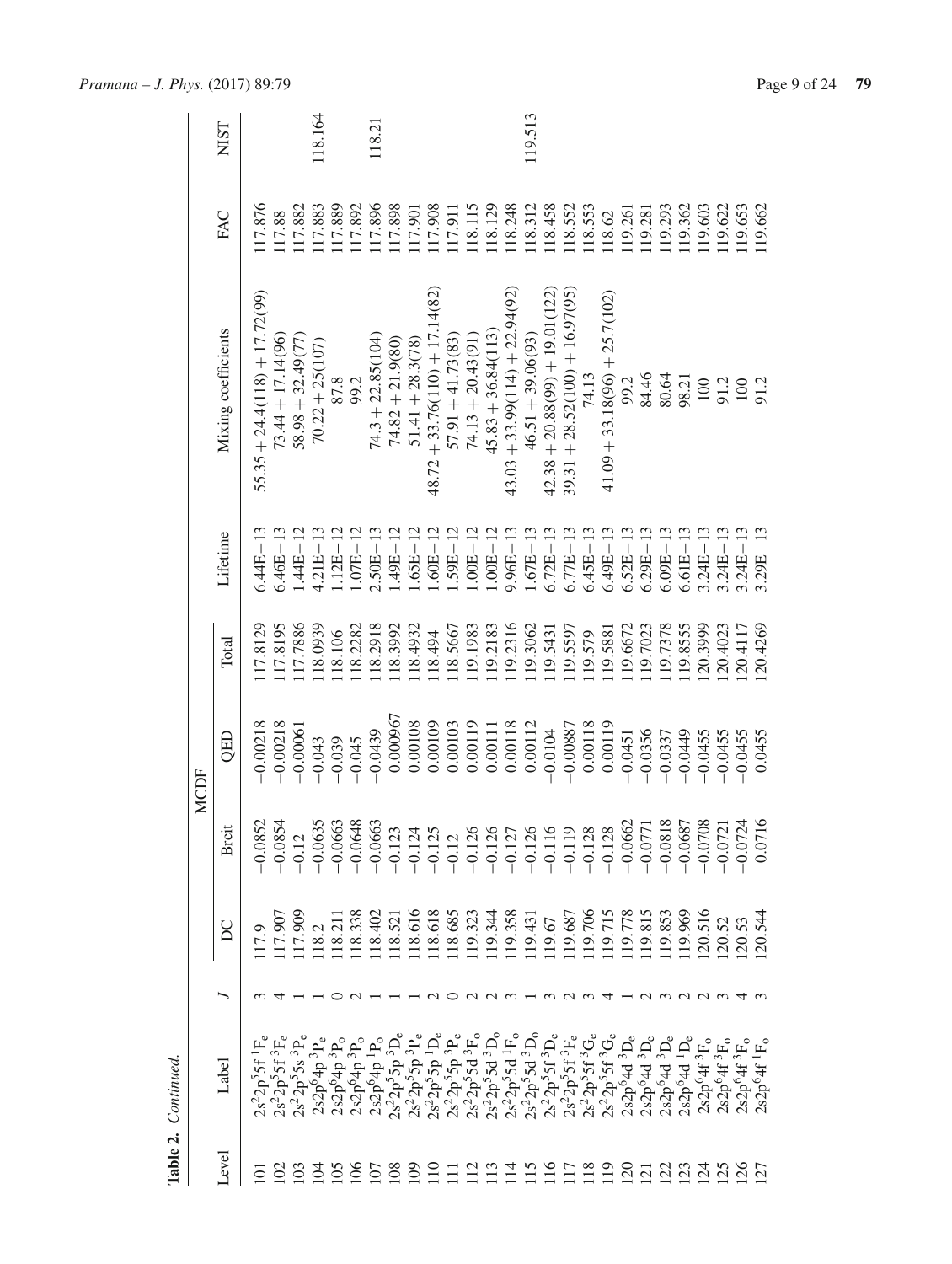|                                                                                                                                                                                                                                                                                         |             | <b>NIST</b>         |                     |                                          | 84.0917                                  |              | 86.0965                                                      |                   |                                                                |              |                       | 87.786            |                       |                               |                | 89.7252                                                                                                                                                                                                                                              |              |              | 91.473         |                                                                                      |                      |                   |                                        |                   | 92.585             |                   |                                                                                                                                                                                   |                          | 94.498            |                           |                           |                          | 100.358           |
|-----------------------------------------------------------------------------------------------------------------------------------------------------------------------------------------------------------------------------------------------------------------------------------------|-------------|---------------------|---------------------|------------------------------------------|------------------------------------------|--------------|--------------------------------------------------------------|-------------------|----------------------------------------------------------------|--------------|-----------------------|-------------------|-----------------------|-------------------------------|----------------|------------------------------------------------------------------------------------------------------------------------------------------------------------------------------------------------------------------------------------------------------|--------------|--------------|----------------|--------------------------------------------------------------------------------------|----------------------|-------------------|----------------------------------------|-------------------|--------------------|-------------------|-----------------------------------------------------------------------------------------------------------------------------------------------------------------------------------|--------------------------|-------------------|---------------------------|---------------------------|--------------------------|-------------------|
|                                                                                                                                                                                                                                                                                         |             | FAC                 |                     | 83.8227                                  | 84.0246                                  | 85.889       | 86.0023                                                      | 86.8059           | 87.0714                                                        | 87.4354      | 87.5033               | 87.7284           | 88.4982               | 89.0679                       | 89.5769        | 89.6419                                                                                                                                                                                                                                              | 90.7082      | 91.2602      | 91.3798        | 91.5879                                                                              | 91.6013              | 91.627            | 91.8157                                | 91.9525           | 92.537             | 93.678            | 93.7793                                                                                                                                                                           | 93.8564                  | 94.4753           | 97.2969                   | 97.9571                   | 100.452                  | 100.507           |
| Table 3. Dirac-Coulomb (DC), Breit, and quantum electrodynamics (QED) contributions to the MCDF energy (Ryd.) as a function of the orbital set Ne-like Ga. The sum<br>relative to the ground-state MCDF energies (Ryd.), lifetimes (s) and mixing coefficients of levels in Ne-like Ga. |             | Mixing coefficients | 99.6                | 99.8                                     | $59.3 + 40.4(5)$                         | 9.6          | $59.3 + 40.3(3)$                                             | $68.4 + 28.2(13)$ | $55.1 + 31.2(14)$                                              | 99.8         | $56.1 + 19.7(12)$     | $67.4 + 32.4(14)$ | 87.6                  | $69.2 + 28.9(9)$              | $59 + 17.5(6)$ | $44.6 + 36.2 + 19(11)$                                                                                                                                                                                                                               | 86.9         | 99.2         | 87.8           | $63.4 + 28.2(25)$                                                                    | 99.8                 | $61.2 + 31.7(26)$ | (25)<br>$48.2 + 29.4 + 20.9$           | $65.9 + 32(26)$   | $63.2 + 30.1 (27)$ | $67.4 + 26.1(21)$ | $45.6 + 33.5 + 18.2(21)$                                                                                                                                                          | $36.8 + 36.1 + 26.8(22)$ | $68.9 + 25.3(23)$ | 98.4                      | 99.4                      | 99.2                     | $82.3 + 16.8(33)$ |
|                                                                                                                                                                                                                                                                                         |             | Lifetimes           |                     | 7.64E-07                                 | $3.90E - 13$                             | $5.34E - 06$ | 5.41E                                                        | $0.81E - 10$      | $1.09E - 10$                                                   | $9.45E - 11$ | $1.07E - 10$          | $6.69E-11$        | $5.75E - 11$          | $1.50E-10$                    | $8.55E - 11$   | $7.32E - 11$                                                                                                                                                                                                                                         | $2.48E - 11$ | $5.97E - 11$ | $4.50E - 12$   | $6.23E-$                                                                             | $6.80E-$             | 5.36E-            | 5.28E-                                 | $6.05E-$          | $4.01E-$           | 5.22E-            | $6.26E-$                                                                                                                                                                          | $6.39E-1$                | $1.88E-$          | $4.56E - 12$              | $6.71E - 12$              | $4.95E - 12$             | $5.00E - 13$      |
|                                                                                                                                                                                                                                                                                         |             | Total               |                     | 83.74263                                 | 83.93475                                 | 85.80575     | 85.91224                                                     | 86.73491          | 86.99111                                                       | 87.35922     | 87.42211              | 87.64609          | 88.41457              | 88.98526                      | 89.49636       | 89.55834                                                                                                                                                                                                                                             | 90.61607     | 91.20359     | 91.32185       | 91.54109                                                                             | 91.53383             | 91.57134          | 91.75736                               | 91.88975          | 92.48462           | 93.61434          | 93.71901                                                                                                                                                                          | 93.79681                 | 94.427            | 97.17558                  | 97.83435                  | 00.3409                  | 100.3943          |
|                                                                                                                                                                                                                                                                                         | <b>MCDF</b> | QED                 |                     | 0.0086                                   | 0.00863                                  | 0.0125       | 0.0125                                                       | $-0.00291$        | $-0.00289$                                                     | $-0.00209$   | $-0.00225$            | $-0.00207$        | $-0.00116$            | 0.000955                      | 0.00161        | 0.00179                                                                                                                                                                                                                                              | $1.74E - 05$ | $-0.00276$   | $-0.00269$     | $-0.00261$                                                                           | $-0.00259$           | $-0.00257$        | $-0.00256$                             | $-0.00258$        | $-0.00222$         | 0.00128           | 0.00113                                                                                                                                                                           | 0.00129                  | 0.00066           | $-0.0397$                 | $-0.0401$                 | $-0.0515$                | $-0.0514$         |
|                                                                                                                                                                                                                                                                                         |             | <b>Breit</b>        |                     | $-0.081$                                 | $-0.0794$                                | $-0.124$     | $-0.128$                                                     | $-0.0675$         | $-0.069$                                                       | $-0.0831$    | $-0.0756$<br>$-0.076$ |                   | $-0.0822$<br>$-0.117$ |                               | $-0.12$        | $-0.128$                                                                                                                                                                                                                                             | $-0.0916$    | $-0.0734$    | $-0.084$       | $-0.0912$                                                                            | $-0.0997$<br>-0.0935 |                   | $-0.0866$                              | $-0.0933$         | $-0.0957$          | $-0.136$          | $-0.139$                                                                                                                                                                          | $-0.143$                 | $-0.14$           | $-0.069$                  | $-0.0623$                 | $-0.0497$                | $-0.055$          |
|                                                                                                                                                                                                                                                                                         |             | DC                  |                     | 83.815                                   | 84.0056                                  | 85.917       | 86.0278                                                      | 86.8053           | 87.063                                                         | 87.4444      | 87.5                  | 87.7242           | 88.4979               | 89.1012                       | 89.6148        | 89.6849                                                                                                                                                                                                                                              | 90.707       | 91.2797      | 91.4085        | 91.6349                                                                              | 91.6361              | 91.6674           | 91.8465                                | 91.9856           | 92.5825            | 93.7494           | 93.8564                                                                                                                                                                           | 93.938                   | 94.5665           | 97.2843                   | 97.9367                   | 100.442                  | 100.501           |
|                                                                                                                                                                                                                                                                                         |             |                     |                     |                                          |                                          |              |                                                              |                   |                                                                |              |                       | $\sim$            |                       |                               |                | $\sim$ $\sim$                                                                                                                                                                                                                                        |              | ○            |                | $\sim$                                                                               | 4                    |                   | mam — ann                              |                   |                    |                   |                                                                                                                                                                                   |                          |                   |                           | っ                         | ○                        |                   |
| (total) is compared with FAC and NIST. All energies are                                                                                                                                                                                                                                 |             | Label               | $S^e$<br>$2s^22p^6$ | $2s^22p^53s$ <sup>3</sup> P <sup>o</sup> | $2s^22p^53s$ <sup>1</sup> P <sup>o</sup> |              | $2s^22p^53s$ <sup>3</sup> po<br>$2s^22p^53s$ <sup>3</sup> po | $2s^22p^53p^3S^e$ | $\frac{2s^22p^53p}{3}$ $\frac{3}{2}s^22p^53p$ $\frac{3}{2}p^e$ |              |                       |                   |                       |                               |                | $\begin{array}{l} 2s^2p^53p^1\\ 2s^2p^53p^3p^8\\ 2s^2p^53p^3p^3p^6\\ 2s^2p^53p^3p^3p^6\\ 2s^2p^53p^3p^6\\ 2s^2p^53p^5p^6\\ 2s^2p^53p^1p^6\\ 2s^2p^53p^1p^6\\ 2s^2p^53p^1p^6\\ 2s^2p^53q^5p^6\\ 2s^2p^53q^5p^6\\ 2s^2p^5q^5q^5\\ 2s^2p^5q^5q^5\\ 2s^$ |              |              |                | $\begin{array}{c} 2s^22p^53d^3P^9\\ 2s^22p^53d^3P^9\\ 2s^22p^53d^3P^9\\ \end{array}$ |                      |                   | $2s^22p^53d^3F^0$<br>$2s^22p^53d^1D^0$ | $2s^22p^53d^3D^0$ | $2s^22p^53d^3D^o$  |                   | $\begin{array}{c} 2 s^2 2 \dot{\bar{p}}^5 3 d \ ^3 \text{F}^\text{o} \\ 2 s^2 2 \bar{p}^5 3 d \ ^3 \text{D}^\text{o} \\ 2 s^2 2 \bar{p}^5 3 d \ ^1 \text{F}^\text{o} \end{array}$ |                          | $2s^22p^53d^1P^0$ | $2s^{1}2p^{6}3s^{3}S^{e}$ | $2s^{1}2p^{6}3s^{1}S^{e}$ | $2s^12p^63p^3p^9$        | $2s^12p^63p^3p^9$ |
|                                                                                                                                                                                                                                                                                         |             | S. No.              |                     |                                          | $U \omega 4$                             |              | $\sigma$                                                     |                   | $\overline{ }$                                                 | $\infty$     | $\circ$               | $\cup$            | −                     | $\overline{a}$ $\overline{a}$ |                | $\overline{4}$                                                                                                                                                                                                                                       | $\sim$       |              | $\overline{C}$ | $\frac{8}{18}$                                                                       | $\overline{5}$       | $\Omega$          | $\overline{c}$                         | $\overline{c}$    |                    |                   | 2328                                                                                                                                                                              |                          | 27                | 28                        | $\overline{c}$            | $\overline{\mathcal{E}}$ | $\infty$          |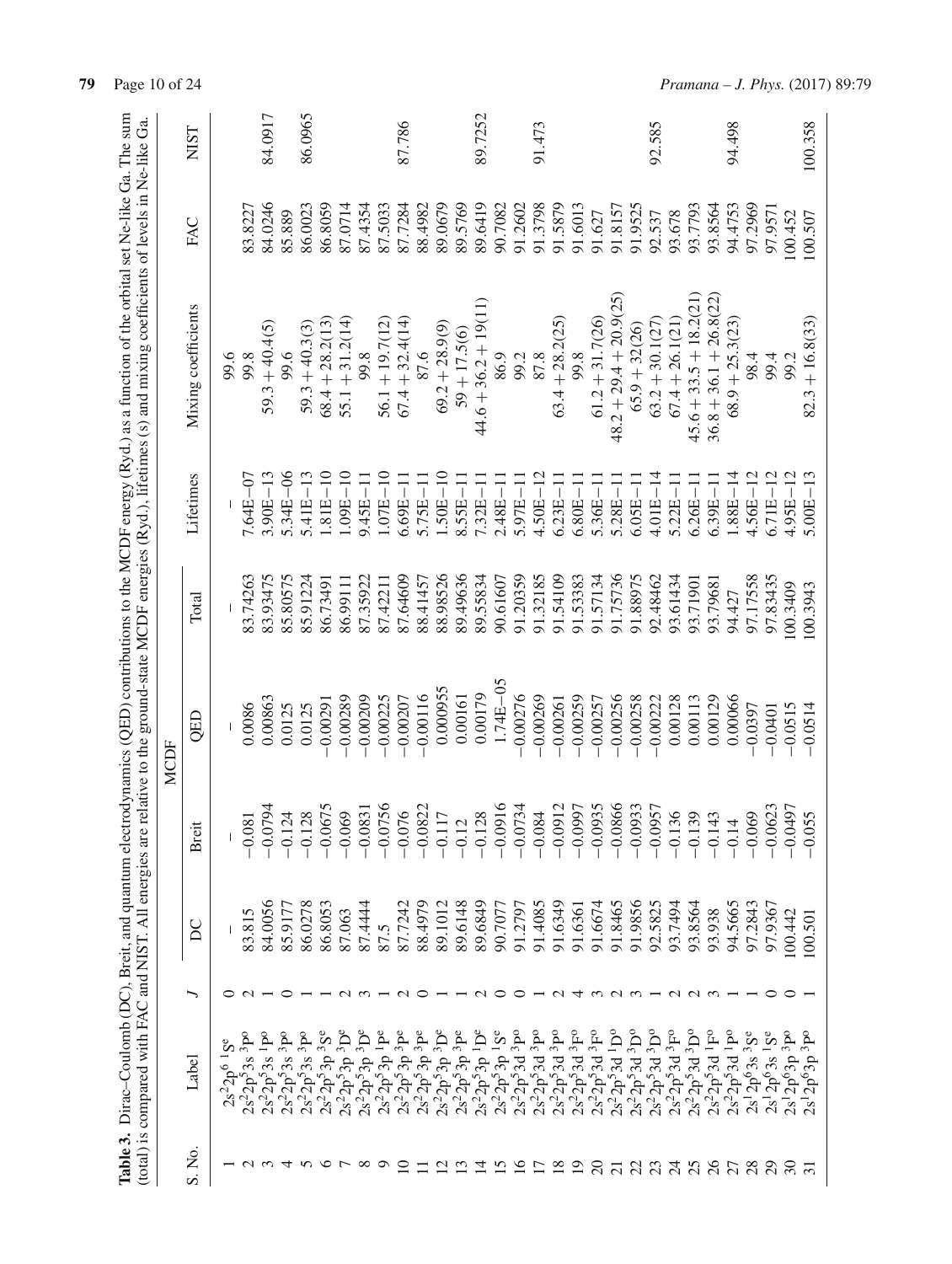| Ź      |  |
|--------|--|
| ₫<br>É |  |

|                             |                                                                                                                                                                                                                                                                                        |                                                                                                                                                                   |                           |                                                   | <b>MCDF</b> |          |              |                          |         |             |
|-----------------------------|----------------------------------------------------------------------------------------------------------------------------------------------------------------------------------------------------------------------------------------------------------------------------------------|-------------------------------------------------------------------------------------------------------------------------------------------------------------------|---------------------------|---------------------------------------------------|-------------|----------|--------------|--------------------------|---------|-------------|
| S. No.                      | Label                                                                                                                                                                                                                                                                                  |                                                                                                                                                                   | $\overline{D}C$           | ië.<br>$\overline{\mathbf{c}}$                    | QED         | Total    | Lifetimes    | Mixing coefficients      | FAC     | <b>NIST</b> |
|                             | 3p <sub>0</sub><br>$2p^63p$                                                                                                                                                                                                                                                            |                                                                                                                                                                   | 00.942                    | )665<br>$\overline{Q}$                            | $-0.0506$   | .00.8246 | 4.82E-       | 99.2                     | 100.935 |             |
|                             | $1\mathrm{p}^{\mathrm{o}}$<br>$2p^63p$                                                                                                                                                                                                                                                 |                                                                                                                                                                   | 101.115                   | )668<br>$\overline{Q}$                            | $-0.0507$   | .00.997  | $1.17E-1$    | $82.4 + 16.9(31)$        | 101.114 | 100.959     |
|                             | $3D^e$<br>$2p^{6}3d$                                                                                                                                                                                                                                                                   |                                                                                                                                                                   | 104.932                   | 0701<br>$\overline{Q}$                            | $-0.0513$   | 04.8107  | $5.80E - 1$  | 99.4                     | 104.887 |             |
| 3.58                        | $^3D^e$<br>2p <sup>6</sup> 3d<br>$2s1$ .                                                                                                                                                                                                                                               |                                                                                                                                                                   | 104.967                   | 0774<br>$\overline{Q}$                            | $-0.0514$   | 04.838   | $5.66E - 12$ | 98.8                     | 104.915 |             |
|                             |                                                                                                                                                                                                                                                                                        |                                                                                                                                                                   | .05.029                   | )838                                              | $-0.0514$   | .04.8936 | $5.58E - 1$  | 99.4                     | 104.97  |             |
| 38                          |                                                                                                                                                                                                                                                                                        | $ \sim$ $\sim$ $\sim$ $\sim$ $ -$                                                                                                                                 | .05.504                   | )789<br>$\overline{O}$ $\overline{O}$             | $-0.0514$   | 105.3738 | $4.40E - 12$ | 99                       | 105.467 |             |
|                             |                                                                                                                                                                                                                                                                                        |                                                                                                                                                                   | 113.386                   | 1885<br>$\overline{Q}$                            | 0.00131     | 13.2984  | $1.06E - 12$ | 99.8                     | 113.351 |             |
| $\mathcal{S}^{\mathcal{S}}$ |                                                                                                                                                                                                                                                                                        |                                                                                                                                                                   | 13.446                    | 88                                                | 0.00132     | 13.3597  | $5.39E - 13$ | $54.6 + 35.2(47)$        | 113.414 | 113.48      |
| $\triangleleft$             | $\begin{array}{l} 2s\cdot 12p^63d^3p^2\\ 2s\cdot 12p^63d^3p^2\\ 2s\cdot 12p^63d^3p^3\\ 2s\cdot 2p^54s^3p^3\\ 2s\cdot 2p^54p^3p^3\\ 2s\cdot 2p^54p^3p^3\\ 2s\cdot 2p^54p^3p^3\\ 2s\cdot 2p^54p^3p^3\\ 2s\cdot 2p^54p^3p^3\\ 2s\cdot 2p^54p^3p^3\\ 2s\cdot 2p^54p^3p^3\\ 2s\cdot 2p^54p$ |                                                                                                                                                                   | 14.631                    | 0826<br>$\overline{O}$ $\overline{O}$             | $-0.00267$  | 114.546  | $1.05E - 12$ | $55.2 + 40.1(57)$        | 14.596  |             |
| 두                           |                                                                                                                                                                                                                                                                                        | $\sim$ $\sim$                                                                                                                                                     | 14.695                    | 0838<br>$\overline{Q}$                            | $-0.00269$  | 14,6088  | $.03E - 12$  | $51.7 + 33.8(58)$        | 14,659  |             |
|                             |                                                                                                                                                                                                                                                                                        |                                                                                                                                                                   | .14.854                   | 1892                                              | $-0.00241$  | 14.7622  | $1.10E - 12$ | 99.8                     | 114.812 |             |
|                             |                                                                                                                                                                                                                                                                                        |                                                                                                                                                                   | 114.877                   | 187<br>$\frac{5}{1}$ $\frac{5}{1}$                | $-0.00244$  | 14.7872  | $.07E - 12$  | $63.2 + 16(40)$          | 14.838  |             |
| 4                           |                                                                                                                                                                                                                                                                                        | $\sim$                                                                                                                                                            | 14.948                    | 1986<br>$\frac{5}{1}$                             | $-0.0024$   | 14.8591  | $1.13E - 12$ | $68.1 + 31.9(58)$        | 114.91  |             |
| $\frac{45}{5}$              |                                                                                                                                                                                                                                                                                        | $\circ$                                                                                                                                                           | 115.365                   | 1841<br>$\sum_{i=1}^{n}$                          | $-0.00227$  | 115.2783 | $1.20E - 12$ | $50.3 + 49.4(59)$        | 115.318 |             |
| $\frac{6}{5}$               |                                                                                                                                                                                                                                                                                        | $\circ$ $\sim$ $\circ$                                                                                                                                            | 115.496                   | 135<br>$-0.1$                                     | 0.0052      | 115.3657 | $1.06E - 12$ | 99.8                     | 115.423 |             |
| $\ddot{t}$                  |                                                                                                                                                                                                                                                                                        |                                                                                                                                                                   | 115.525                   | 136                                               | 0.00518     | 115.3941 | $5.94E-1$    | $64.6 + 34.9(39)$        | 115.453 | 115.63      |
| 48                          |                                                                                                                                                                                                                                                                                        |                                                                                                                                                                   | 116.296                   | )86                                               | $-0.00258$  | 116.2073 | $6.05E - 1$  | 99.8                     | .16.256 |             |
| $\Theta$                    |                                                                                                                                                                                                                                                                                        |                                                                                                                                                                   | 16.348                    | 1894                                              | $-0.00257$  | 116.2556 | $5.74E - 13$ | $81.7 + 17.6(71)$        | 116.303 | 116.916     |
|                             |                                                                                                                                                                                                                                                                                        | $\overline{4}$                                                                                                                                                    | 16.419                    | 0953                                              | $-0.00257$  | 116.3215 | $6.07E - 13$ | 99.8                     | 116.368 |             |
|                             |                                                                                                                                                                                                                                                                                        |                                                                                                                                                                   | 16.427                    | 0928                                              | $-0.00257$  | 116.3313 | $6.16E - 13$ | $56.4 + 35.6(70)$        | 116.376 |             |
|                             |                                                                                                                                                                                                                                                                                        | $\begin{array}{c} \hline \mathcal{O} & \mathcal{O} & \mathcal{O} & \mathcal{O} & \mathcal{O} & \mathcal{O} & \mathcal{O} & \mathcal{O} & \mathcal{O} \end{array}$ | .16.432                   | 2160                                              | $-0.00257$  | 16.3374  | $6.12E - 13$ | $50 + 43.3(69)$          | .16.383 |             |
|                             |                                                                                                                                                                                                                                                                                        |                                                                                                                                                                   | 16.493                    | 1060                                              | $-0.00257$  | 116.3996 | $6.20E - 13$ | $58.8 + 22.4(68)$        | 116.443 |             |
|                             |                                                                                                                                                                                                                                                                                        |                                                                                                                                                                   | 16.546                    | 0928                                              | $-0.00257$  | 116.4501 | $6.20E - 13$ | $68.4 + 29.9(70)$        | 116.492 |             |
|                             |                                                                                                                                                                                                                                                                                        |                                                                                                                                                                   | 116.78                    | 132                                               | 0.0012      | 16.6492  | $1.02E - 1$  | $72.8 + 24(43)$          | 116.704 |             |
|                             |                                                                                                                                                                                                                                                                                        |                                                                                                                                                                   | 16.816                    | )941                                              | $-0.0025$   | 116.7194 | $5.56E - 14$ | $55.4 + 38.4(71)$        | 116.754 |             |
|                             | $2s^22p^54p^3P$                                                                                                                                                                                                                                                                        |                                                                                                                                                                   | 16.983                    | 34<br>$\overline{0}$ .                            | 0.00147     | 116.8501 | $1.12E-1$    | $53.3 + 25.4(40)$        | .16.906 |             |
|                             | $2s^2 2p^5 4p^1 D^e$                                                                                                                                                                                                                                                                   |                                                                                                                                                                   | 17.009                    | 37<br>$\overline{0}$ .                            | 0.00149     | 16.8734  | $-10E-1$     | $48.2 + 34.2 + 17.5(44)$ | 116.93  |             |
|                             | $\mathbf{S}^e$<br>$2s^22p^54p$<br>$\sim$                                                                                                                                                                                                                                               |                                                                                                                                                                   | 17.17                     | 24<br>$\overline{0}$ .                            | 0.00108     | 17.0469  | $1.13E-1$    | $50.1 + 49.7(45)$        | 117.091 |             |
|                             | $2s^22p^54f^3D^e$                                                                                                                                                                                                                                                                      |                                                                                                                                                                   | 17.197                    | 0938                                              | $-0.00263$  | 117.1009 | $2.72E-1$    | 99.8                     | 117.163 |             |
|                             | $2s^22p^54f^1G^e$                                                                                                                                                                                                                                                                      |                                                                                                                                                                   | 17.213                    | )974<br>$\frac{0}{6}$ $\frac{0}{6}$ $\frac{0}{6}$ | $-0.00257$  | 117.1128 | $2.86E - 13$ | $50.4 + 49(74)$          | 117.177 |             |
|                             | $s^22p^54f^3D^e$<br>$\sim$                                                                                                                                                                                                                                                             | $\cup$                                                                                                                                                            | 17.219                    | <b>DP60</b>                                       | $-0.00262$  | 17.1216  | $2.77E - 13$ | $77.1 + 16(65)$          | 117.186 |             |
|                             | $s^22p^54f^3G^e$<br>$\mathbf{C}$                                                                                                                                                                                                                                                       |                                                                                                                                                                   | 223                       | )974                                              | $-0.00257$  | 17.1226  | $2.86E - 13$ | 100                      | 117.186 |             |
| $\mathcal{R}$               | 3F <sub>e</sub><br>$2p^54f$<br>$2s^2$                                                                                                                                                                                                                                                  |                                                                                                                                                                   | $\sim$<br>$\overline{17}$ | 0955<br>$\overline{O}$ $\overline{O}$             | $-0.00259$  | 17.1618  | $2.81E - 13$ | $55.1 + 37.6(75)$        | 117.227 |             |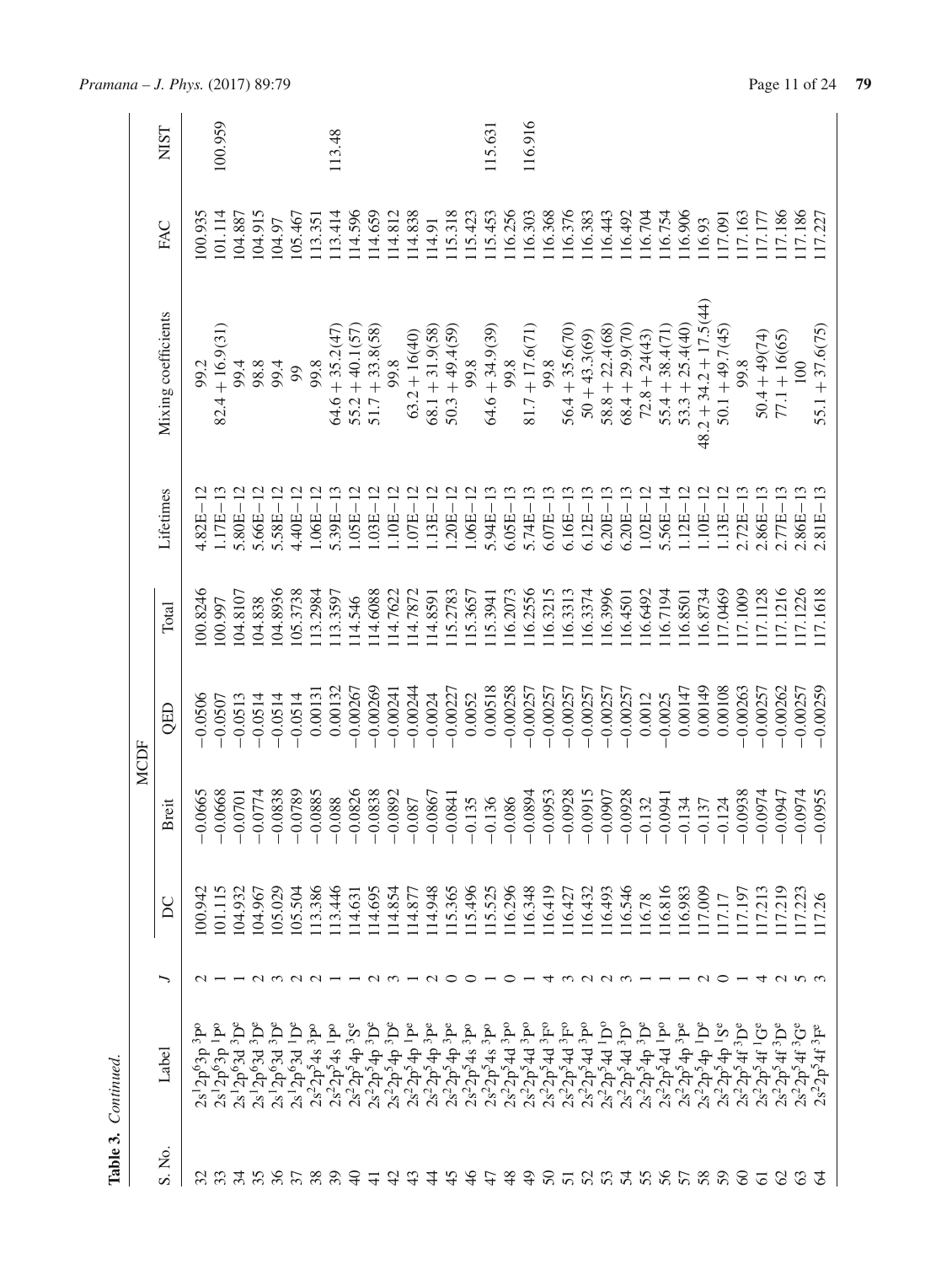| Table 3.       | Continued.                                                                                                                     |                   |         |                                           |            |          |              |                          |         |             |
|----------------|--------------------------------------------------------------------------------------------------------------------------------|-------------------|---------|-------------------------------------------|------------|----------|--------------|--------------------------|---------|-------------|
|                |                                                                                                                                |                   |         | <b>MCDF</b>                               |            |          |              |                          |         |             |
| S. No.         | Label                                                                                                                          | ╮                 | DC      | reit<br>≏                                 | QED        | Total    | Lifetimes    | Mixing coefficients      | FAC     | <b>NIST</b> |
| 65             | $2s^22p^54f$                                                                                                                   |                   | 17.263  | 095<br>$\bar{\vec{\circ}}$                | $-0.00259$ | 17.165   | 2.91E        | $51.3 + 47.1(73)$        | 17.235  |             |
| 8              | $2s^2 2p^5 4f^1 F^e$                                                                                                           |                   | 17.271  | 0957<br>$\overline{O}$                    | $-0.00257$ | 117.1727 | $2.85E - 13$ | $62.7 + 21.4(72)$        | 117.239 |             |
| 67             | $2s^22p^54f^3F^e$                                                                                                              | 4                 | 117.285 | $-0.0962$                                 | $-0.00257$ | 117.1862 | $2.87E - 13$ | $73.1 + 16.6(61)$        | 117.253 |             |
| $\frac{8}{3}$  | $2s^22p^54d^3F^0$                                                                                                              |                   | 118.522 | 139<br>$\overline{C}$                     | 0.00133    | 118.3836 | $6.16E - 13$ | $72.6 + 21.7(53)$        | 118.435 |             |
| ල              | $2s^22p^54d^3D^c$                                                                                                              |                   | 118.566 | $\overline{1}$<br>$\overrightarrow{C}$    | 0.00131    | 118.4268 | $6.11E - 13$ | $53.6 + 38.7(69)$        | 118.478 |             |
| $\beta$        | $2s^22p^54d \, {}^1F^0$                                                                                                        |                   | 118.6   | 142<br>$\overline{P}$                     | 0.00133    | 118.4592 | $6.14E - 13$ | $42 + 34.3 + 23.6(54)$   | 118.509 |             |
| $\overline{r}$ | $2s^2 2p^5 4d^3D^0$                                                                                                            | 223 - 23          | 118.768 | $\overline{14}$<br>$\overline{P}$         | 0.00126    | 118.6287 | $6.41E - 14$ | $43.8 + 43.8(71)$        | 118.671 | 118.775     |
|                | $2s^2 2p^5 4f^3 G^e$<br>$2s^2 2p^5 4f^3 F^e$                                                                                   |                   | 119.343 | 144<br>$\overline{P}$                     | 0.00133    | 119.2006 | $2.85E - 13$ | $72.9 + 18.3(66)$        | 119.271 |             |
|                |                                                                                                                                |                   | 19.363  | 144<br>$\overline{P}$                     | 0.00131    | 19.2205  | $2.86E - 13$ | $46.2 + 32.6 + 21.2(62)$ | 119.291 |             |
| ひにはた           | $2s^22p^54f^3G^e$                                                                                                              |                   | 19.363  | 144<br>$\overline{C}$                     | 0.00133    | 119.2203 | $2.87E - 13$ | $40.7 + 32.9 + 26.4(67)$ | 119.294 |             |
|                | $2s^22p^54f^3D^e$                                                                                                              |                   | 119.369 | $\frac{4}{4}$<br>$\overline{\phantom{0}}$ | 0.0013     | 119.2266 | $2.80E - 13$ | $52.9 + 29.7 + 16.7(66)$ | 119.297 |             |
| $\frac{5}{16}$ | $2s^22p^55s$ 3po                                                                                                               | $\sim$ $-$        | 26.244  | 0926<br>$\overline{q}$                    | $-0.00089$ | 126.1503 | $1.30E - 12$ | 9.6                      | 126.208 |             |
| 77             | $2s^22p^55s$ <sup>1</sup> P <sup>o</sup>                                                                                       |                   | 26.275  | 0922<br>$\frac{1}{2}$                     | $-0.00084$ | 126.1823 | $7.38E - 13$ | $65.4 + 34.2(107)$       | 126.24  |             |
| 78             | $2s^12p^64s^3S^e$                                                                                                              |                   | 26.645  | 0793<br>$\sum_{i=1}^{n}$                  | $-0.034$   | 126.5311 | $8.20E - 13$ | $69.1 + 22.6(109)$       | 126.566 |             |
| 64             |                                                                                                                                | $ \sim$           | 26.902  | 0902<br>$\overline{O}$                    | $-0.00266$ | 126.809  | $1.27E - 12$ | $50.8 + 34.6(110)$       | 126.857 |             |
| $\frac{8}{8}$  |                                                                                                                                |                   | 26.942  | 0871<br>$\overline{O}$                    | $-0.00813$ | 126.8464 | $1.28E - 12$ | $41 + 22.9(84)$          | 126.864 |             |
|                | $2s^22p^55p^3D^e$<br>$2s^22p^55p^3p^e$<br>$2s^12p^64s$ <sup>1</sup> S <sup>e</sup>                                             | ⊂                 | 26.955  | 0734<br>$\frac{1}{2}$                     | $-0.0445$  | 126.8375 | $9.68E - 13$ | 94.5                     | 126.897 |             |
| 23             |                                                                                                                                | $\omega \omega -$ | 26.981  | 0929<br>$\overline{O}$                    | $-0.00253$ | 126.8857 | $1.34E - 12$ | 99.8                     | 126.941 |             |
|                |                                                                                                                                |                   | 27.028  | 0916<br>$\frac{1}{2}$                     | $-0.00249$ | 126.934  | $1.38E - 12$ | $68.4 + 31.5(110)$       | 126.987 |             |
| $\frac{8}{4}$  | $\begin{array}{c} 2s^22p^55p~^3D^e\\ 2s^22p^55p~^3P^e\\ 2s^22p^55p~^1P^e\\ 2s^22p^55p~^1P^e\\ 2s^22p^55p~^1S^e \end{array}$    |                   | 27.036  | 0888<br>$\frac{1}{2}$                     | $-0.0104$  | 126.9367 | $1.36E - 12$ | $41.6 + 35 + 17.9(78)$   | 126.989 |             |
| 85             |                                                                                                                                | ○                 | 27.262  | $-0.0871$                                 | $-0.00547$ | 27.1699  | $1.25E - 12$ | $54.9 + 39.4(111)$       | 127.212 |             |
| 86             |                                                                                                                                | $\circ$           | 27.674  | <b>PO60</b><br>$-0.0$                     | $-0.00435$ | 127.5796 | $7.76E - 13$ | 96.6                     | 127.641 |             |
| 87             |                                                                                                                                |                   | 27.704  | 0924<br>$\frac{1}{2}$                     | $-0.0037$  | 27.608   | $7.54E - 13$ | $79 + 18.3(118)$         | 127.669 |             |
| 88             |                                                                                                                                | 4                 | 27.747  | 0959<br>$\frac{1}{2}$                     | $-0.00257$ | 27.6485  | $8.24E - 13$ | 100                      | 127.709 |             |
| 89             | $\begin{array}{l} 2s^22p^55d^3p\\ 2s^22p^55d^3p\\ 2s^22p^55d^3p\\ 2s^22p^55d^3p\\ 2s^22p^55d^3p\\ 2s^22p^55d^3p\\ \end{array}$ |                   | 27.749  | 0946<br>$\frac{1}{2}$                     | $-0.00257$ | 27.6517  | $8.28E - 13$ | $55.4 + 36.1(117)$       | 127.709 |             |
| $\infty$       |                                                                                                                                |                   | 27.75   | 0938<br>$\tilde{\rho}$                    | $-0.00289$ | 27.6537  | $8.11E - 13$ | $17.7 + 44.8(116)$       | 127.713 |             |
| $\overline{5}$ | $2s^2 2p^5 5d^1 D^0$                                                                                                           | $Q \cap Q$        | 27.781  | 0936<br>$\frac{1}{2}$                     | $-0.0026$  | 27.6843  | $8.29E - 13$ | $60.1 + 21.3(115)$       | 127.741 |             |
| $\mathfrak{S}$ | $2s^22p^55d^3D^0$                                                                                                              |                   | 27.807  | 0946<br>$\frac{1}{2}$                     | $-0.00257$ | 27.7093  | $8.29E - 13$ | $68.7 + 29.9(117)$       | 127.765 |             |
| 93             | $2s^22p^55d^1p^0$                                                                                                              |                   | 27.937  | $-0.0956$                                 | $-0.00335$ | 27.8377  | $8.03E - 14$ | $59.3 + 33.6(118)$       | 127.884 | 127.988     |
| 54             | $2s^12p^64p^3P^0$                                                                                                              | $\circ$           | 28.019  | 0769<br>$\frac{5}{1}$                     | $-0.0441$  | 27.8976  | $9.01E - 13$ | 85.9                     | 127.926 |             |
| 65             | $2s^12p^64p^3P^0$                                                                                                              |                   | 28.063  | 0736<br>$\overline{O}$                    | $-0.0477$  | 27.9415  | $4.55E - 13$ | 77.6                     | 127.966 | 127.988     |
| $\%$           | $2s^22p^55f^3D^e$                                                                                                              |                   | 28.119  | 0949<br>$\frac{5}{1}$                     | $-0.00282$ | 28.0211  | $5.23E - 13$ | 9.6                      | 128.089 |             |
| 57             | $2s^22p^55f^3D^e$                                                                                                              | $\sim$            | 28.133  | 0954<br>$-0.0$                            | $-0.00277$ | 28.0352  | $5.30E - 13$ | 78                       | 128.104 |             |
| 98             | $55f3e$ e<br>$2s^22p^5$                                                                                                        | 4                 | 128.14  | 0968<br>$\overline{P}$                    | $-0.00257$ | 28.0408  | $5.40E - 13$ | $49.7 + 49.4(121)$       | 128.111 |             |
| $\mathfrak{D}$ | $5f$ <sup>3</sup> $G$ <sup>e</sup>                                                                                             |                   | 128.144 | 0969<br>$\overline{P}$                    | $-0.00257$ | 128.0448 | $5.39E - 13$ | $\Xi$                    | 128.114 |             |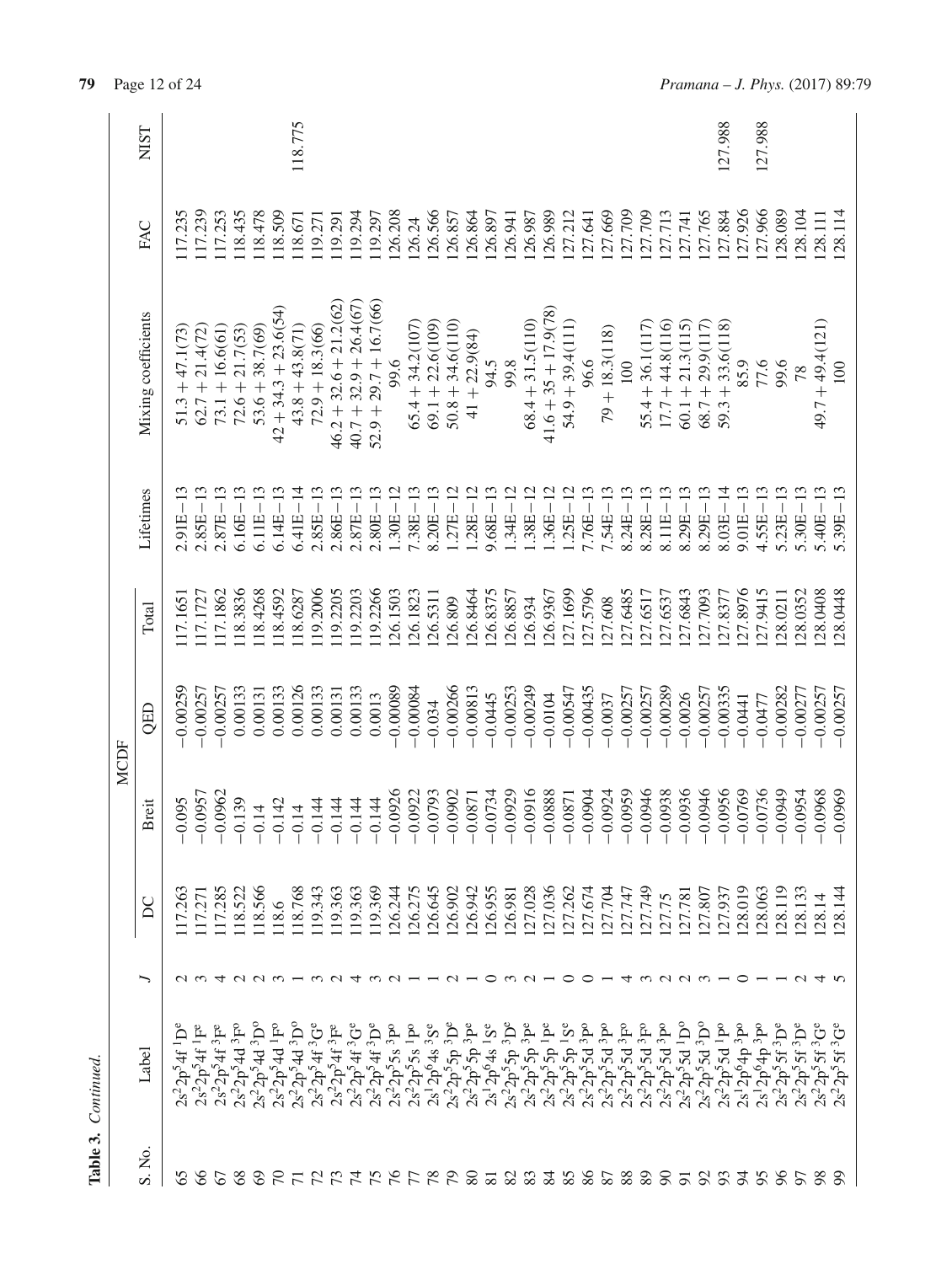|                       | Table 3. Continued.                                                                                                                                                                                                                                                                                 |                 |                 |                                    |             |         |              |                           |          |             |
|-----------------------|-----------------------------------------------------------------------------------------------------------------------------------------------------------------------------------------------------------------------------------------------------------------------------------------------------|-----------------|-----------------|------------------------------------|-------------|---------|--------------|---------------------------|----------|-------------|
|                       |                                                                                                                                                                                                                                                                                                     |                 |                 |                                    | <b>MCDF</b> |         |              |                           |          |             |
| S. No.                | Label                                                                                                                                                                                                                                                                                               |                 | $\overline{D}C$ | <b>Breit</b>                       | QED         | Total   | Lifetimes    | Mixing coefficients       | FAC      | <b>NIST</b> |
| $\Xi$                 | ř<br>ب<br>$2s^22p^55f$                                                                                                                                                                                                                                                                              |                 | 28.158          | 0959                               | $-0.00267$  | 28.0595 | $5.31E-13$   | $46.6 + 42.6(123)$        | 28.129   |             |
| ā                     | $2s^22p^55f^1D^e$                                                                                                                                                                                                                                                                                   |                 | 128.167         | .0957<br>$\bigcap$                 | $-0.00259$  | 28.0683 | $5.54E - 13$ | $55.2 + 44.6(122)$        | 128.133  |             |
| $\mathcal{S}$         | $2s^22p^55f$ <sup>1</sup> F <sup>e</sup>                                                                                                                                                                                                                                                            |                 | 28.168          | .096<br>$\bigcap$                  | $-0.00257$  | 28.0692 | $5.36E - 13$ | $56.9 + 24 + 16.1(100)$   | [28.139] |             |
| $\mathfrak{S}$        | $2s^22p^55f^3F^e$                                                                                                                                                                                                                                                                                   | 4               | 128.176         | .0963<br>$\frac{1}{2}$             | $-0.00257$  | 128.077 | $5.38E - 13$ | $73.4 + 17.3(121)$        | 128.139  |             |
| $\overline{5}$        |                                                                                                                                                                                                                                                                                                     | $\sim$ $-$      | .28.256         | .0732<br>$\overline{0}$            | $-0.0507$   | 128.132 | $9.25E - 13$ | 98.8                      | 128.14   |             |
| $\overline{5}$        |                                                                                                                                                                                                                                                                                                     |                 | 28.268          | 0929<br>$-9$                       | $-0.0382$   | 28.1372 | $2.60E - 13$ | $68.1 + 16.3(107)$        | 128.147  | 129.99      |
| $\overline{5}$        |                                                                                                                                                                                                                                                                                                     | ⊂               | 128.406         | 131<br>$\bigcap$                   | $-0.00247$  | 28.273  | $.33E - 12$  | 89.3                      | 128.153  |             |
| $\overline{5}$        |                                                                                                                                                                                                                                                                                                     |                 | 128.44          | .116<br>$\overline{\phantom{0}}$   | $-0.0117$   | 28.3123 | $6.28E - 13$ | $46.5 + 24(77)$           | 128.153  |             |
| $\overline{108}$      |                                                                                                                                                                                                                                                                                                     |                 | 128.998         | 138<br>$\bigcap$                   | 0.000738    | 28.8614 | $.23E - 12$  | $74.5 + 21.8(84)$         | 128.157  |             |
| $\overline{5}$        | $\begin{array}{l} 2s\,{}^{1}2p^{6}4p~^{3}P^{6}\\ 2s\,{}^{1}2p^{6}4p~^{1}P^{6}\\ 2s\,{}^{1}2p^{6}3p~^{3}P^{6}\\ 2s^{2}2p^{5}5s~^{3}P^{6}\\ 2s^{2}2p^{5}5p~^{3}P^{6}\\ 2s^{2}2p^{5}5p~^{3}P^{6}\\ 2s^{2}2p^{5}5p~^{3}P^{6}\\ 2s^{2}2p^{5}5p~^{3}P^{6}\\ 2s^{2}2p^{6}4d~^{3}P^{6}\\ 2s^{2}2p^{6}4d~^{$ |                 | 129.11          | .139<br>$\overline{\phantom{0}}$   | 0.00125     | 28.9718 | $.38E - 12$  | $51.4 + 28.4(109)$        | 128.158  |             |
| $\Xi$                 |                                                                                                                                                                                                                                                                                                     | $\sim$          | 129.111         | $\frac{1}{4}$<br>$\overline{0}$    | 0.000844    | 28.9715 | $.32E - 12$  | $48.4 + 33.5 + 17.4(83)$  | 128.162  |             |
| Ξ                     |                                                                                                                                                                                                                                                                                                     |                 | 129.171         | 135<br>$\bigcap$                   | 0.0012      | 29.0372 | $.32E - 12$  | $59 + 40.8(85)$           | 128.169  |             |
| $\Xi$                 |                                                                                                                                                                                                                                                                                                     |                 | 29.768          | .0751<br>$\overline{Q}$            | $-0.0506$   | 29.6426 | $5.47E - 13$ | 98.4                      | 128.173  |             |
| $\overline{113}$      |                                                                                                                                                                                                                                                                                                     | 23223-          | 129.772         | 1.0782<br>$\overline{\phantom{0}}$ | $-0.0503$   | 29.6433 | $5.53E - 13$ | 95.5                      | 128.174  |             |
| $\overline{14}$       |                                                                                                                                                                                                                                                                                                     |                 | .29.785         | .0812<br>$\overline{C}$            | $-0.0498$   | 29.6544 | $5.57E - 13$ | 96.8                      | 128.329  |             |
| 115                   | $\begin{array}{l} 2 s^1 2 p^6 4 d^3 D^e \\ 2 s^2 2 p^5 5 d^3 F^o \\ 2 s^2 2 p^5 5 d^3 D^o \\ 2 s^2 2 p^5 5 d^1 F^o \end{array}$                                                                                                                                                                     |                 | 129.854         | .142<br>$\overline{0}$             | 0.00133     | 29.7133 | $8.29E - 13$ | $74 + 20.6(91)$           | 128.357  |             |
| 116                   |                                                                                                                                                                                                                                                                                                     |                 | 129.878         | 142<br>$\overline{q}$              | 0.0013      | 29.7363 | $8.27E - 13$ | $46 + 36.8(116)$          | 128.921  |             |
| $\overline{17}$       |                                                                                                                                                                                                                                                                                                     |                 | 129.893         | .143<br>$\overline{0}$             | 0.0013      | 29.7509 | $8.25E - 13$ | $43.2 + 33.9 + 22.8(92)$  | 129.032  |             |
| 118                   | $2s^22p^55d^3D^0$                                                                                                                                                                                                                                                                                   |                 | 129.965         | 1.0776<br>$\overline{C}$           | $-0.0509$   | 29.8364 | $5.6IE-13$   | $56.9 + 38.6(93)$         | 129.033  | 129.99      |
| $\Xi$                 | $2s^12p^64d^1D^e$                                                                                                                                                                                                                                                                                   |                 | 129.966         | .142<br>$\overline{C}$             | 0.00129     | 29.8254 | $.41E - 13$  | 96.6                      | 129.093  |             |
| $\overline{20}$       | $2s^22p^55f^3G^e$                                                                                                                                                                                                                                                                                   |                 | 30.262          | $\overline{14}$<br>$\bigcap$       | 0.00133     | 30.1195 | $5.37E - 13$ | $74.1 + 16.3(102)$        | .29.658  |             |
| $\overline{2}$        | $2s^2 2p^5 5f^1 G^e$                                                                                                                                                                                                                                                                                |                 | 130.273         | $\overline{14}$<br>$\bigcap$       | 0.00133     | 30.1302 | $5.41E - 13$ | $41.2 + 33.2 + 25.7(103)$ | 129.66   |             |
| $\overline{2}$        | $2s^22p^55f^3F^e$                                                                                                                                                                                                                                                                                   | U W 4 U W U W 4 | 30.281          | .143<br>$\overline{P}$             | 0.000436    | 30.1389 | $5.29E - 13$ | $44.2 + 32.6 + 21.5(97)$  | .29.672  |             |
| $\frac{23}{24}$       | $2s^22p^55f^3D^e$                                                                                                                                                                                                                                                                                   |                 | 30.288          | 142<br>$\overline{0}$              | $-0.00018$  | 30.1457 | $5.12E - 13$ | $53.3 + 26.6 + 17.1(102)$ | 29.778   |             |
|                       | $2s^12p^64f^3F^0$                                                                                                                                                                                                                                                                                   |                 | 30.55           | 0799<br>$\overline{0}$             | $-0.0515$   | 30.4188 | $2.71E - 13$ | 100                       | 129.801  |             |
| $\overline{25}$       | $2s^{1}2p^{6}4f^{3}F^{0}$                                                                                                                                                                                                                                                                           |                 | 30.554          | 1.0813<br>$\bigcap$                | $-0.0515$   | 30.4215 | $2.71E-13$   | 90.1                      | .29.814  |             |
| 26                    | $2s^{1}2p^{6}4f^{3}F^{0}$                                                                                                                                                                                                                                                                           |                 | 30.566          | .0817<br>$\bigcap$                 | $-0.0515$   | 30.4331 | $2.71E - 13$ | 100                       | 29.843   |             |
| $\tilde{\mathcal{L}}$ | $2s^12p^64f^1F^0$                                                                                                                                                                                                                                                                                   |                 | 30.582          | .0808<br>$\bigcap$                 | $-0.0515$   | 30.4497 | $2.76E - 13$ | 50.1                      | 129.883  |             |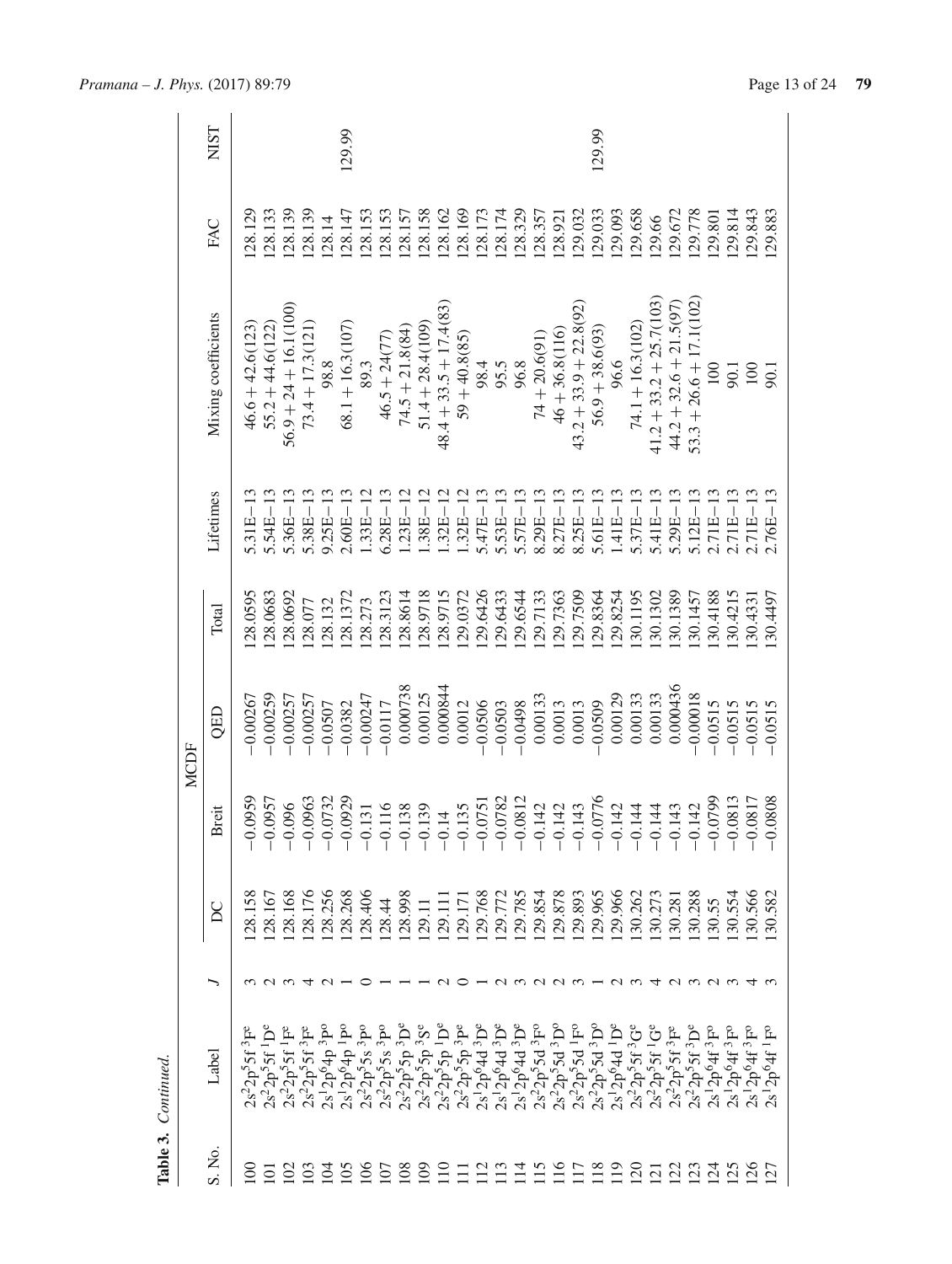|                                        | Ne-like Ga       |           | Ne-like Cu       |           | Ne-like Zn       |                  |
|----------------------------------------|------------------|-----------|------------------|-----------|------------------|------------------|
| Level                                  | Calculated value | Ref. [41] | Calculated value | Ref. [41] | Calculated value | Ref. [42]        |
| $2s^22p^6$ <sup>1</sup> S <sub>0</sub> |                  |           |                  |           | $\boldsymbol{0}$ | $\boldsymbol{0}$ |
| $2s^22p^53s^3P_2$                      |                  |           |                  |           | 77.083           | 77.481           |
| $2s^22p^53s$ <sup>1</sup> $P_1$        | 83.93            | 84.12     | 70.86            | 71.04     | 77.266           | 79.337           |
| $2s^22p^53s^3P_0$                      |                  |           |                  |           | 78.861           | 79.236           |
| $2s^22p^53s^3P_1$                      |                  |           |                  |           | 78.965           | 77.656           |
| $2s^22p^53p^3P_1$                      |                  |           |                  |           | 82.337           | 82.687           |
| $2s^22p^53p^1D_2$                      |                  |           |                  |           | 82.392           | 82.731           |
| $2s^22p^53p^3D_3$                      |                  |           |                  |           | 80.483           | 80.845           |
| $2s^22p^53p^3S_1$                      |                  |           |                  |           | 79.919           | 80.353           |
| $2s^22p^53p^3P_2$                      |                  |           |                  |           | 80.756           | 81.104           |
| $2s^22p^53p~^3\mathrm{P}_0$            |                  |           |                  |           | 81.446           | 81.788           |
| $2s^2 2p^5 3p^1 P_1$                   |                  |           |                  |           | 80.552           | 82.249           |
| $2s^22p^53p^3D_1$                      |                  |           |                  |           | 81.896           | 80.917           |
| $2s^22p^53p^3D_2$                      |                  |           |                  |           | 80.180           | 80.551           |
| $2s^22p^53p^1S_0$                      |                  |           |                  |           | 83.497           | 83.826           |
| $2s^22p^53d^3P_0$                      |                  |           |                  |           | 84.158           | 84.559           |
| $2s^22p^53d^3P_1$                      |                  |           |                  |           | 84.266           | 84.672           |
| $2s^22p^53d^3F_4$                      |                  |           |                  |           | 84.463           | 84.862           |
| $2s^22p^53d^3F_3$                      |                  |           |                  |           | 84.508           | 84.886           |
| $2s^22p^53d^3P_2$                      |                  |           |                  |           | 84.467           | 84.876           |
| $2s^22p^53d^3D_2$                      |                  |           |                  |           | 86.361           | 86.744           |
| $2s^22p^53d^3D_3$                      |                  |           |                  |           | 84.800           | 86.806           |
| $2s^22p^53d^3D_1$                      |                  |           |                  |           | 85.346           | 85.735           |
| $2s^22p^53d^3F_2$                      |                  |           |                  |           | 86.269           | 85.056           |
| $2s^22p^53d^1D_2$                      |                  |           |                  |           | 84.681           | 86.615           |
| $2s^22p^53d^1F_3$                      |                  |           |                  |           | 86.432           | 85.196           |
| $2s^22p^53d^1P_1$                      |                  |           |                  |           | 87.058           | 87.464           |

**Table 4.** Energies (in Ryd.) are compared with other results.

applications in analysing new data from different plasma and astrophysical sources.

# **2. Theoretical method**

For reliable calculations, we have performed calculations by taking two different methods, namely MCDF method and flexible atomic code (FAC). Both methods being fully relativistic, give comparable results. We have obtained results using the MCDF method employed in the GRASP code of Grant *et al* [26] and revised by Norrington [27]. In the MCDF approach, Hamiltonian for an N-electron atom or ion Dirac–Coulomb Hamiltonian is given by

$$
\hat{H}^{\rm DC} = \sum_{i=1}^{N} \hat{H}_i + \sum_{i=1}^{N-1} \sum_{j=i+1}^{N} |\hat{r}_i - \hat{r}_j|^{-1},
$$
(1)

where

$$
\hat{H} = c \alpha_i \cdot p_i + \beta c^2 + V_{\text{nuc}}(r) \tag{2}
$$

is the single-particle Hamiltonian consisting of kinetic energy and its interaction with the nucleus. In eq. (2), α and β represent 4 × 4 Dirac matrices whereas *c* is the speed of light. The N-electron wave function is constructed from central-field Dirac orbitals given by

$$
\phi_{nkm} = \frac{1}{r} \begin{pmatrix} P_{nk}(r) & \chi_{km}(\theta, \phi, \sigma) \\ -i \, Q_{nk}(r) & \chi_{-km}(\theta, \phi, \sigma) \end{pmatrix},\tag{3}
$$

where *k* is the Dirac angular quantum number,  $k =$  $\pm (j + 1/2)$  for  $l = j \pm 1/2$ . So  $j = k - 1/2$ , *m* is the projection of the angular momentum *j*, and *Pnk*,*Qnk* are radial functions. The spin angular momentum  $\chi_{km}(\theta, \phi)$ is a two-component function defined by

$$
\chi_{km}(\theta,\phi)
$$
  
=  $\sum_{\sigma=\pm 1/2} \left\langle lm - \sigma \frac{1}{2} \sigma \left| l \frac{1}{2} jm \right\rangle Y_l^{m-\sigma}(\theta,\phi) \phi^{\sigma}$ . (4)

An atomic state function (ASF) now formed for the Nelectron system with the given total angular momentum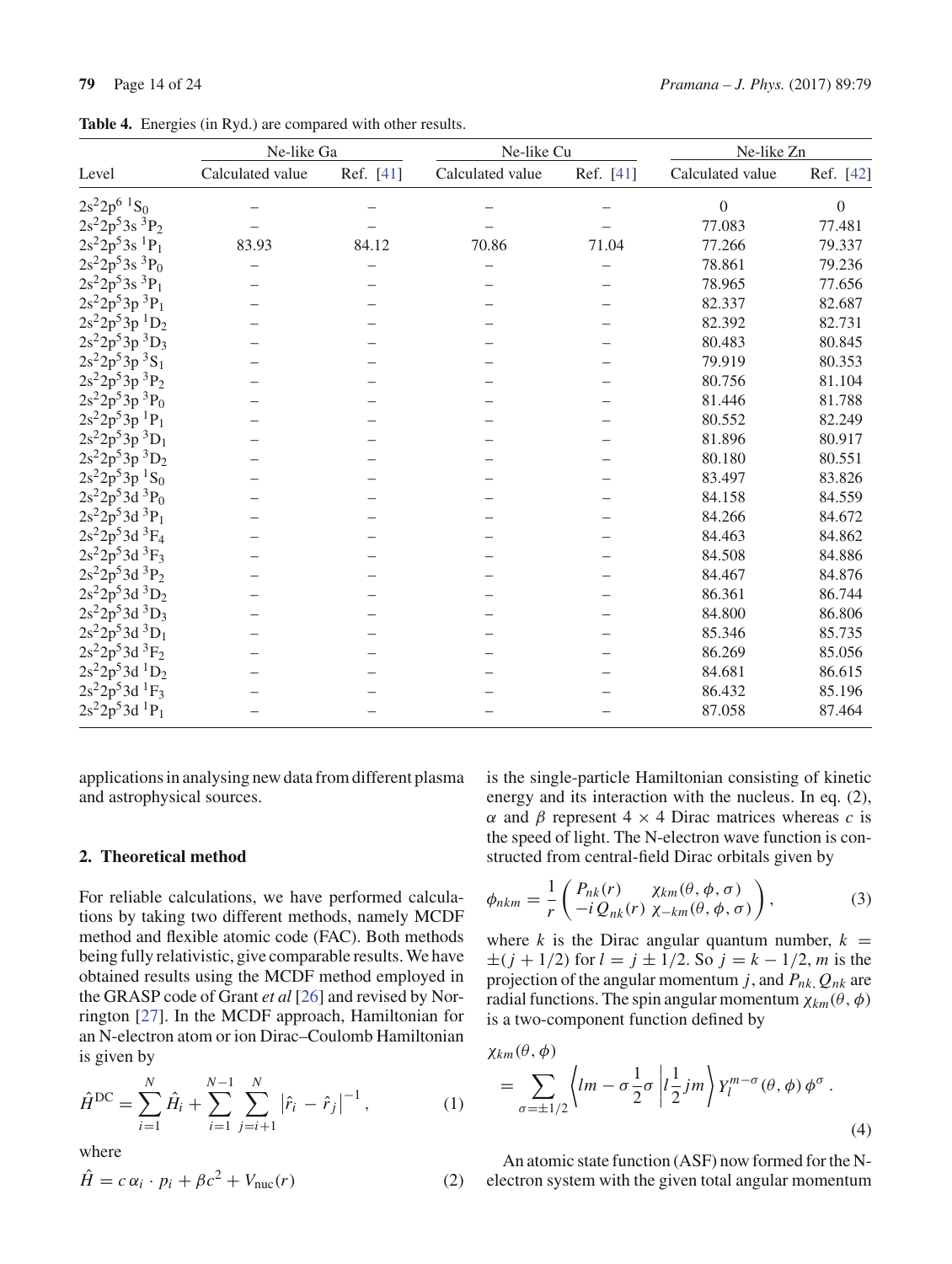**Table 5.** Transition data for E1, E2, M1 and M2 transitions from ground levels and 2J for lower level I, upper level k, wavelength  $\lambda$  (Å), line strength S (length form), oscillator strength f (length form), transition

| S. No.           | $\boldsymbol{I}$                       | J                                      | $\lambda$ (Å)<br><b>MCDF</b> | $\lambda$ (Å)<br><b>NIST</b> | $A_{ii} (s^{-1})$<br>(MCDF) | $f_{ij}$ (MCDF) | $S_{ij}$ (a.u.)<br>(MCDF) | Velocity/length | Type           |
|------------------|----------------------------------------|----------------------------------------|------------------------------|------------------------------|-----------------------------|-----------------|---------------------------|-----------------|----------------|
| $\mathbf{1}$     | $2s^22p^6$ ${}^1S_0$                   | $2s^22p^53s^3P_2$                      | 12.891                       |                              | $6.81E + 05$                | $8.48E - 08$    | $8.13E - 02$              |                 | M <sub>2</sub> |
| $\overline{c}$   | $2s^22p^6$ ${}^1S_0$                   | $2s^22p^53s^1P_1$                      | 12.859                       | 12.827                       | $1.80E + 12$                | $1.34E - 01$    | $5.68E - 03$              | 0.95            | E1             |
| $\mathfrak 3$    | $2s^22p^6$ ${}^1S_0$                   | $2s^22p^53s^3P_1$                      | 12.601                       | 12.570                       | $1.38E + 12$                | $9.85E - 02$    | $4.09E - 03$              | 0.95            | E1             |
| $\overline{4}$   | $2s^22p^6$ <sup>1</sup> S <sub>0</sub> | $2s^22p^53s^3S_1$                      | 12.42                        |                              | $7.99E + 05$                | $5.54E - 08$    | $1.70E - 04$              |                 | M1             |
| $\sqrt{5}$       | $2s^22p^6$ ${}^1S_0$                   | $2s^22p^53p^3D_2$                      | 12.375                       |                              | $1.28E + 09$                | $1.47E - 04$    | $1.66E - 03$              | 0.97            | E2             |
| 6                | $2s^22p^6$ ${}^1S_0$                   | $2s^22p^53p^1P_1$                      | 12.321                       |                              | $1.94E + 03$                | $1.33E - 10$    | $4.05E - 07$              |                 | M1             |
| $\boldsymbol{7}$ | $2s^22p^6$ <sup>1</sup> S <sub>0</sub> | $2s^22p^53p^3P_2$                      | 12.291                       |                              | $1.33E + 09$                | $1.51E - 04$    | $1.67E - 03$              | 0.97            | E2             |
| $\,8\,$          | $2s^22p^6$ ${}^1S_0$                   | $2s^22p^53p^3D_1$                      | 12.133                       |                              | $2.65E + 04$                | $1.76E - 09$    | 5.27E-06                  |                 | M1             |
| $\overline{9}$   | $2s^22p^6$ <sup>1</sup> S <sub>0</sub> | $2s^22p^53p^3P_1$                      | 12.072                       |                              | $6.84E + 05$                | $4.48E - 08$    | $1.34E - 04$              |                 | M1             |
| 10               | $2s^22p^6$ <sup>1</sup> S <sub>0</sub> | $2s^22p^53p^3P_2$                      | 12.064                       |                              | $1.56E + 09$                | $1.71E - 04$    | $1.79E - 03$              | 0.97            | E2             |
| 11               | $2s^22p^6$ ${}^1S_0$                   | $2s^22p^53d^3P_1$                      | 11.76                        | 11.736                       | $1.56E + 11$                | $9.71E - 03$    | $3.76E - 04$              | 0.99            | E1             |
| 12               | $2s^22p^6$ <sup>1</sup> S <sub>0</sub> | $2s^22p^53d^3P_2$                      | 11.732                       |                              | $1.82E + 07$                | $1.88E - 06$    | $1.36E + 00$              |                 | M <sub>2</sub> |
| 13               | $2s^22p^6$ <sup>1</sup> S <sub>0</sub> | $2s^22p^53d^1D_2$                      | 11.701                       |                              | $4.49E + 06$                | $4.61E - 07$    | $3.30E - 01$              |                 | M <sub>2</sub> |
| 14               | $2s^22p^6$ ${}^1S_0$                   | $2s^22p^53d^3D_1$                      | 11.611                       | 11.594                       | $1.46E + 13$                | $8.84E - 01$    | $3.38E - 02$              | 0.99            | E1             |
| 15               | $2s^22p^6$ <sup>1</sup> S <sub>0</sub> | $2s^22p^53d^3{}^3F_2$                  | 11.501                       |                              | $9.90E + 05$                | $9.82E - 08$    | $6.68E - 02$              |                 | M <sub>2</sub> |
|                  | $2s^22p^6$ ${}^1S_0$                   | $2s^22p^53d^3D_2$                      | 11.49                        |                              |                             |                 |                           |                 |                |
| 16               | $2s^22p^6$ ${}^1S_0$                   | $2s^22p^53d^1P_1$                      |                              |                              | $1.61E + 06$                | $1.60E - 07$    | $1.08E - 01$              |                 | M <sub>2</sub> |
| 17               |                                        |                                        | 11.391                       | 11.383                       | $4.03E + 13$                | $2.35E + 00$    | $8.82E - 02$              | 0.99            | E1             |
| 18               | $2s^22p^6$ ${}^1S_0$                   | $2s2p^63s^3S_1$                        | 11.023                       |                              | $7.92E + 04$                | $4.33E - 09$    | $1.18E - 05$              |                 | M1             |
| 19               | $2s^22p^6$ <sup>1</sup> S <sub>0</sub> | $2s2p63p3P1$                           | 10.647                       | 10.653                       | $1.07E + 12$                | $5.47E - 02$    | $1.92E - 03$              | 1               | E1             |
| 20               | $2s^22p^6$ <sup>1</sup> S <sub>0</sub> | $2s2p^63p^3P_2$                        | 10.61                        |                              | $2.75E + 06$                | $2.32E - 07$    | $1.24E - 01$              |                 | M <sub>2</sub> |
| 21               | $2s^22p^6$ <sup>1</sup> S <sub>0</sub> | $2s2p^63p^1P_1$                        | 10.59                        | 10.597                       | $6.04E + 12$                | $3.04E - 01$    | $1.06E - 02$              | 1               | E1             |
| 22               | $2s^22p^6$ ${}^1S_0$                   | $2s2p^63d^3D_1$                        | 10.179                       |                              | $9.46E + 03$                | $4.41E - 10$    | $1.11E - 06$              |                 | M1             |
| 23               | $2s^22p^6$ <sup>1</sup> S <sub>0</sub> | $2s2p^63d^3D_2$                        | 10.177                       |                              | $1.07E + 08$                | $8.34E - 06$    | $5.23E - 05$              | 0.97            | E2             |
| 24               | $2s^22p^6$ <sup>1</sup> S <sub>0</sub> | $2s2p^63d$ <sup>1</sup> D <sub>2</sub> | 10.124                       |                              | $2.42E+10$                  | $1.86E - 03$    | $1.15E - 02$              | 0.97            | E2             |
| 25               | $2s^22p^6$ <sup>1</sup> S <sub>0</sub> | $2s^22p^54s^3P_2$                      | 9.5392                       |                              | $3.78E + 05$                | $2.58E - 08$    | $1.00E - 02$              |                 | M <sub>2</sub> |
| 26               | $2s^22p^6$ ${}^1S_0$                   | $2s^22p^54s$ <sup>1</sup> $P_1$        | 9.5337                       | 9.521                        | $6.43E + 11$                | $2.63E - 02$    | $8.25E - 04$              | 0.83            | E1             |
| 27               | $2s^22p^6$ <sup>1</sup> S <sub>0</sub> | $2s^22p^54p^3S_1$                      | 9.4287                       |                              | $4.84E + 05$                | $1.93E - 08$    | $4.51E - 05$              |                 | M1             |
| 28               | $2s^22p^6$ <sup>1</sup> S <sub>0</sub> | $2s^22p^54p^3D_2$                      | 9.4225                       |                              | $5.15E + 08$                | $3.43E - 05$    | $1.71E - 04$              | 0.81            | E2             |
| 29               | $2s^22p^6$ ${}^1S_0$                   | $2s^22p^54p^1P_1$                      | 9.4098                       |                              | $9.89E + 03$                | $3.94E - 10$    | $9.17E - 07$              |                 | M1             |
| 30               | $2s^22p^6$ ${}^1S_0$                   | $2s^22p^54p^3P_2$                      | 9.404                        |                              | $4.91E + 08$                | $3.26E - 05$    | $1.61E - 04$              | 0.82            | E2             |
| 31               | $2s^22p^6$ ${}^1S_0$                   | $2s^22p^54s^3P_1$                      | 9.3865                       | 9.375                        | $4.74E + 11$                | $1.88E - 02$    | $5.80E - 04$              | 0.84            | E1             |
| 32               | $2s^22p^6$ ${}^1S_0$                   | $2s^22p^54d^3P_1$                      | 9.2826                       | 9.274                        | $8.50E + 10$                | $3.29E - 03$    | $1.01E - 04$              | 0.93            | E1             |
| 33               | $2s^22p^6$ ${}^1S_0$                   | $2s^22p^54d^3F_3$                      | 9.2761                       |                              | $8.51E + 06$                | $5.49E - 07$    | $1.96E - 01$              |                 | M <sub>2</sub> |
| 34               | $2s^22p^6$ ${}^1S_0$                   | $2s^22p^54p^3D_1$                      | 9.2782                       |                              | $1.82E + 04$                | $7.05E - 10$    | $1.62E - 06$              |                 | M1             |
| 35               | $2s^22p^6$ <sup>1</sup> S <sub>0</sub> | $2s^22p^54d^1D_2$                      | 9.2705                       |                              | $3.45E + 06$                | $2.22E - 07$    | $7.93E - 02$              |                 | M <sub>2</sub> |
| 36               | $2s^22p^6$ ${}^1S_0$                   | $2s^22p^54p^3P_1$                      | 9.2644                       |                              | $2.62E + 05$                | $1.01E - 08$    | $2.32E - 05$              |                 | M1             |
| 37               | $2s^2 2p^6$ ${}^1S_0$                  | $2s^22p^54p^1D_2$                      | 9.2625                       |                              | $5.77E + 08$                | $3.71E - 05$    | $1.76E - 04$              | 0.82            | E2             |
| 38               | $2s^22p^6$ ${}^1S_0$                   | $2s^22p^54d^1P_1$                      | 9.2443                       | 9.237                        | $1.12E+13$                  | $4.30E - 01$    | $1.31E - 02$              | 0.93            | E1             |
| 39               | $2s^22p^6$ ${}^1S_0$                   | $2s^22p^54f^3D_1$                      | 9.2126                       |                              | $1.16E + 03$                | $4.44E - 11$    | $1.01E - 07$              |                 | M1             |
| 40               | $2s^22p^6$ ${}^1S_0$                   | $2s^22p^54f^3G_5$                      | 9.2112                       |                              | $2.04E + 09$                | $1.30E - 04$    | $6.03E - 04$              | $\mathbf{1}$    | E2             |
| 41               | $2s^22p^6$ <sup>1</sup> S <sub>0</sub> | $2s^22p^54f^1D_2$                      | 9.2077                       |                              | $5.42E + 09$                | $3.45E - 04$    | $1.60E - 03$              | $\mathbf{1}$    | E2             |
| 42               | $2s^22p^6$ <sup>1</sup> S <sub>0</sub> | $2s^22p^54d^3F_2$                      | 9.1351                       |                              | $3.28E + 05$                | $2.05E - 08$    | $7.00E - 03$              |                 | M <sub>2</sub> |
| 43               | $2s^22p^6$ ${}^1S_0$                   | $2s^22p^54d^3D_2$                      | 9.1323                       |                              | $1.66E + 06$                | $1.04E - 07$    | $3.55E - 02$              |                 | M2             |
| 44               | $2s^22p^6$ ${}^1S_0$                   | $2s^22p^54d^3D_1$                      | 9.1144                       | 9.106                        | $1.06E + 13$                | $3.97E - 01$    | $1.19E - 02$              | 0.93            | E1             |
| 45               | $2s^22p^6$ ${}^1S_0$                   | $2s^22p^54f^3F_2$                      | 9.0685                       |                              | $3.64E + 09$                | $2.25E - 04$    | $9.97E - 04$              | $\mathbf{1}$    | E2             |
| 46               | $2s^22p^6$ ${}^1S_0$                   | $2s^22p^55s^3P_2$                      | 8.5746                       |                              | $3.40E + 05$                | $1.87E - 08$    | $5.29E - 03$              |                 | M <sub>2</sub> |
| 47               | $2s^22p^6$ ${}^1S_0$                   | $2s^22p^55s$ <sup>1</sup> $P_1$        | 8.5723                       |                              | $3.89E + 11$                | $1.29E - 02$    | $3.63E - 04$              | 0.72            | E1             |
| 48               | $2s^22p^6$ ${}^1S_0$                   | $2s^22p^55p^3S_1$                      | 8.5317                       |                              | $3.06E + 05$                | $1.00E - 08$    | $2.11E - 05$              |                 | M1             |
|                  |                                        |                                        |                              |                              |                             |                 |                           |                 |                |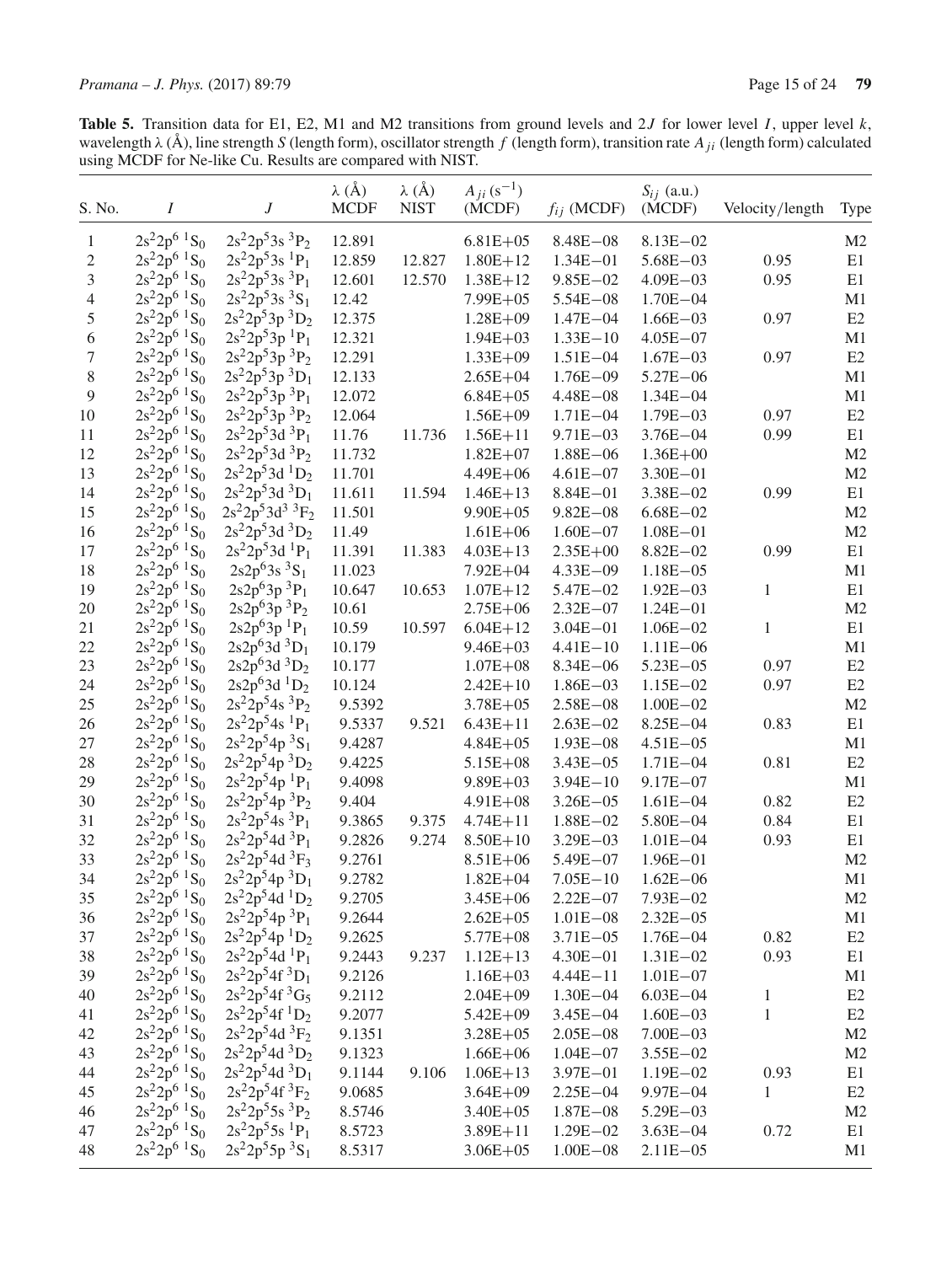| S. No. | I                                      | $\overline{J}$    | $\lambda$ (Å)<br><b>MCDF</b> | $\lambda$ (Å)<br><b>NIST</b> | $A_{ii} (s^{-1})$<br>(MCDF) | $f_{ij}$ (MCDF) | $S_{ij}$ (a.u.)<br>(MCDF) | Velocity/length | <b>Type</b>    |
|--------|----------------------------------------|-------------------|------------------------------|------------------------------|-----------------------------|-----------------|---------------------------|-----------------|----------------|
| 49     | $2s^22p^6$ ${}^1S_0$                   | $2s^22p^55p^3D_2$ | 8.5271                       |                              | $4.69E + 08$                | $2.56E - 05$    | $9.44E - 05$              | 0.55            | E2             |
| 50     | $2s^22p^6$ ${}^1S_0$                   | $2s^22p^55p^1P_1$ | 8.5222                       |                              | $1.88E + 03$                | $6.16E - 11$    | $1.30E - 07$              |                 | M1             |
| 51     | $2s^22p^6$ ${}^1S_0$                   | $2s^22p^55p^3P_2$ | 8.5196                       |                              | $4.29E + 08$                | $2.33E - 05$    | $8.59E - 05$              | 0.55            | E <sub>2</sub> |
| 52     | $2s^22p^6$ <sup>1</sup> S <sub>0</sub> | $2s2p^64s^3S_1$   | 8.4808                       |                              | $6.14E + 03$                | $1.98E - 10$    | $4.16E - 07$              |                 | M1             |
| 53     | $2s^22p^6$ ${}^1S_0$                   | $2s^22p^55d^3P_1$ | 8.4708                       |                              | $7.86E + 10$                | $2.54E - 03$    | $7.08E - 05$              | 0.88            | E1             |
| 54     | $2s^22p^6$ ${}^1S_0$                   | $2s^22p^55d^3F_0$ | 8.468                        |                              | $4.83E + 06$                | $2.60E - 07$    | $7.05E - 02$              |                 | M <sub>2</sub> |
| 55     | $2s^22p^6$ <sup>1</sup> S <sub>0</sub> | $2s^22p^55d^1D_2$ | 8.4658                       |                              | $2.23E + 06$                | $1.20E - 07$    | $3.25E - 02$              |                 | M <sub>2</sub> |
| 56     | $2s^22p^6$ ${}^1S_0$                   | $2s^22p^55d^1P_1$ | 8.4562                       | 8.447                        | $6.14E + 12$                | $1.97E - 01$    | $5.50E - 03$              | 0.88            | E1             |
| 57     | $2s^22p^6$ ${}^1S_0$                   | $2s^22p^55s^3P_1$ | 8.4507                       |                              | $1.23E+12$                  | $3.96E - 02$    | $1.10E - 03$              | 0.97            | E1             |
| 58     | $2s^22p^6$ ${}^1S_0$                   | $2s^22p^55f^3D_1$ | 8.4424                       |                              | $1.76E + 03$                | $5.63E - 11$    | $1.18E - 07$              |                 | M1             |
| 59     | $2s^22p^6$ ${}^1S_0$                   | $2s^22p^55f^3D_2$ | 8.4416                       |                              | $1.14E + 09$                | $6.08E - 05$    | $2.18E - 04$              | 1.1             | E <sub>2</sub> |
| 60     | $2s^22p^6$ ${}^1S_0$                   | $2s^22p^55f^1D_2$ | 8.4395                       |                              | $4.35E + 09$                | $2.32E - 04$    | $8.31E - 04$              | 1.1             | E <sub>2</sub> |
| 61     | $2s^22p^6$ ${}^1S_0$                   | $2s^22p^55p^3D_1$ | 8.4077                       |                              | $8.22E + 03$                | $2.61E - 10$    | $5.43E - 07$              |                 | M1             |
| 62     | $2s^22p^6$ ${}^1S_0$                   | $2s^22p^55p^3P_1$ | 8.4014                       |                              | $4.84E + 08$                | $2.56E - 05$    | $9.05E - 05$              | 0.55            | E2             |
| 63     | $2s^22p^6$ ${}^1S_0$                   | $2s^22p^55p^1D_2$ | 8.4013                       |                              | $1.48E + 05$                | $4.69E - 09$    | $9.75E - 06$              |                 | M1             |
| 64     | $2s^22p^6$ ${}^1S_0$                   | $2s2p^64p^3P_1$   | 8.3899                       | 8.400                        | $1.12E + 12$                | $3.55E - 02$    | $9.80E - 04$              | 0.94            | E1             |
| 65     | $2s^22p^6$ ${}^1S_0$                   | $2s2p^64p^3P_2$   | 8.3808                       |                              | $2.35E + 06$                | $1.24E - 07$    | $3.26E - 02$              |                 | M <sub>2</sub> |
| 66     | $2s^22p^6$ ${}^1S_0$                   | $2s2p^64p^1P_1$   | 8.3763                       | 8.385                        | $3.14E + 12$                | $9.91E - 02$    | $2.73E - 03$              | 0.95            | E1             |
| 67     | $2s^22p^6$ ${}^1S_0$                   | $2s^22p^55d^3F_2$ | 8.3499                       |                              | $2.16E + 05$                | $1.13E - 08$    | $2.95E - 03$              |                 | M <sub>2</sub> |
| 68     | $2s^22p^6$ ${}^1S_0$                   | $2s^22p^55d^3D_2$ | 8.3484                       |                              | $7.83E + 05$                | $4.09E - 08$    | $1.06E - 02$              |                 | M <sub>2</sub> |
| 69     | $2s^22p^6$ ${}^1S_0$                   | $2s^22p^55d^3D_1$ | 8.3419                       | 8.333                        | $3.98E + 12$                | $1.24E - 01$    | $3.42E - 03$              | 0.89            | E1             |
| 70     | $2s^22p^6$ ${}^1S_0$                   | $2s^22p^55f^3F_2$ | 8.3224                       |                              | $2.90E + 09$                | $1.51E - 04$    | $5.17E - 04$              | 1.1             | E2             |
| 71     | $2s^22p^6$ <sup>1</sup> S <sub>0</sub> | $2s2p^64d^3D_1$   | 8.2765                       |                              | $4.70E + 03$                | $1.45E - 10$    | $2.97E - 07$              |                 | M1             |
| $72\,$ | $2s^22p^6$ <sup>1</sup> S <sub>0</sub> | $2s2p^64d^3D_2$   | 8.2757                       |                              | $1.65E + 07$                | $8.48E - 07$    | $2.86E - 06$              | 0.65            | E <sub>2</sub> |
| 73     | $2s^22p^6$ ${}^1S_0$                   | $2s2p^64d^1D_2$   | 8.2632                       |                              | $6.22E + 09$                | $3.18E - 04$    | $1.07E - 03$              | 0.91            | E2             |
| 74     | $2s^22p^6$ ${}^1S_0$                   | $2s2p^64f^3F_2$   | 8.2251                       |                              | $1.98E - 01$                | $1.01E - 14$    | $2.50E - 09$              |                 | M <sub>2</sub> |

 $J, M$  and parity  $P$  are approximated by a linear combination of  $n_c$  electronic configuration state functions  $(CSF)$ 

$$
|\psi_{\alpha}(PJM)\rangle = \sum_{i=1}^{n_c} C_i(\alpha) |\gamma_i(PJM)\rangle, \qquad (5)
$$

where  $n_c$  is the number of CSFs included in the expansion,  $C_i(\alpha)$  are the expansion mixing coefficients and  $\alpha$  represents all information such as orbital occupation numbers, coupling etc. For expectation of Dirac-Hamiltonian we get the energy of the N-electron system as

$$
E_{\alpha}^{PJM} = \langle \Psi_{\alpha}(PJM) | H^{DC} | \Psi_{\alpha}(PJM) \rangle
$$
  
= 
$$
\sum_{ij} C_{i}^{*}(\alpha) C_{j}(\alpha) \langle \gamma_{i}^{PJM} | H^{DC} | \gamma_{j}^{PJM} \rangle
$$
 (6)

$$
= (C_{\alpha}^{DC})^{+} H^{DC} C_{\alpha}^{DC}.
$$
 (7)

The Hamiltonian matrix  $H^{DC}$  has elements

$$
H_{rs}^{\rm DC} = \langle \gamma_r^{PJM} | H^{\rm DC} | \gamma_s^{PJM} \rangle. \tag{8}
$$

Requiring eq.  $(8)$  to be stationary with respect to the mixing coefficients leads to the eigenvalue problem to the mixing coefficients

$$
(HDC - E\alphaDC I) C\alphaDC = 0,
$$
\n(9)

where *I* is the  $n_c \times n_c$  unit matrix. Thus, the predicted<br>atomic energy level  $E_{\alpha}^{\text{PJM}}$  can be taken to be the eigenvalues of  $H^{DC}$ . There is inclusion of the relativistic two-body Breit interaction and the QED corrections due to vacuum polarization and self-energy. Vacuum polarization and self-energy make up the Lamb shift to the energy and mainly affect the orbitals which penetrate the nucleus. We have used this method to calculate various atomic data parameters in the past [28–38] as it can provide reliable energies and radiative rates among multiplet states of atoms for a wide range of ionizations.

Due to the shortage of data for comparison and to check the accuracy of our reported energy levels, we have used the FAC for the other calculation. This is a fully relativistic method based on distorted wave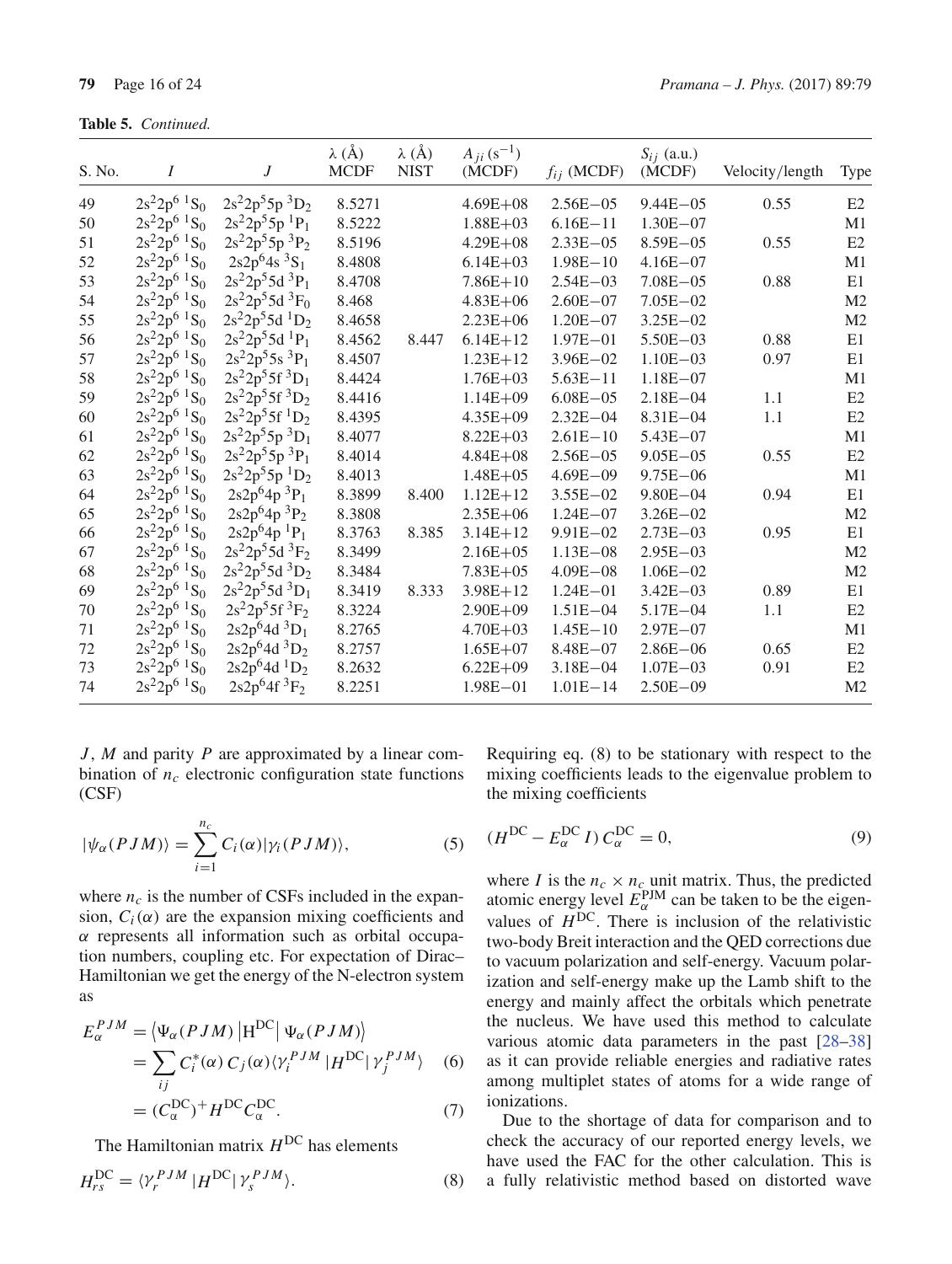Table 6. Transition data for E1, E2, M1 and M2 transitions from ground levels and 2J for lower level I, upper level  $k$ , wavelength  $\lambda$  (Å), line strength S (length form), oscillator strength f (length form), transition rate  $A_{ji}$  (length form) calculated using MCDF for Ne-like Zn.

| $\boldsymbol{I}$                       | j                                        | $\lambda$ (Å)<br><b>MCDF</b> | $A_{ii}$ (s <sup>-1</sup> )<br>(MCDF) | $f_{ij}$ (MCDF) | $S_{ij}$ (a.u.)<br>(MCDF) | Velocity/length | Type           |
|----------------------------------------|------------------------------------------|------------------------------|---------------------------------------|-----------------|---------------------------|-----------------|----------------|
| $2s^22p^6$ ${}^1S_0$                   | $2s^22p^53s^3P_2$                        | 11.822                       | $9.50E + 05$                          | $9.96E - 08$    | $7.36E - 02$              |                 | M <sub>2</sub> |
| $2s^22p^6$ <sup>1</sup> S <sub>0</sub> | $2s^22p^53s$ <sup>1</sup> $P_1$          | 11.794                       | $2.16E + 12$                          | $1.35E - 01$    | $5.25E - 03$              | 0.95            | E1             |
| $2s^22p^6$ <sup>1</sup> S <sub>0</sub> | $2s^22p^53s^3P_1$                        | 11.54                        | $1.60E + 12$                          | $9.58E - 02$    | $3.64E - 03$              | 0.95            | E1             |
| $2s^22p^6$ ${}^1S_0$                   | $2s^22p^53p^3S_1$                        | 11.402                       | $1.23E + 06$                          | $7.22E - 08$    | $2.03E - 04$              |                 | M1             |
| $2s^22p^6$ <sup>1</sup> S <sub>0</sub> | $2s^22p^53p^3D_2$                        | 11.365                       | $1.68E + 09$                          | $1.63E - 04$    | $1.42E - 03$              | 0.97            | E2             |
| $2s^22p^6$ <sup>1</sup> S <sub>0</sub> | $2s^22p^53p^1P_1$                        | 11.313                       | $3.04E + 01$                          | $1.75E - 12$    | $4.89E - 09$              |                 | M1             |
| $2s^22p^6$ <sup>1</sup> S <sub>0</sub> | $2s^22p^53p^3P_2$                        | 11.284                       | $1.73E + 09$                          | $1.65E - 04$    | $1.41E - 03$              | 0.97            | E2             |
| $2s^22p^6$ <sup>1</sup> S <sub>0</sub> | $2s^22p^53p^3D_1$                        | 11.127                       | $4.22E + 04$                          | $2.35E - 09$    | $6.46E - 06$              |                 | M1             |
| $2s^22p^6$ <sup>1</sup> S <sub>0</sub> | $2s^22p^53p^3P_1$                        | 11.068                       | $9.89E + 05$                          | $5.45E - 08$    | $1.49E - 04$              |                 | M1             |
| $2s^22p^6$ <sup>1</sup> S <sub>0</sub> | $2s^22p^53p^1D_2$                        | 11.06                        | $2.02E + 09$                          | $1.85E - 04$    | $1.49E - 03$              | 0.97            | E2             |
| $2s^22p^6$ <sup>1</sup> S <sub>0</sub> | $2s^22p^53d^3P_1$                        | 10.814                       | $1.81E + 11$                          | $9.52E - 03$    | $3.39E - 04$              | 0.99            | E1             |
| $2s^22p^6$ <sup>1</sup> S <sub>0</sub> | $2s^22p^53d^3P_2$                        | 10.789                       | $2.49E + 07$                          | $2.17E - 06$    | $1.22E + 00$              |                 | M <sub>2</sub> |
| $2s^22p^6$ <sup>1</sup> S <sub>0</sub> | $2s^22p^53d^1D_2$                        | 10.761                       | $6.95E + 06$                          | $6.04E - 07$    | $3.36E - 01$              |                 | M <sub>2</sub> |
| $2s^22p^6$ <sup>1</sup> S <sub>0</sub> | $2s^22p^53d^3D_1$                        | 10.677                       | $1.92E + 13$                          | $9.87E - 01$    | $3.47E - 02$              | 0.99            | E1             |
| $2s^22p^6$ ${}^1S_0$                   | $2s^22p^53d^3F_2$                        | 10.563                       | $1.28E + 06$                          | $1.07E - 07$    | $5.65E - 02$              |                 | M2             |
| $2s^22p^6$ <sup>1</sup> S <sub>0</sub> | $2s^22p^53d^3D_2$                        | 10.552                       | $2.58E + 06$                          | $2.15E - 07$    | $1.13E - 01$              |                 | M <sub>2</sub> |
| $2s^22p^6$ ${}^1S_0$                   | $2s^22p^53d^1P_1$                        | 10.467                       | $4.65E + 13$                          | $2.29E + 00$    | $7.89E - 02$              | 0.99            | E1             |
| $2s^22p^6$ ${}^1S_0$                   | $2s^22p^63s^3S_1$                        | 10.151                       | $1.20E + 05$                          | 5.58E-09        | $1.40E - 05$              |                 | M1             |
| $2s^22p^6$ ${}^1S_0$                   | $2s^22p^63p^3P_1$                        | 9.8156                       | $1.40E + 12$                          | $6.07E - 02$    | $1.96E - 03$              | 1               | E1             |
| $2s^22p^6$ <sup>1</sup> S <sub>0</sub> | $2s^22p^63p^3P_2$                        | 9.7774                       | $3.88E + 06$                          | $2.78E - 07$    | $1.16E - 01$              |                 | M <sub>2</sub> |
| $2s^22p^6$ ${}^1S_0$                   | $2s^22p^63p^1P_1$                        | 9.7599                       | $7.13E + 12$                          | $3.05E - 01$    | $9.81E - 03$              | $\mathbf{1}$    | E1             |
| $2s^22p^6$ ${}^1S_0$                   | $2s^22p^63d^3D_1$                        | 9.3936                       | $1.44E + 04$                          | $5.72E - 10$    | $1.33E - 06$              |                 | M1             |
| $2s^22p^6$ <sup>1</sup> S <sub>0</sub> | $2s^22p^63d^3D_2$                        | 9.3914                       | $1.77E + 08$                          | $1.17E - 05$    | $5.79E - 05$              | 0.97            | E2             |
| $2s^22p^6$ <sup>1</sup> S <sub>0</sub> | $2s^22p^63d$ <sup>1</sup> D <sub>2</sub> | 9.343                        | $3.09E + 10$                          | $2.02E - 03$    | $9.81E - 03$              | 0.97            | E2             |
| $2s^22p^6$ ${}^1S_0$                   | $2s^22p^54s^3P_2$                        | 8.7431                       | 5.35E+05                              | $3.06E - 08$    | $9.16E - 03$              |                 | M2             |
| $2s^22p^6$ ${}^1S_0$                   | $2s^22p^54s$ <sup>1</sup> $P_1$          | 8.7382                       | $7.63E + 11$                          | $2.62E - 02$    | $7.54E - 04$              | 0.84            | E1             |
| $2s^22p^6$ <sup>1</sup> S <sub>0</sub> | $2s^22p^54p^3S_1$                        | 8.645                        | $7.31E + 05$                          | $2.46E - 08$    | $5.25E - 05$              |                 | M1             |
| $2s^22p^6$ ${}^1S_0$                   | $2s^22p^54p^3D_2$                        | 8.6398                       | $6.78E + 08$                          | $3.80E - 05$    | $1.46E - 04$              | 0.82            | E2             |
| $2s^22p^6$ ${}^1S_0$                   | $2s^22p^54p^1P_1$                        | 8.6273                       | $2.44E + 04$                          | $8.16E - 10$    | $1.74E - 06$              |                 | M1             |
| $2s^22p^6$ <sup>1</sup> S <sub>0</sub> | $2s^22p^54p^3P_2$                        | 8.6219                       | $6.50E + 08$                          | $3.62E - 05$    | $1.38E - 04$              | 0.83            | E2             |
| $2s^22p^6$ <sup>1</sup> S <sub>0</sub> | $2s^22p^54p^3P_0$                        | 8.5939                       | $5.85E + 11$                          | $1.94E - 02$    | $5.50E - 04$              | 0.85            | E1             |
| $2s^22p^6$ ${}^1S_0$                   | $2s^22p^54d^3P_1$                        | 8.5146                       | $9.23E + 10$                          | $3.01E - 03$    | $8.44E - 05$              | 0.93            | E1             |
| $2s^22p^6$ ${}^1S_0$                   | $2s^22p^54d^3P_2$                        | 8.5086                       | $1.15E + 07$                          | $6.22E - 07$    | $1.71E - 01$              |                 | M2             |
| $2s^22p^6$ <sup>1</sup> S <sub>0</sub> | $2s^22p^54d^1D_2$                        | 8.5038                       | $5.40E + 06$                          | $2.93E - 07$    | $8.05E - 02$              |                 | M2             |
| $2s^22p^6$ ${}^1S_0$                   | $2s^22p^54d^1D_1$                        | 8.4982                       | $2.75E + 04$                          | $8.94E - 10$    | $1.88E - 06$              |                 | M1             |
| $2s^22p^6$ ${}^1S_0$                   | $2s^22p^54d^1P_1$                        | 8.4846                       | $3.87E + 05$                          | $1.25E - 08$    | $2.63E - 05$              |                 | M1             |
| $2s^22p^6$ <sup>1</sup> S <sub>0</sub> | $2s^22p^54p^3P_1$                        | 8.4829                       | $7.65E + 08$                          | $4.13E - 05$    | $1.50E - 04$              | 0.83            | E2             |
| $2s^22p^6$ <sup>1</sup> S <sub>0</sub> | $2s^22p^54p^1D_2$                        | 8.4802                       | $1.36E+13$                            | $4.41E - 01$    | $1.23E - 02$              | 0.93            | E1             |
| $2s^22p^6$ ${}^1S_0$                   | $2s^22p^54f^3D_1$                        | 8.4518                       | $1.82E + 03$                          | $5.86E - 11$    | $1.22E - 07$              |                 | M1             |
| $2s^22p^6$ <sup>1</sup> S <sub>0</sub> | $2s^22p^54f^3D_2$                        | 8.4504                       | $2.53E + 09$                          | $1.36E - 04$    | $4.87E - 04$              | 1               | E2             |
| $2s^22p^6$ <sup>1</sup> S <sub>0</sub> | $2s^22p^54f^1D_2$                        | 8.4473                       | $7.53E + 09$                          | $4.03E - 04$    | $1.45E - 03$              | 1               | E2             |
| $2s^22p^6$ <sup>1</sup> S <sub>0</sub> | $2s^22p^54d^3F_2$                        | 8.3706                       | $4.43E + 05$                          | $2.33E - 08$    | $6.10E - 03$              |                 | M <sub>2</sub> |
| $2s^22p^6$ <sup>1</sup> S <sub>0</sub> | $2s^22p^54d^3D_2$                        | 8.3678                       | $2.45E + 06$                          | $1.28E - 07$    | $3.36E - 02$              |                 | M <sub>2</sub> |
| $2s^22p^6$ <sup>1</sup> S <sub>0</sub> | $2s^22p^54d^3D_1$                        | 8.3525                       | $1.22E+13$                            | $3.84E - 01$    | $1.06E - 02$              | 0.93            | E1             |
| $2s^22p^6$ <sup>1</sup> S <sub>0</sub> | $2s^22p^54f^3F_2$                        | 8.3108                       | $4.93E + 09$                          | $2.55E - 04$    | $8.72E - 04$              | 1               | E2             |
| $2s^22p^6$ <sup>1</sup> S <sub>0</sub> | $2s^22p^55s^3P_2$                        | 7.8556                       | $4.96E + 05$                          | $2.29E - 08$    | $4.97E - 03$              |                 | M <sub>2</sub> |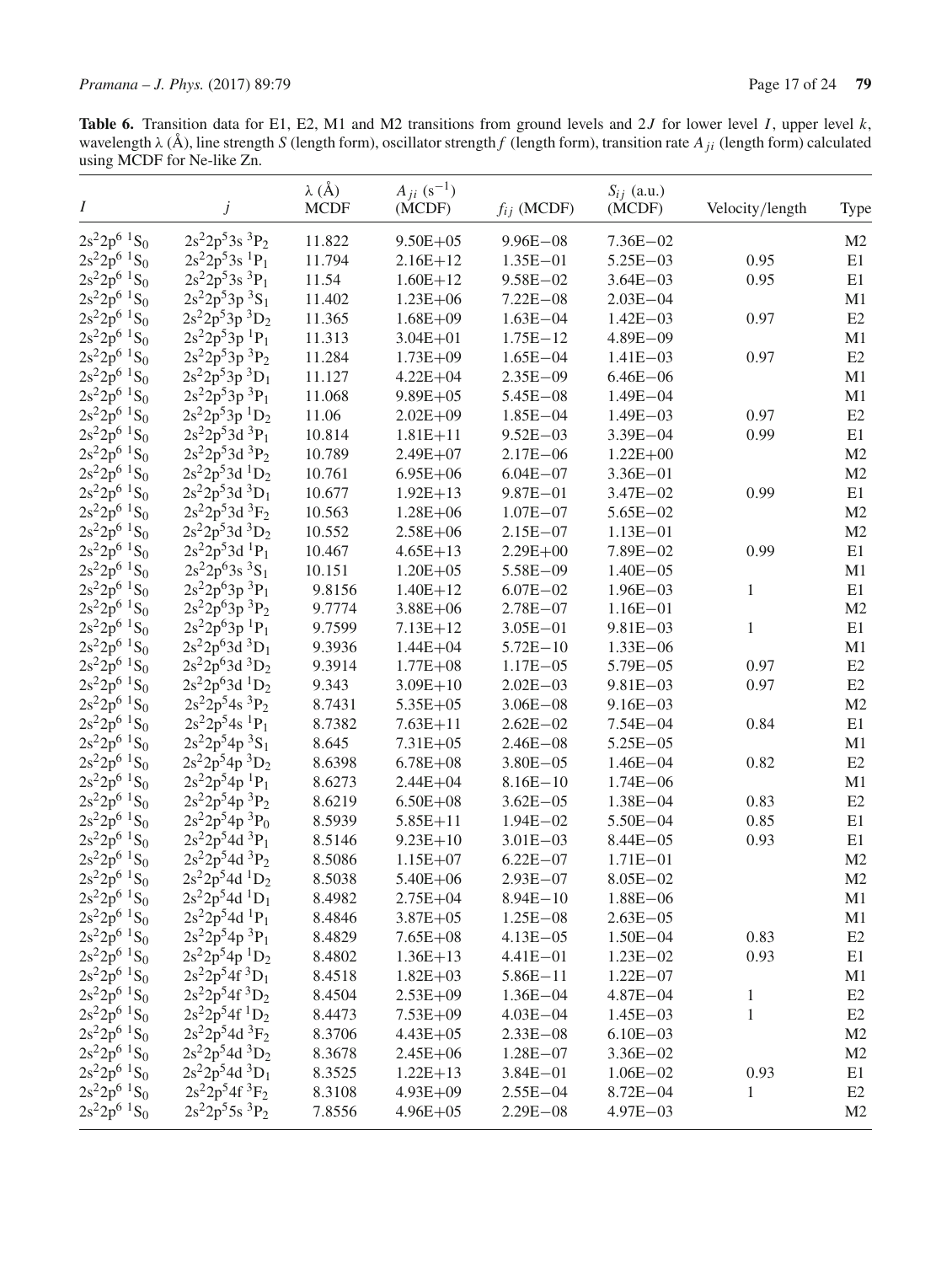Table 6. Continued.

| Ι                                      |                                 | $\lambda$ (Å)<br><b>MCDF</b> | $A_{ji}$ (s <sup>-1</sup> )<br>(MCDF) | $f_{ij}$ (MCDF) | $S_{ij}$ (a.u.)<br>(MCDF) | Velocity/length | Type           |
|----------------------------------------|---------------------------------|------------------------------|---------------------------------------|-----------------|---------------------------|-----------------|----------------|
| $2s^22p^6$ <sup>1</sup> S <sub>0</sub> | $2s^22p^55s$ <sup>1</sup> $P_1$ | 7.8536                       | $4.71E + 11$                          | $1.31E - 02$    | $3.38E - 04$              | 0.73            | E1             |
| $2s^22p^6$ <sup>1</sup> S <sub>0</sub> | $2s^22p^55p^3S_1$               | 7.8201                       | $4.86E + 05$                          | $1.34E - 08$    | $2.59E - 05$              |                 | M1             |
| $2s^22p^6$ <sup>1</sup> S <sub>0</sub> | $2s^22p^55p^3D_2$               | 7.8135                       | $6.04E + 08$                          | $2.76E - 05$    | $7.85E - 05$              | 0.56            | E2             |
| $2s^22p^6$ <sup>1</sup> S <sub>0</sub> | $2s^22p^55p^1P_1$               | 7.8092                       | $9.03E + 01$                          | $2.48E - 12$    | $4.78E - 09$              |                 | M1             |
| $2s^22p^6$ <sup>1</sup> S <sub>0</sub> | $2s^22p^55p^3P_2$               | 7.8062                       | $5.57E + 08$                          | $2.54E - 05$    | $7.21E - 05$              | 0.57            | E2             |
| $2s^22p^6$ <sup>1</sup> S <sub>0</sub> | $2s2p^64s^3S_1$                 | 7.7948                       | $1.33E + 03$                          | $3.63E - 11$    | $6.99E - 08$              |                 | M1             |
| $2s^22p^6$ <sup>1</sup> S <sub>0</sub> | $2s^22p^55d^3P_1$               | 7.7632                       | $7.43E + 10$                          | $2.01E - 03$    | $5.14E - 05$              | 0.88            | E1             |
| $2s^22p^6$ <sup>1</sup> S <sub>0</sub> | $2s^22p^55d^3P_2$               | 7.7606                       | $6.61E + 06$                          | $2.99E - 07$    | $6.24E - 02$              |                 | M <sub>2</sub> |
| $2s^22p^6$ <sup>1</sup> S <sub>0</sub> | $2s^22p^55d^3P_2$               | 7.7587                       | $3.48E + 06$                          | $1.57E - 07$    | $3.28E - 02$              |                 | M <sub>2</sub> |
| $2s^22p^6$ <sup>1</sup> S <sub>0</sub> | $2s^22p^55d^1P_1$               | 7.7492                       | $9.01E + 12$                          | $2.43E - 01$    | $6.21E - 03$              | 0.9             | E1             |
| $2s^22p^6$ <sup>1</sup> S <sub>0</sub> | $2s^22p^55d^1P_1$               | 7.7378                       | $2.88E + 03$                          | $7.75E - 11$    | $1.48E - 07$              |                 | M1             |
| $2s^22p^6$ <sup>1</sup> S <sub>0</sub> | $2s^22p^55f^3D_2$               | 7.737                        | $1.42E + 09$                          | $6.36E - 05$    | $1.76E - 04$              | 1.1             | E2             |
| $2s^22p^6$ <sup>1</sup> S <sub>0</sub> | $2s^22p^55f^3F_2$               | 7.735                        | $5.99E + 09$                          | $2.68E - 04$    | $7.40E - 04$              | 1.1             | E2             |
| $2s^22p^6$ <sup>1</sup> S <sub>0</sub> | $2s^22p^55s^3P_1$               | 7.7365                       | $6.62E + 09$                          | $1.78E - 04$    | $4.54E - 06$              | 2.4             | E1             |
| $2s^22p^6$ <sup>1</sup> S <sub>0</sub> | $2s2p64p3P1$                    | 7.7165                       | $1.41E + 12$                          | $3.78E - 02$    | $9.60E - 04$              | 0.94            | E1             |
| $2s^22p^6$ <sup>1</sup> S <sub>0</sub> | $2s2p^64p^3P_2$                 | 7.7078                       | $2.95E + 06$                          | $1.31E - 07$    | $2.69E - 02$              |                 | M <sub>2</sub> |
| $2s^22p^6$ <sup>1</sup> S <sub>0</sub> | $2s2p^64p^1P_1$                 | 7.7036                       | $3.07E + 12$                          | $8.21E - 02$    | $2.08E - 03$              | 0.96            | E1             |
| $2s^22p^6$ ${}^1S_0$                   | $2s^22p^55p^3D_1$               | 7.6966                       | $1.30E + 04$                          | $3.46E - 10$    | $6.58E - 07$              |                 | M1             |
| $2s^22p^6$ <sup>1</sup> S <sub>0</sub> | $2s^22p^55p^3P_1$               | 7.6905                       | $2.13E + 05$                          | $5.67E - 09$    | $1.08E - 05$              |                 | M1             |
| $2s^22p^6$ <sup>1</sup> S <sub>0</sub> | $2s^22p^55p^1D_2$               | 7.6905                       | $6.59E + 08$                          | $2.92E - 05$    | $7.91E - 05$              | 0.57            | E2             |
| $2s^22p^6$ <sup>1</sup> S <sub>0</sub> | $2s^22p^55d^3F_2$               | 7.645                        | $2.51E + 05$                          | $1.10E - 08$    | $2.20E - 03$              |                 | M <sub>2</sub> |
| $2s^22p^6$ <sup>1</sup> S <sub>0</sub> | $2s^22p^55d^3D_2$               | 7.6437                       | $1.41E + 06$                          | $6.17E - 08$    | $1.23E - 02$              |                 | M <sub>2</sub> |
| $2s^22p^6$ ${}^1S_0$                   | $2s^22p^55d^3D_1$               | 7.6381                       | $4.98E + 12$                          | $1.31E - 01$    | $3.29E - 03$              | 0.9             | E1             |
| $2s^22p^6$ <sup>1</sup> S <sub>0</sub> | $2s^22p^55f^3F_2$               | 7.6219                       | $4.30E + 09$                          | $1.87E - 04$    | $4.93E - 04$              | 1.1             | E <sub>2</sub> |
| $2s^22p^6$ ${}^1S_0$                   | $2s^22p^64d^3D_1$               | 7.6151                       | $7.03E + 03$                          | $1.83E - 10$    | $3.45E - 07$              |                 | M1             |
| $2s^22p^6$ <sup>1</sup> S <sub>0</sub> | $2s^22p^64d^3D_2$               | 7.6128                       | $1.53E + 08$                          | $6.64E - 06$    | $1.74E - 05$              | 1.3             | E2             |
| $2s^22p^6$ ${}^1S_0$                   | $2s^22p^64d^1D_2$               | 7.6031                       | $7.10E + 09$                          | $3.08E - 04$    | $8.06E - 04$              | 0.91            | E2             |
| $2s^22p^6$ ${}^1S_0$                   | $2s^22p^64f^3F_2$               | 7.5687                       | $3.79E - 02$                          | $1.63E - 15$    | $3.16E - 10$              |                 | M <sub>2</sub> |

approximation and developed by Gu [39]. It offers consistent and user-friendly platform for users to perform calculations in a systematic way.

#### 3. Results and discussions

#### 3.1 Energy levels

We have included enlarged configuration interaction (CI) to attain accuracy in our results since it is a necessary tool for an accurate determination of energy levels, transition probabilities, oscillator strength etc. for highly ionized ions. We have reported 127 fine structural levels belonging to  $2s^22p^6$ ,  $2s^22p^53s$ ,  $2s^22p^53p$ ,  $2s^22p^53d$ ,  $2s2p<sup>6</sup>3s, 2s2p<sup>6</sup>3p, 2s2p<sup>6</sup>3d, 2s<sup>2</sup>2p<sup>5</sup>4s, 2s<sup>2</sup>2p<sup>5</sup>4p, 2s<sup>2</sup>2p<sup>5</sup>$ 4d, 2s<sup>2</sup>2p<sup>5</sup>4f, 2s<sup>2</sup>2p<sup>5</sup>5s, 2s<sup>2</sup>2p<sup>5</sup>5p, 2s<sup>2</sup>2p<sup>5</sup>5d, 2s<sup>2</sup>2p<sup>5</sup>5f,  $2s2p<sup>6</sup>4p$ ,  $2s2p<sup>6</sup>4s$ ,  $2s2p<sup>6</sup>4d$  and  $2s2p<sup>6</sup>4f$  for Ne-like ions  $(Z = 29-31)$ .

In our MCDF calculations, we have included 51 configurations,  $2s^2 2p^6$ ,  $2s^2 2p^5 3l$  ( $l = 0-2$ ),  $2s2p^6 3l$ 

 $(l = 0-2)$ , 2s2p<sup>6</sup>4l  $(l = 0-3)$ , 2s<sup>2</sup>2p<sup>5</sup>4l  $(l = 0-3)$ ,  $2s^22p^55l$  (l = 0-3),  $2s2p^65l$  (l = 0-3),  $2s^22p^56l$  $(l = 0-3)$ ,  $2s2p^{6}G(l = 0-3)$ ,  $2s^{2}2p^{5}7l(l = 0-3)$ ,<br>  $2s2p^{6}7l(l = 0-3)$ ,  $2s^{2}2p^{4}3s^{2}$ ,  $2s^{2}2p^{4}3p^{2}$ ,  $2s^{2}2p^{4}3d^{2}$ ,  $2s2p<sup>5</sup>3s<sup>2</sup>$ ,  $2s2p<sup>5</sup>3p<sup>2</sup>$ ,  $2s2p<sup>5</sup>3d<sup>2</sup>$ ,  $2s<sup>2</sup>2p<sup>4</sup>3s3p$ ,  $2s<sup>2</sup>2p<sup>4</sup>3$ p3d, 2s<sup>2</sup>2p<sup>4</sup>3s 3d, 2s2p<sup>5</sup>3s3p, 2s2p<sup>5</sup>3p3d and 2s2p<sup>5</sup>3s3d which give rise to 1016 fine structural levels, out of which 127 levels are reported. We mainly focus on oneelectron excitation by taking 39 configurations of single excitation due to negligible contributions of two or more electron excitations on energy levels and radiative rates.

In tables  $1-3$ , we have listed 127 fine structure levels obtained with MCDF method along with the mixing coefficients for Ne-like Cu, Zn and Ga. Lifetimes of all the excited levels have also been reported in tables 1– 3. In the column mixing coefficients, the first number of each level denotes the leading percentage of that level. The next percentage, which is in the form  $P(Q)$ says that the next leading percentage is  $P\%$  with level number  $Q$ . We observe that some of the levels can be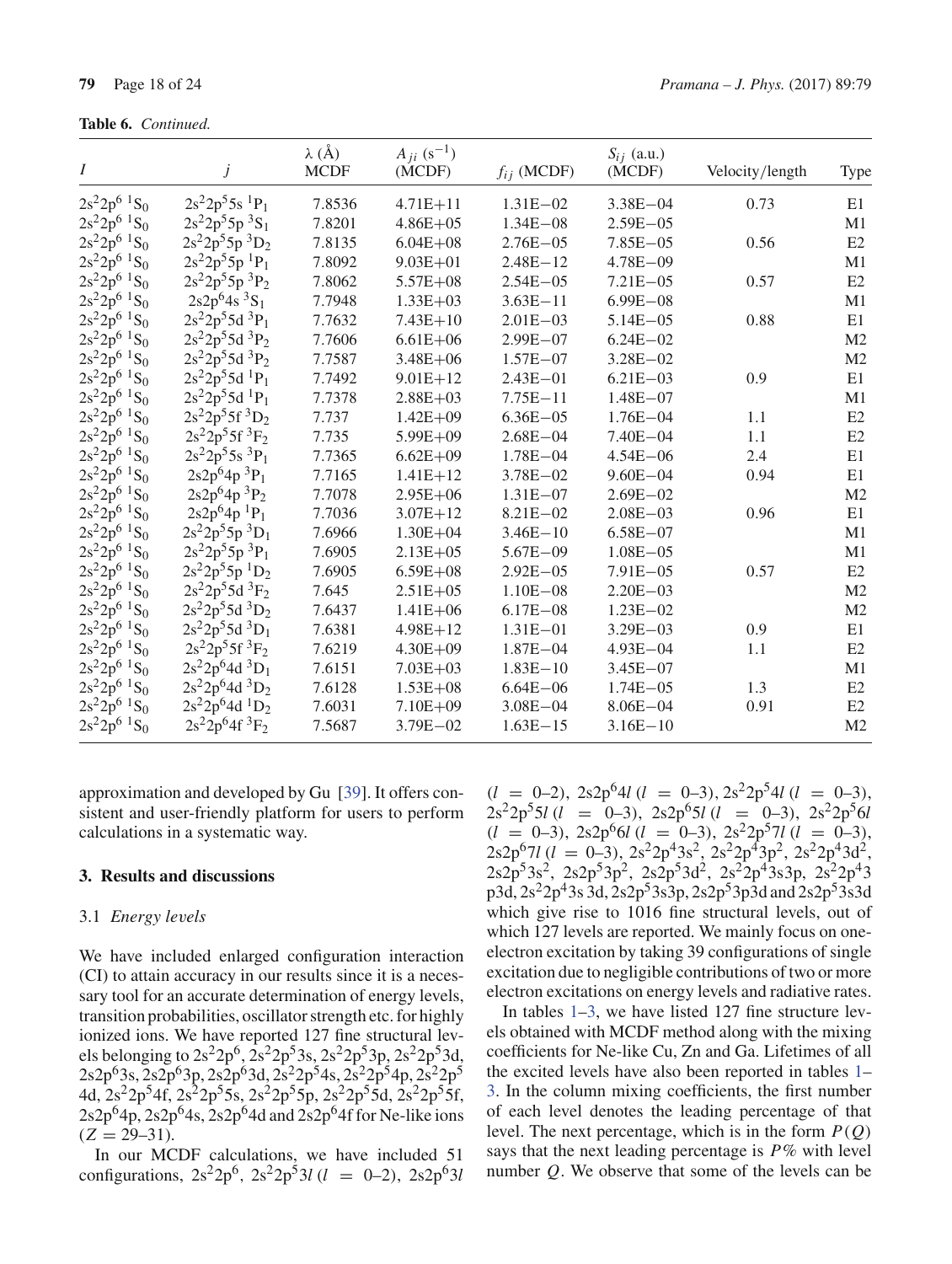**Table 7.** Transition data for E1, E2, M1 and M2 transitions from ground levels and 2J for lower level I, upper level k, wavelength  $\lambda$  (Å), line strength S (length form), oscillator strength f (length form), transition

| S. No.           | $\boldsymbol{I}$                       | $\boldsymbol{J}$                | $\lambda$ (Å)<br><b>MCDF</b> | $\lambda$ (Å)<br><b>NIST</b> | $A_{ii} (s^{-1})$<br>(MCDF) | $f_{ij}$ (MCDF) | $S_{ij}$ (a.u.)<br>(MCDF) | Velocity/length | Type           |
|------------------|----------------------------------------|---------------------------------|------------------------------|------------------------------|-----------------------------|-----------------|---------------------------|-----------------|----------------|
| $\mathbf{1}$     | $2s^22p^6$ ${}^1S_0$                   | $2s^22p^53s^3P_2$               | 10.882                       |                              | $1.31E + 06$                | $1.16E - 07$    | $6.70E - 02$              |                 | M <sub>2</sub> |
| $\boldsymbol{2}$ | $2s^22p^6$ ${}^1S_0$                   | $2s^22p^53s$ <sup>1</sup> $P_1$ | 10.857                       | 10.833                       | $2.56E+12$                  | $1.36E - 01$    | $4.86E - 03$              | 0.96            | E1             |
| 3                | $2s^22p^6$ ${}^1S_0$                   | $2s^22p^53s^3P_1$               | 10.607                       | 10.583                       | $1.85E + 12$                | $9.35E - 02$    | $3.27E - 03$              | 0.95            | E1             |
| $\overline{4}$   | $2s^22p^6$ <sup>1</sup> S <sub>0</sub> | $2s^22p^53p^3S_1$               | 10.506                       |                              | $1.86E + 06$                | $9.25E - 08$    | $2.40E - 04$              |                 | M1             |
| $\sqrt{5}$       | $2s^22p^6$ ${}^1S_0$                   | $2s^22p^53p^3D_2$               | 10.475                       |                              | $2.17E + 09$                | $1.79E - 04$    | $1.22E - 03$              | 0.97            | E2             |
| $\sqrt{6}$       | $2s^22p^6$ ${}^1S_0$                   | $2s^22p^53p^3P_1$               | 10.424                       |                              | $2.71E + 03$                | $1.33E - 10$    | $3.42E - 07$              |                 | M1             |
| $\boldsymbol{7}$ | $2s^22p^6$ <sup>1</sup> S <sub>0</sub> | $2s^22p^53p^3P_2$               | 10.397                       |                              | $2.23E + 09$                | $1.80E - 04$    | $1.21E - 03$              | 0.97            | E2             |
| $\,$ $\,$        | $2s^22p^6$ ${}^1S_0$                   | $2s^22p^53p^3D_1$               | 10.241                       |                              | $6.48E + 04$                | $3.05E - 09$    | $7.73E - 06$              |                 | M1             |
| 9                | $2s^22p^6$ <sup>1</sup> S <sub>0</sub> | $2s^22p^53p^3P_1$               | 10.182                       |                              | $1.41E + 06$                | $6.58E - 08$    | $1.66E - 04$              |                 | M1             |
| 10               | $2s^22p^6$ <sup>1</sup> S <sub>0</sub> | $2s^22p^53p^1D_2$               | 10.175                       |                              | $2.58E + 09$                | $2.00E - 04$    | $1.26E - 03$              | 0.97            | E2             |
| 11               | $2s^22p^6$ ${}^1S_0$                   | $2s^22p^53d^3P_1$               | 9.9787                       | 9.961                        | $2.05E + 11$                | $9.20E - 03$    | $3.02E - 04$              | 0.99            | E1             |
| 12               | $2s^22p^6$ <sup>1</sup> S <sub>0</sub> | $2s^22p^53d^3P_2$               | 9.9548                       |                              | $3.35E + 07$                | $2.49E - 06$    | $1.10E + 00$              |                 | M2             |
| 13               | $2s^22p^6$ <sup>1</sup> S <sub>0</sub> | $2s^22p^53d^1D_2$               | 9.9313                       |                              | $1.07E + 07$                | $7.88E - 07$    | $3.45E - 01$              |                 | M2             |
| 14               | $2s^22p^6$ <sup>1</sup> S <sub>0</sub> | $2s^22p^53d^3D_1$               | 9.8533                       | 9.842                        | $2.49E + 13$                | $1.09E + 00$    | $3.53E - 02$              | 0.99            | E1             |
| 15               | $2s^22p^6$ ${}^1S_0$                   | $2s^22p^53d^3F_2$               | 9.7343                       |                              | $1.65E + 06$                | $1.17E - 07$    | $4.83E - 02$              |                 | M2             |
| 16               | $2s^22p^6$ <sup>1</sup> S <sub>0</sub> | $2s^22p^53d^3D_2$               | 9.7235                       |                              | $3.99E + 06$                | $2.82E - 07$    | $1.16E - 01$              |                 | M2             |
| 17               | $2s^22p^6$ <sup>1</sup> S <sub>0</sub> | $2s^22p^53d^1P_1$               | 9.6506                       | 9.643                        | $5.31E + 13$                | $2.22E + 00$    | $7.07E - 02$              | 0.99            | E1             |
| 18               | $2s^22p^6$ <sup>1</sup> S <sub>0</sub> | $2s^12p^63s^3S_1$               | 9.3776                       |                              | $1.80E + 05$                | $7.14E - 09$    | $1.66E - 05$              |                 | M1             |
| 19               | $2s^22p^6$ <sup>1</sup> S <sub>0</sub> | $2s^12p^63p^3P_1$               | 9.077                        | 9.081                        | $1.79E + 12$                | $6.65E - 02$    | $1.99E - 03$              | 1               | E1             |
| 20               | $2s^22p^6$ <sup>1</sup> S <sub>0</sub> | $2s^12p^63p^3P_2$               | 9.0382                       |                              | 5.41E+06                    | $3.31E - 07$    | $1.09E - 01$              |                 | M2             |
| 21               | $2s^22p^6$ <sup>1</sup> S <sub>0</sub> | $2s^12p^63p^1P_1$               | 9.0228                       | 9.027                        | $8.37E + 12$                | $3.06E - 01$    | $9.10E - 03$              | 1               | E1             |
| $22\,$           | $2s^22p^6$ <sup>1</sup> S <sub>0</sub> | $2s^12p^63d^3D_1$               | 8.6945                       |                              | $2.16E + 04$                | $7.33E - 10$    | $1.58E - 06$              |                 | M1             |
| 23               | $2s^22p^6$ ${}^1S_0$                   | $2s^12p^63d^3D_2$               | 8.6922                       |                              | $2.87E + 08$                | $1.62E - 05$    | $6.35E - 05$              | 0.97            | E2             |
| 24               | $2s^22p^6$ <sup>1</sup> S <sub>0</sub> | $2s^12p^63d^1D_2$               | 8.648                        |                              | $3.90E + 10$                | $2.19E - 03$    | $8.42E - 03$              | 0.97            | E2             |
| $25\,$           | $2s^22p^6$ ${}^1S_0$                   | $2s^22p^54s^3P_2$               | 8.0431                       |                              | $7.45E + 05$                | $3.61E - 08$    | $8.41E - 03$              |                 | M2             |
| 26               | $2s^22p^6$ ${}^1S_0$                   | $2s^22p^54s$ <sup>1</sup> $P_1$ | 8.0388                       | 8.028                        | $8.98E + 11$                | $2.61E - 02$    | $6.91E - 04$              | 0.85            | E1             |
| $27\,$           | $2s^22p^6$ <sup>1</sup> S <sub>0</sub> | $2s^22p^54p^3S_1$               | 7.9555                       |                              | $1.08E + 06$                | $3.08E - 08$    | $6.06E - 05$              |                 | M1             |
| 28               | $2s^22p^6$ <sup>1</sup> S <sub>0</sub> | $2s^22p^54p^3D_2$               | 7.9512                       |                              | $8.80E + 08$                | $4.17E - 05$    | $1.25E - 04$              | 0.83            | E2             |
| 29               | $2s^22p^6$ ${}^1S_0$                   | $2s^22p^54p^1P_1$               | 7.9388                       |                              | $5.27E + 04$                | $1.49E - 09$    | $2.93E - 06$              |                 | M1             |
| 30               | $2s^22p^6$ <sup>1</sup> S <sub>0</sub> | $2s^22p^54p^3P_2$               | 7.9338                       |                              | $8.46E + 08$                | $3.99E - 05$    | $1.19E - 04$              | 0.83            | E2             |
| 31               | $2s^22p^6$ ${}^1S_0$                   | $2s^22p^54s^3P_1$               | 7.8971                       | 7.887                        | $7.28E + 11$                | $2.04E - 02$    | $5.31E - 04$              | 0.86            | E1             |
| 32               | $2s^22p^6$ ${}^1S_0$                   | $2s^22p^54d^3P_1$               | 7.8385                       |                              | $9.70E + 10$                | $2.68E - 03$    | $6.92E - 05$              | 0.93            | E1             |
| 33               | $2s^22p^6$ <sup>1</sup> S <sub>0</sub> | $2s^22p^54d^3P_2$               | 7.833                        |                              | $1.51E + 07$                | $6.92E - 07$    | $1.49E - 01$              |                 | M2             |
| 34               | $2s^22p^6$ <sup>1</sup> S <sub>0</sub> | $2s^22p^54d^1D_2$               | 7.8288                       |                              | $8.37E + 06$                | $3.84E - 07$    | $8.25E - 02$              |                 | M <sub>2</sub> |
| 35               | $2s^22p^6$ <sup>1</sup> S <sub>0</sub> | $2s^22p^34p^3D_1$               | 7.8121                       |                              | $4.07E + 04$                | $1.12E - 09$    | $2.16E - 06$              |                 | M1             |
| 36               | $2s^22p^6$ ${}^1S_0$                   | $2s^22p^54d^1P_1$               | 7.8074                       | 7.794                        | $1.64E + 13$                | $4.50E - 01$    | $1.16E - 02$              | 0.93            | E1             |
| 37               | $2s^22p^6$ <sup>1</sup> S <sub>0</sub> | $2s^22p^54p^3P_1$               | 7.7987                       |                              | $5.63E + 05$                | $1.54E - 08$    | $2.97E - 05$              |                 | M1             |
| 38               | $2s^22p^6$ ${}^1S_0$                   | $2s^22p^54p^1D_2$               | 7.7971                       |                              | $1.02E + 09$                | $4.64E - 05$    | $1.31E - 04$              | 0.84            | E2             |
| 39               | $2s^22p^6$ ${}^1S_0$                   | $2s^22p^54f^3D_1$               | 7.782                        |                              | $2.53E + 03$                | $6.89E - 11$    | $1.33E - 07$              |                 | M1             |
| 40               | $2s^22p^6$ ${}^1S_0$                   | $2s^22p^54f^3D_2$               | 7.7806                       |                              | $3.05E + 09$                | $1.38E - 04$    | $3.88E - 04$              | $\mathbf{1}$    | E2             |
| 41               | $2s^22p^6$ <sup>1</sup> S <sub>0</sub> | $2s^22p^54f^1D_2$               | 7.7777                       |                              | $1.03E + 10$                | $4.67E - 04$    | $1.31E - 03$              | $\mathbf{1}$    | E2             |
| 42               | $2s^22p^6$ <sup>1</sup> S <sub>0</sub> | $2s^22p^54d^3F_2$               | 7.6976                       |                              | $5.93E + 05$                | $2.63E - 08$    | 5.37E-03                  |                 | M2             |
| 43               | $2s^22p^6$ <sup>1</sup> S <sub>0</sub> | $2s^22p^54d^3D_2$               | 7.6948                       |                              | $3.52E + 06$                | $1.56E - 07$    | $3.19E - 02$              |                 | M2             |
| 44               | $2s^22p^6$ <sup>1</sup> S <sub>0</sub> | $2s^22p^54d^3D_1$               | 7.6817                       | 7.673                        | $1.40E + 13$                | $3.72E - 01$    | $9.42E - 03$              | 0.93            | E1             |
| 45               | $2s^22p^6$ ${}^1S_0$                   | $2s^22p^54f^3F_2$               | 7.6436                       |                              | $6.56E + 09$                | $2.87E - 04$    | $7.65E - 04$              | $\mathbf{1}$    | E2             |
|                  |                                        |                                 |                              |                              |                             |                 |                           |                 |                |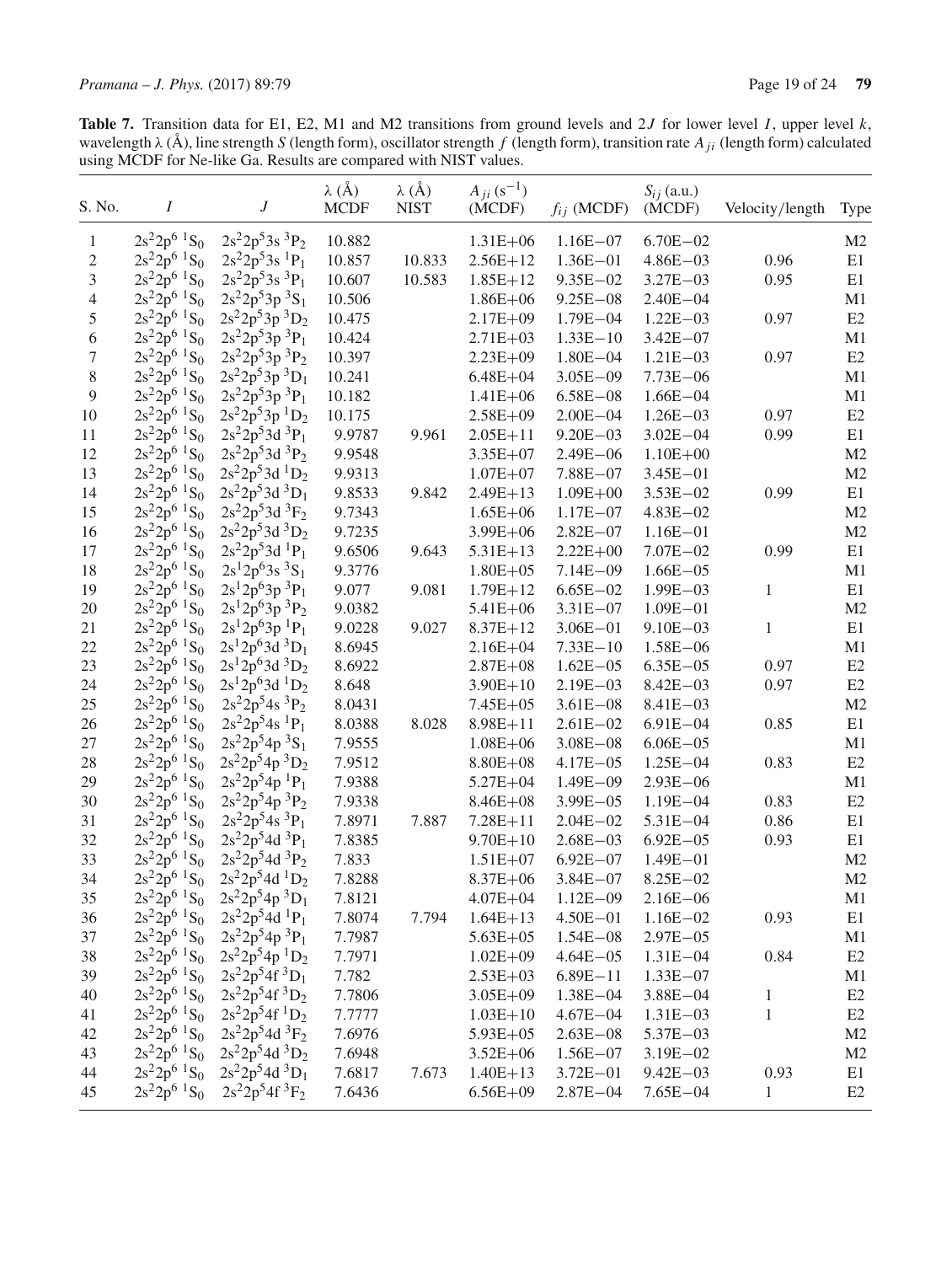| S. No. | $\boldsymbol{I}$                       | $\boldsymbol{J}$  | $\lambda$ (Å)<br><b>MCDF</b> | $\lambda$ (Å)<br><b>NIST</b> | $A_{ji} (s^{-1})$<br>(MCDF) | $f_{ij}$ (MCDF) | $S_{ij}$ (a.u.)<br>(MCDF) | Velocity/length | Type           |
|--------|----------------------------------------|-------------------|------------------------------|------------------------------|-----------------------------|-----------------|---------------------------|-----------------|----------------|
| 46     | $2s^22p^6$ <sup>1</sup> S <sub>0</sub> | $2s^22p^55s^3P_2$ | 7.2237                       |                              | $7.20E + 05$                | $2.82E - 08$    | $4.75E - 03$              |                 | M <sub>2</sub> |
| 47     | $2s^22p^6$ ${}^1S_0$                   | $2s^22p^55s^1P_1$ | 7.2219                       |                              | $5.70E + 11$                | $1.34E - 02$    | $3.18E - 04$              | 0.74            | E1             |
| 48     | $2s^22p^6~^1S_0$                       | $2s^12p^64s^3S_1$ | 7.202                        |                              | $5.22E + 05$                | $1.22E - 08$    | $2.17E - 05$              |                 | M1             |
| 49     | $2s^22p^6$ <sup>1</sup> S <sub>0</sub> | $2s^22p^55p^3D_2$ | 7.1862                       |                              | 7.70E+08                    | $2.98E - 05$    | $6.59E - 05$              | 0.58            | E2             |
| 50     | $2s^22p^6~^1S_0$                       | $2s^22p^55p^3P_1$ | 7.1841                       |                              | $1.15E + 05$                | $2.66E - 09$    | $4.72E - 06$              |                 | M1             |
| 51     | $2s^22p^6~^1S_0$                       | $2s^22p^55p^3P_2$ | 7.1791                       |                              | $7.17E + 08$                | $2.77E - 05$    | $6.11E - 05$              | 0.59            | E2             |
| 52     | $2s^22p^6$ <sup>1</sup> S <sub>0</sub> | $2s^22p^55p^1P_1$ | 7.179                        |                              | $1.02E + 05$                | $2.36E - 09$    | $4.19E - 06$              |                 | M1             |
| 53     | $2s^22p^6$ ${}^1S_0$                   | $2s^22p^55d^3P_1$ | 7.1412                       |                              | $6.10E + 10$                | $1.40E - 03$    | $3.29E - 05$              | 0.87            | E1             |
| 54     | $2s^22p^6$ <sup>1</sup> S <sub>0</sub> | $2s^22p^55d^3P_2$ | 7.1386                       |                              | $9.12E + 06$                | $3.48E - 07$    | $5.67E - 02$              |                 | M <sub>2</sub> |
| 55     | $2s^22p^6$ ${}^1S_0$                   | $2s^22p^55d^1D_2$ | 7.1369                       |                              | $5.32E + 06$                | $2.03E - 07$    | $3.31E - 02$              |                 | M <sub>2</sub> |
| 56     | $2s^22p^6$ ${}^1S_0$                   | $2s^22p^55d^1P_1$ | 7.1284                       | 7.119                        | $1.12E + 13$                | $2.56E - 01$    | $6.01E - 03$              | 0.91            | E1             |
| 57     | $2s^22p^6$ ${}^1S_0$                   | $2s^12p^64p^3P_1$ | 7.1226                       | 7.119                        | $1.08E + 12$                | $2.46E - 02$    | $5.76E - 04$              | 0.98            | E1             |
| 58     | $2s^22p^6~^1S_0$                       | $2s^22p^55f^3D_1$ | 7.1182                       |                              | $4.66E + 03$                | $1.06E - 10$    | $1.87E - 07$              |                 | M1             |
| 59     | $2s^22p^6$ ${}^1S_0$                   | $2s^22p^55f^3D_2$ | 7.1174                       |                              | $1.74E + 09$                | $6.60E - 05$    | $1.42E - 04$              | 1.1             | E <sub>2</sub> |
| 60     | $2s^22p^6$ <sup>1</sup> S <sub>0</sub> | $2s^22p^55f^1D_2$ | 7.1155                       |                              | $8.13E + 09$                | $3.08E - 04$    | $6.62E - 04$              | 1.1             | E2             |
| 61     | $2s^22p^6$ <sup>1</sup> S <sub>0</sub> | $2s^12p^64p^3P_2$ | 7.112                        |                              | $3.57E + 06$                | $1.35E - 07$    | $2.18E - 02$              |                 | M <sub>2</sub> |
| 62     | $2s^22p^6$ <sup>1</sup> S <sub>0</sub> | $2s^12p^64p^1P_1$ | 7.1117                       | 7.009                        | $2.82E+12$                  | $6.42E - 02$    | $1.50E - 03$              | 0.92            | E1             |
| 63     | $2s^22p^6$ ${}^1S_0$                   | $2s^22p^55s^3P_1$ | 7.102                        |                              | $7.58E + 11$                | $1.72E - 02$    | $4.02E - 04$              | 1.1             | E1             |
| 64     | $2s^22p^6$ ${}^1S_0$                   | $2s^22p^55p^3D_1$ | 7.0717                       |                              | $1.79E + 04$                | $4.04E - 10$    | $7.06E - 07$              |                 | M1             |
| 65     | $2s^22p^6$ <sup>1</sup> S <sub>0</sub> | $2s^22p^55p^3S_1$ | 7.0657                       |                              | $3.10E + 05$                | $6.96E - 09$    | $1.22E - 05$              |                 | M1             |
| 66     | $2s^22p^6~^1S_0$                       | $2s^22p^55p^1D_2$ | 7.0657                       |                              | $9.31E + 08$                | $3.48E - 05$    | $7.32E - 05$              | 0.6             | E2             |
| 67     | $2s^22p^6~^1S_0$                       | $2s^12p^64d^3D_1$ | 7.0291                       |                              | $9.87E + 03$                | $2.19E - 10$    | $3.81E - 07$              |                 | M1             |
| 68     | $2s^22p^6$ ${}^1S_0$                   | $2s^12p^64d^3D_2$ | 7.0291                       |                              | $6.88E + 08$                | $2.55E - 05$    | $5.27E - 05$              | 0.95            | E2             |
| 69     | $2s^22p^6$ ${}^1S_0$                   | $2s^22p^55d^3F_2$ | 7.0253                       |                              | $3.23E + 05$                | $1.20E - 08$    | $1.85E - 03$              |                 | M <sub>2</sub> |
| 70     | $2s^22p^6$ <sup>1</sup> S <sub>0</sub> | $2s^22p^55d^3D_2$ | 7.024                        |                              | $2.11E + 06$                | $7.80E - 08$    | $1.21E - 02$              |                 | M <sub>2</sub> |
| 71     | $2s^22p^6$ ${}^1S_0$                   | $2s^22p^55d^3D_1$ | 7.0186                       | 7.009                        | $1.05E + 10$                | $3.87E - 04$    | $7.97E - 04$              | 0.93            | E2             |
| 72     | $2s^22p^6$ <sup>1</sup> S <sub>0</sub> | $2s^12p^64d^1D_2$ | 7.0192                       |                              | $5.88E + 12$                | $1.30E - 01$    | $3.01E - 03$              | 0.9             | E1             |
| 73     | $2s^22p^6$ <sup>1</sup> S <sub>0</sub> | $2s^22p^55f^3F_2$ | 7.0023                       |                              | $3.25E + 09$                | $1.20E - 04$    | $2.44E - 04$              | 1.1             | E2             |
| 74     | $2s^22p^6$ <sup>1</sup> S <sub>0</sub> | $2s^12p^64f^3F_2$ | 6.9873                       |                              | $1.84E + 00$                | $6.73E - 14$    | $1.03E - 08$              |                 | M <sub>2</sub> |

Table 8. Comparison of transition wavelengths  $(\hat{A})$  calculated using MCDF method with other values.

|                                 | Ne-like Ga       |           | Ne-like Cu       |           | N-like Zn        |                                         |
|---------------------------------|------------------|-----------|------------------|-----------|------------------|-----------------------------------------|
| Level                           | Calculated value | Ref. [43] | Calculated value | Ref. [43] | Calculated value | Other value                             |
| $2s^22p^53s^3P_2$               |                  |           |                  |           | 11.82            | 11.76 <sup>B</sup>                      |
| $2s^22p^53s$ <sup>1</sup> $P_1$ | 10.85            | 10.84     | 12.83            | 12.85     | 11.79            | $11.49^{\rm B}$                         |
| $2s^22p^53s^3P_1$               | 10.60            | 10.59     | 12.57            | 12.60     | 11.54            | $11.73^{\rm B}$                         |
| $2s^22p^53p^3D_2$               |                  |           |                  |           | 11.36            | 11.31 <sup>B</sup>                      |
| $2s^22p^53p^3P_2$               |                  |           |                  |           | 11.28            | $11.24^{\rm B}$                         |
| $2s^22p^53p^1D_2$               |                  |           |                  |           | 11.06            | $11.01^{\rm B}$                         |
| $2s^22p^53d^3P_1$               | 9.97             | 9.96      | 11.73            | 11.76     | 10.81            | $10.80A$ , $10.76B$                     |
| $2s^22p^53d^3D_1$               | 9.85             | 9.84      | 11.59            | 11.61     | 10.67            | $10.66A$ , $10.63B$                     |
| $2s^22p^53d^1P_1$               | 9.65             | 9.64      | 11.37            | 11.39     | 10.46            | $10.45^{\text{A}}$ , $10.42^{\text{B}}$ |
| $2s^12p^63p^3P_1$               | 9.07             | 9.27      | 10.85            | 10.64     | 9.81             | $10.01^{A}$                             |
| $2s^12p^63p^1P_1$               | 9.02             | 9.22      | 10.79            | 10.59     | 9.75             | $9.96^{A}$                              |
| $A \cdot D \cdot C = 1421$      |                  |           |                  |           |                  |                                         |

A: Ref. [43].

B: Ref. [44].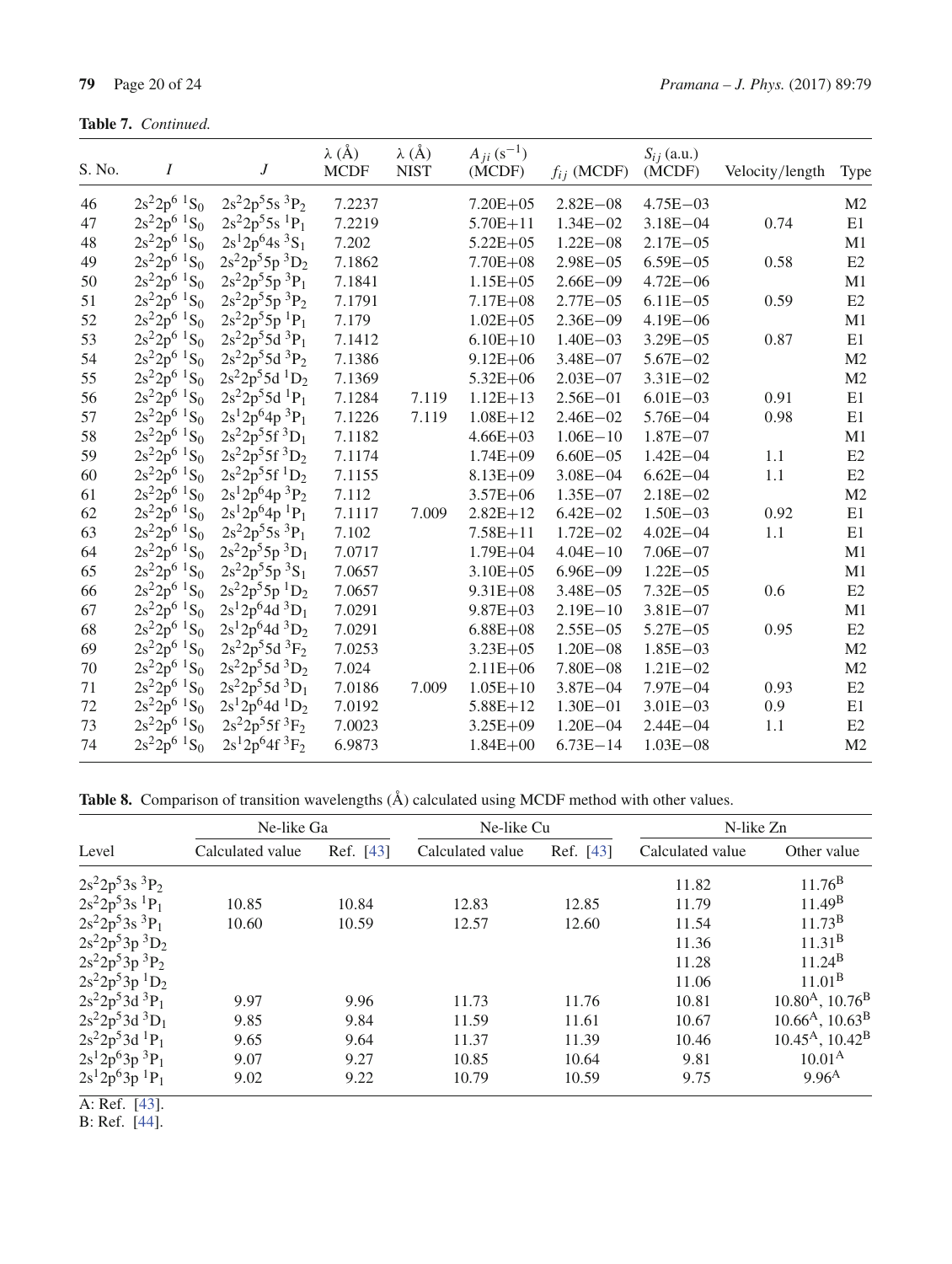|                   | Ne-like Ga          |              | Ne-like Cu          |              | Ne-like Zn          |              |
|-------------------|---------------------|--------------|---------------------|--------------|---------------------|--------------|
| Level             | Calculated<br>value | Ref. [43]    | Calculated<br>value | Ref. [43]    | Calculated<br>value | Ref. [43]    |
| $2s^22p^53s^3P_1$ | $1.85E+12$          | $5.16E+12$   | $1.38E + 12$        | $3.84E+12$   | $1.60E + 12$        | $4.47E + 12$ |
| $2s^22p^53s^1P_1$ | $2.56E+12$          | $7.26E+12$   | $1.80E + 12$        | $5.12E+12$   | $2.16E+12$          | $6.12E+12$   |
| $2s^22p^53d^3P_1$ | $2.05E + 11$        | $7.45E + 11$ | $1.56E + 11$        | $5.48E + 11$ | $1.81E + 11$        | $6.50E + 11$ |
| $2s^22p^53d^3D_1$ | $2.49E + 13$        | $7.60E + 13$ | $1.46E + 13$        | $4.46E+13$   | $1.92E+13$          | $5.88E + 13$ |
| $2s^22p^53d^1P_1$ | $5.31E+13$          | $1.56E + 14$ | $4.03E+13$          | $1.16E + 14$ | $4.65E+13$          | $1.35E + 14$ |
| $2s2p^63p^3P_1$   | $1.79E + 12$        | $4.05E+12$   | $1.07E + 12$        | $2.60E+12$   | $1.40E + 12$        | $3.30E + 12$ |
| $2s2p^63p^1P_1$   | $8.37E+12$          | $2.12E+13$   | $6.04E+12$          | $1.57E + 13$ | $7.13E+12$          | $1.84E + 13$ |

Table 9. Comparison of transition probabilities (s<sup>−1</sup>) calculated using MCDF method with other values.

**Table 10.** Comparison of lifetimes (s) calculated using MCDF method with other values.

|                                 |                           | Ne-like Ga     |                           | Ne-like Cu                                     |                           | Ne-like Zn                                        |
|---------------------------------|---------------------------|----------------|---------------------------|------------------------------------------------|---------------------------|---------------------------------------------------|
| Level                           | Calculated<br>value $(m)$ | Ref. [43] (nm) | Calculated<br>value $(m)$ | Other values (nm)                              | Calculated<br>value $(m)$ | Other values (nm)                                 |
| $2s^22p^53p^3S_1$               | $1.81E - 10$              | $1.83(-1)$     | $2.15E - 10$              | $2.16(-1)^{A}$ , $2.11(-1)^{B}$                | $1.97E - 10$              | $1.99(-1)^{\rm A}$ , $1.94(-1)^{\rm B}$           |
| $2s^22p^53p^3D_1$               | $1.50E - 10$              | $1.47(-1)$     | $1.69E - 10$              | $1.66(-1)^{\rm A}$ , $1.34(-1)^{\rm B}$        | $1.59E - 10$              | $1.57(-1)^{\mathrm{A}}, 1.21(-1)^{\mathrm{B}}$    |
| $2s^22p^53p^3S_2$               | $1.09E - 10$              | $1.41(-1)$     | $1.34E - 10$              | $1.60(-1)^{\mathrm{A}}, 1.68(-1)^{\mathrm{B}}$ | $1.21E - 10$              | $1.51(-1)^{\mathrm{A}}$ , $1.58(-1)^{\mathrm{B}}$ |
| $2s^22p^53p^3D_3$               | $9.45E - 11$              | $9.44(-2)$     | $1.16E - 10$              | $1.16(-1)^{A}$ , $1.21(-1)^{B}$                | $1.05E - 10$              | $1.05(-1)^{\mathrm{A}}, 1.09(-1)^{\mathrm{B}}$    |
| $2s^22p^53p^1P_1$               | $1.07E - 10$              | $1.07(-1)$     | $1.29E - 10$              | $1.29(-1)^{A}$ , $1.75(-1)^{B}$                | $1.17E - 10$              | $1.18(-1)^{\mathrm{A}}$ , $1.65(-1)^{\mathrm{B}}$ |
| $2s^22p^53p^3P_2$               | $6.69E - 11$              | $7.87(-2)$     | $8.51E - 11$              | $9.67(-2)^A$ , $9.80(-2)^B$                    | $7.55E - 11$              | $8.78(-2)^A$ , $8.85(-2)^B$                       |
| $2s^22p^53p^3P_1$               | $8.55E - 11$              | $8.53(-2)$     | $1.04E - 10$              | $1.04(-1)^{\rm A}$ , $1.07(-1)^{\rm B}$        | $9.42E - 11$              | $9.48(-2)^A$ , $9.71(-2)^B$                       |
| $2s^22p^53p^3P_0$               | $5.75E - 11$              | $5.56(-2)$     | $7.58E - 11$              | $7.38(-2)^A$ , $7.64(-2)^B$                    | $6.61E - 11$              | $6.43(-2)^A$ , $6.68(-2)^B$                       |
| $2s^22p^53p^1D_2$               | $7.32E - 11$              | $8.99(-2)$     | $9.43E - 11$              | $1.11(-1)^{A}$ , $1.14(-1)^{B}$                | $8.31E - 11$              | $1.00(-1)^{\rm A}$ , $1.03(-1)^{\rm B}$           |
| $2s^22p^53p^1S_0$               | $2.48E - 11$              | $2.83(-2)$     | $2.76E - 11$              | $3.17(-2)^{A}$ , $3.24(-2)^{B}$                | $2.61E - 11$              | $3.00(-2)^{\rm A}$ , $3.05(-2)^{\rm B}$           |
| $2s^22p^53s^3P_1$               | $5.41E - 13$              | $5.81(-4)$     | $7.25E - 13$              | $7.81(-4)^{\rm A}$ , 5.63 $(-4)^{\rm B}$       | $6.25E - 13$              | $6.71(-4)^A$ , $4.70(-4)^B$                       |
| $2s^22p^53s$ <sup>1</sup> $P_1$ | $3.90E - 13$              | $4.13(-4)$     | $5.54E - 13$              | $5.86(-4)^{\rm A}$ , $7.52(-4)^{\rm B}$        | $4.63E - 13$              | $4.90(-4)^{\rm A}$ , 6.49 $(-4)^{\rm B}$          |
| $2s^22p^53d^3P_0$               | $5.97E - 11$              | $6.11(-2)$     | $6.92E - 11$              | $6.95(-2)^A$ , $7.22(-2)^B$                    | $6.43E - 11$              | $6.57(-2)^A$ , $6.65(-2)^B$                       |
| $2s^22p^53d^3P_1$               | $4.50E - 12$              | $3.77(-3)$     | $5.86E - 12$              | $5.07(-3)^A$ , $5.88(-3)^B$                    | $5.09E - 12$              | $4.31(-3)^{\rm A}, 5.15(-3)^{\rm B}$              |
| $2s^22p^53d^3P_2$               | $6.23E - 11$              | $6.34(-2)$     | $7.17E - 11$              | $7.13(-2)^{A}$ , $7.34(-2)^{B}$                | $6.69E - 11$              | $6.78(-2)^A$ , $6.84(-2)^B$                       |
| $2s^22p^53d^3F_2$               | $5.22E - 11$              | $5.27(-2)$     | $6.06E - 11$              | $6.02(-2)^A$ , $6.17(-2)^B$                    | $5.62E - 11$              | $5.68(-2)^{\rm A}$ , $5.78(-2)^{\rm B}$           |
| $2s^22p^53d^3F_3$               | $5.36E - 11$              | $5.33(-2)$     | $6.23E - 11$              | $6.11(-2)^A$ , $6.49(-2)^B$                    | $5.77E - 11$              | $5.75(-2)^A$ , $6.0(-2)^B$                        |
| $2s^22p^53d^3F_4$               | $6.80E - 11$              | $6.79(-2)$     | $7.57E - 11$              | $7.43(-2)^{A}$ , $7.94(-2)^{B}$                | $7.17E - 11$              | $7.16(-2)^A$ , $7.52(-2)^B$                       |
| $2s^22p^53d^1D_2$               | $5.28E - 11$              | $5.25(-2)$     | $6.04E - 11$              | $5.92(-2)^A$ , $6.33(-2)^B$                    | $5.64E - 11$              | $5.61(-2)^A$ , $5.85(-2)^B$                       |
| $2s^22p^53d^3D_3$               | $6.05E - 11$              | $5.99(-2)$     | $6.76E - 11$              | $6.57(-2)^A$ , $6.94(-2)^B$                    | $6.39E - 11$              | $6.32(-2)^A$ , $6.54(-2)^B$                       |
| $2s^22p^53d^3D_2$               | $6.26E - 11$              | $6.30(-2)$     | $6.96E - 11$              | $6.86(-2)^A$ , $7.19(-2)^B$                    | $6.60E - 11$              | $6.63(-2)^A$ , $6.80(-2)^B$                       |
| $2s^22p^53d^3D_1$               | $4.01E - 14$              | $3.94(-5)$     | $6.85E - 14$              | $6.71(-5)^A$ , $6.44(-5)^B$                    | $5.19E - 14$              | $5.09(-5)^{\rm A}$ , 4.97 $(-5)^{\rm B}$          |
| $2s^22p^53d^1F_3$               | $6.39E - 11$              | $6.41(-2)$     | $7.12E - 11$              | $7.00(-2)^{\rm A}$ , $7.41(-2)^{\rm B}$        | $6.74E - 11$              | $6.75(-2)^A$ , $6.99(-2)^B$                       |
| $2s^22p^53d^1P_1$               | $1.88E - 14$              | $1.92(-5)$     | $2.48E - 14$              | $2.57(-5)^{\rm A}$ , $2.72(-5)^{\rm B}$        | $2.15E - 14$              | $2.22(-5)^{\rm A}$ , $2.35(-5)^{\rm B}$           |

A: Ref. [43].

B: Ref. [44].

easily identified because of the dominance of these levels, for example, levels 1, 2, 8, 11, 16 for all three ions (Cu XX, Zn XXI and Ga XXII), as can be seen from tables 1–3. But, for most of the levels we find strong mixing of eigenvectors with different levels. For example, in Ne-like Zn,  $2s^2 2p^5 3d \frac{1}{s}F_3$  is strongly coupled with  $2s^22p^53d^3F_3$  and  $2s^22p^53d^3D_3$  with their mixing percentage being 36.24, 36.12 and 27.35% respectively.

Also, in Ne-like Cu, 50.84% of  $2s^2 2p^5 4f^1 G_4$  is strongly mixed with 48.58% of  $2s^22p^54f^3G_4$ . Therefore, same levels can be interchanged and there is scope for redesignation because the identification for a few levels is not unique.

We reported the excitation energy of 127 levels obtained with MCDF method and with FAC in tables 1– 3. In MCDF method, the total excitation energy is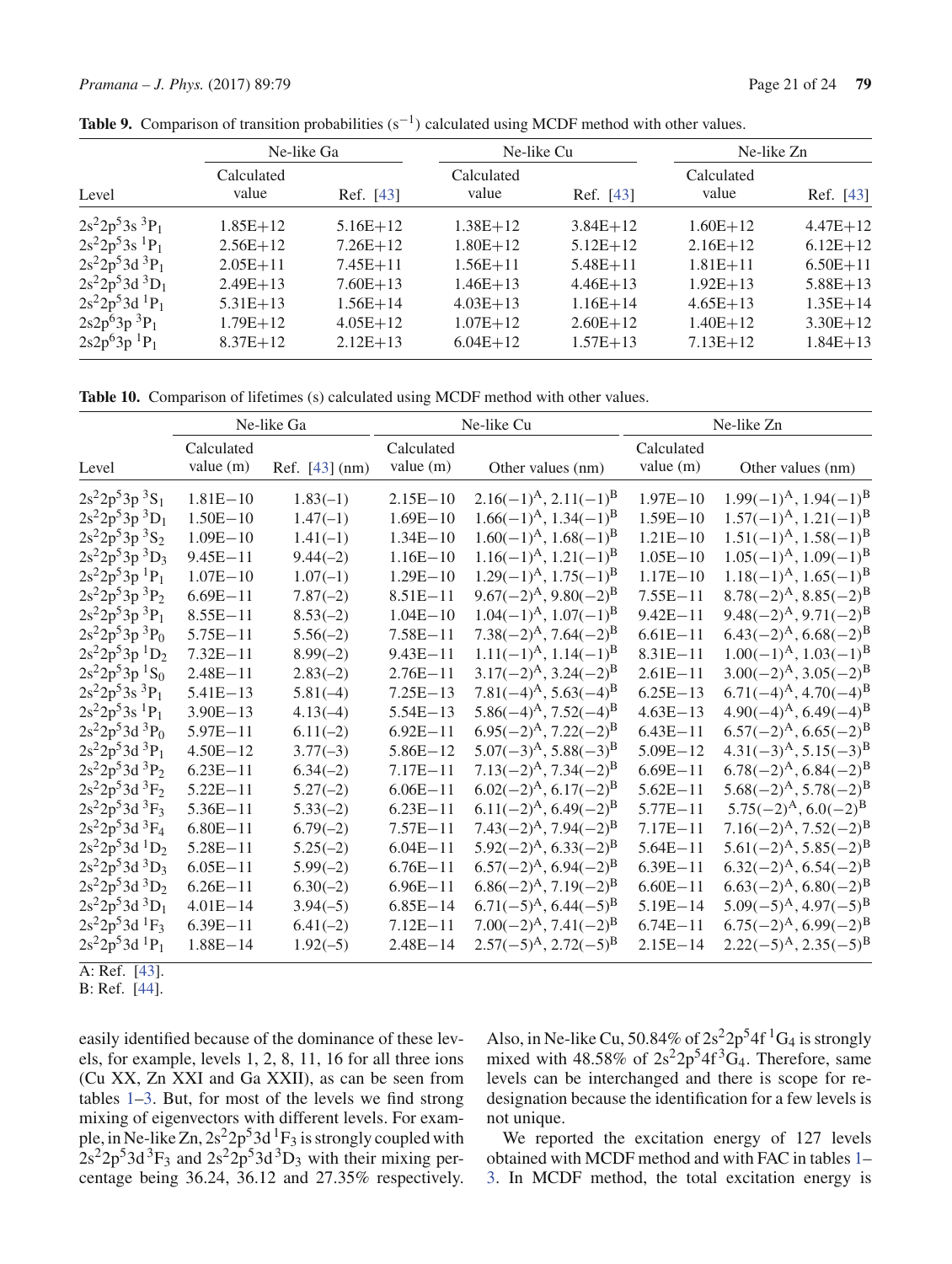obtained by adding Breit and QED corrections to Dirac– Coulomb energy. It can be seen from tables 1–3 that, Breit corrections are greater than QED corrections in magnitude and lower than Dirac–Coulomb energy by  $~0.2$  Ryd. We have also compared our energy levels calculated using MCDF and FAC with the data compiled by National Institute of Standards and Technology (NIST) [40]. We found that our MCDF are lower than NIST maximum by 0.3%, while the maximum percentage difference between NIST and FAC is 0.7% for all three ions reported in the present work. Both MCDF and FAC methods give comparable energy values. The ordering of levels is found to be generally the same except at a few places between MCDF and FAC calculations. This is because of different ways in which the central potential for radial orbitals and recoupling schemes of angular parts are calculated. As our MCDF result are very close to NIST, which is considered as a standard reference for comparison, we can state with confidence that our calculated results are reliable for Ne-like ions  $(Z = 29-31)$ . One point worth mentioning here is that we have predicted energy values for many levels, which are not listed in NIST tables.

In table 4, we have compared the energy values calculated with MCDF method with the experimental values [41,42]. For Ne-like Ga and Cu, comparison is present only for one level, i.e.  $2s^2 2p^5 3s^1 P_1$ , for which our result matches well (within 0.24%). For Ne-like Zn, for which energy values are available for  $2s^2 2p^5 3l$  ( $l = 0-2$ ) levels, we have compared experimental results [42] with our calculated MCDF results. Our calculated values agree within 0.3–2.3% with the experimental results [42], which shows the accuracy of our results.

#### 3.2 *Radiative rates*

For a transition  $i-j$  the transition probability  $A_{ji}$  (per second) and oscillator strength  $f_{ij}$  (dimensionless) are related by the following expression:

$$
f_{ij} = \frac{mc}{8n^2e^2} \lambda_{ji}^2 \frac{w_j}{w_i} A_{ji}.
$$

In the above formula, *m* and *e* represent the mass and charge of electron respectively,  $\lambda_{ji}$  is the transition wavelength in  $\dot{A}$ ,  $w_i$  and  $w_j$  are the statistical weights of the lower and upper (*i* and *j*) levels.

The line strength  $s_{ij}$  and oscillator strength  $f_{ij}$  can be related by the following relation:

For E1 transitions

$$
A_{ji} = \frac{2.0261 \times 10^{18}}{w_j \lambda_{ji}^3} S_{ij}
$$

and

$$
f_{ij} = \frac{303.75}{\lambda_{ji} w_i} S_{ij}.
$$

For M1 transitions

$$
A_{ji} = \frac{2.6974 \times 10^{13}}{w_j \lambda_{ji}^3} S_{ij}
$$

and

$$
f_{ij} = \frac{4.044 \times 10^{-3}}{\lambda_{ji} w_i} S_{ij}.
$$

For E2 transitions

$$
A_{ji} = \frac{1.1199 \times 10^{18}}{w_j \lambda_{ji}^5} S_{ij}
$$

and

$$
f_{ij} = \frac{167.89}{\lambda_{ji}^3 w_i} S_{ij}.
$$

For M2 transition

$$
A_{ji} = \frac{1.491 \times 10^{13}}{w_j \lambda_{ji}^5} S_{ij}
$$

and

$$
f_{ij} = \frac{2.236 \times 10^{-3}}{\lambda_{ji}^3 w_i} S_{ij}.
$$

In tables 5–7, we have reported the transition wavelengths (λ in Å), radiative rates (*Aji* in s−1), oscillator strengths ( $f_{ij}$ , dimensionless), line strengths ( $S_{ij}$  in a.u.) for 127 levels determined from the ground level using MCDF wave functions. We present results for electric and magnetic dipole (E1, M1) and quadrupole (E2, M2) transitions. We have presented results in length form only as length form for transition is more stable. We have also reported velocity/length. ratio of oscillator strength, which is an accuracy indicator for MCDF calculations. One can see from tables 5–7 that the velocity/length ratio is generally within 10% for most of the strong transitions ( $f \ge 0.1$ ) for all the three ions. For some transitions  $2s^22p^1S_0$ ,  $2s2p^63p^1P_1$ ,  $2s2p^63p^3P_1$ ,  $2s^22p^34f^3D_2$  etc. the velocity/length ratio is exactly one. For some weaker transition, the ratio is sometimes higher. These transitions do not affect the overall accuracy of our calculated results because they are sensitive to the mixing coefficients and go through cancellation effects. In tables 5 and 7, we have compared transition wavelength calculated using MCDF method with the transition lines compiled by NIST. Our transition wavelengths calculated using MCDF are in excellent agreement with the data compiled by NIST. The maximum error between MCDF and NIST for Ne-like Cu and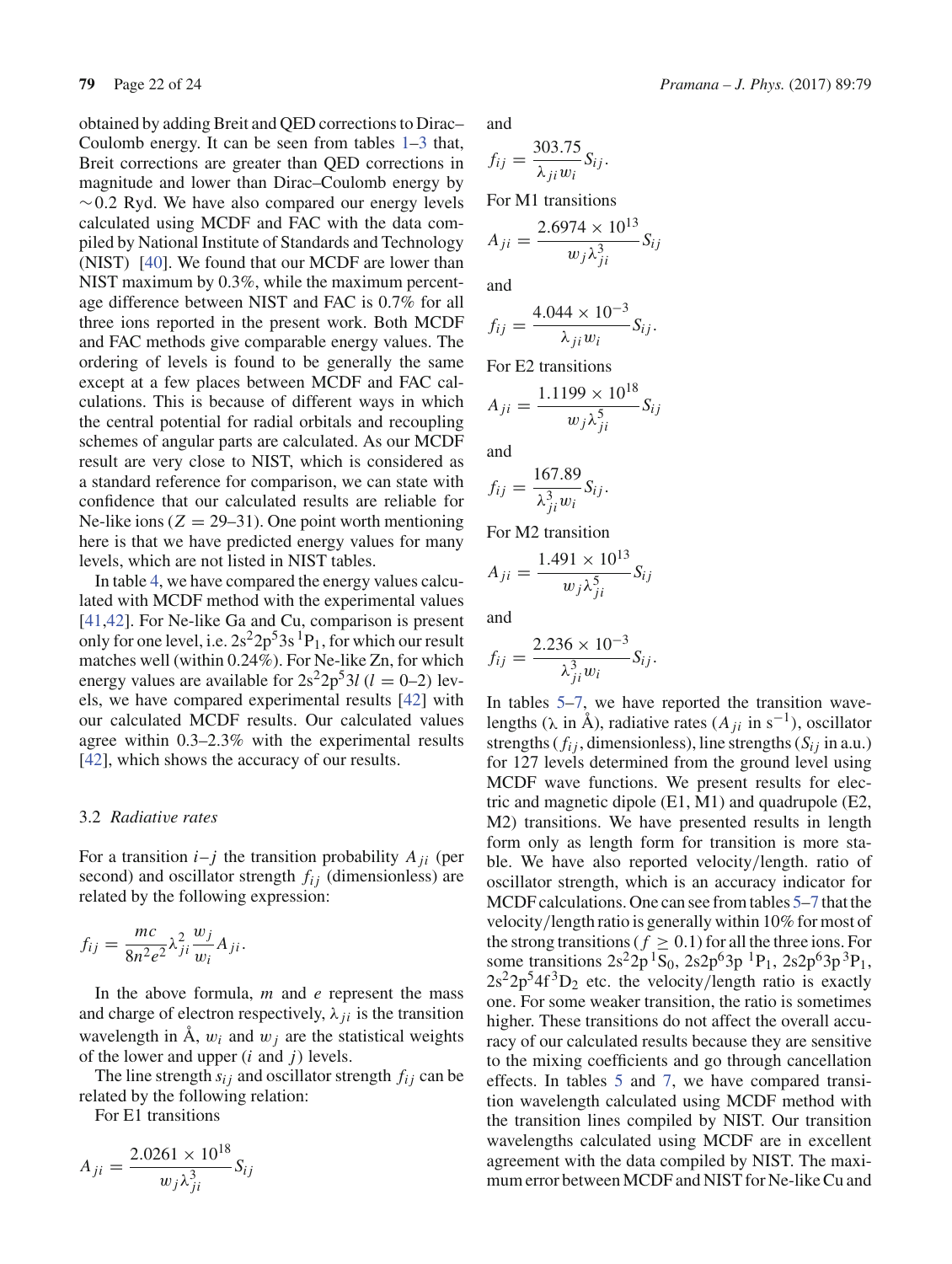Ne-like Ga are 0.24% and 0.22% respectively, except for transition  $2s^2 2p^{6} S_0 - 2s2p^6 4p^1 P_1$  in Ne-like Ga, for which the difference is 1.46%.

We have also compared the transition wavelength calculated using MCDF method with the other theoretical work [43,44] which is reported in table 8. Hibbert *et al* [43] reported results for  $2s^22p^53l$  (*l* = 0–2) level, while the results of Bhatia *et al* [42] are available only for Ne-like Zn. We observed that our transition wavelengths are in reasonable agreement with those of refs [43,44]. For some transitions, results may be different because of different types of configurations included. Our results are expected to be more reliable due to the inclusion of more and reasonable number of configurations.

In table 9, we have presented the comparison for transition probability calculated using MCDF method with the other calculated result [43]. One can view that transition probabilities for all ions are in good agreement and hence the accuracy of our results is assessed.

### **4. Lifetimes**

The lifetime  $(\tau)$  of a particular level can be defined as

$$
\tau_j = \frac{1}{\sum_i A_{ji}}.
$$

Transition probability calculations have become advanced which require relativistic effects to be included. We have calculated lifetime using all possible E1 (electric dipole), E2 (electric quadrupole), M1 (magnetic dipole) and M2 (magnetic quadrupole) transitions. In tables 1–3, we have reported the lifetime for all the excited states calculated by MCDF method for Ne-like ions  $(Z = 29-31)$ . In table 10, we have compared our calculated lifetime with the other theoretical results [43,44] presented in the literature. One can see that lifetimes for all the excited states are comparable to the previous results [43,44]. We hope that lifetime reported in the present work will be useful to experimentalists for their future work.

#### **5. Conclusion**

In this paper, energy levels, transition probabilities, oscillator strength and line strength have been calculated for E1, E2, M1, M2 transitions for Ne-like ions  $(Z = 29-31)$ . We have also reported the lifetimes for 127 fine structural levels. We have used two independent methods, namely MCDF and FAC, for our calculations. Comparisons have also been provided for energy levels, transition probability, oscillator strength and lifetimes with those available in the NIST and other experimental or theoretical results and a good agreement has been achieved. We believe that data presented in this work will be important for various fields like plasma diagnostics and astrophysics.

## **Acknowledgements**

This work has been funded by University of Delhi through innovation project SLC-306. The authors wish to acknowledge Prof. Man Mohan for suggesting this problem and for his guidance. The authors are also thankful to the Principal, Shyamlal College for providing necessary infrastructure and computation facilities required for this work.

#### **References**

- [1] J H Parkinson, *Sol. Phys.* **42**, 183 (1975)
- [2] J H Parkinson, *Astron. Astrophys.* **57**, 185 (1977)
- [3] C Jupen, *Nucl. Instrum. Methods B* **31**, 166 (1988)
- [4] P Beiersdorfer, J Clemenston, J Dunn, M F Gu, K Morris, Y Podpaly, E Wang, M Bitten, R Feder, K W Hill, D Johnson and R Barnsley, *J. Phys. B: At. Mol. Opt. Phys.* **43**, 144008 (2010)
- [5] J Nilsen, B J Macgowan, L B Dasilva and J C Moreno, *Phys. Rev. A* **48**, 4682 (1993)
- [6] H G Berry, J Desesquelles, K T Cheng and R M Schectman, *Phys. Rev. A* **18**, 546 (1978)
- [7] J P Buchet, M C Buchet-Poulizac and P Ceyzcriat, *Phys. Lett. A* **77**, 424 (1980)
- [8] E Trabert, *Z. Phys. A* **319**, 25 (1984)
- [9] E Trabert and C Jupen, *Phys. Scr.* **30**, 586 (1987)
- [10] M Westerlind *et al*, *Phys. Scr.* **38**, 821 (1988)
- [11] M Westerlind, L Engstorm, P Bengstsson and L J Curtis, *Phys. Rev. A* **45**, 6198 (1992)
- [12] N Nakamura, D Kato and S Ohtani, *Phys. Rev. A* **61**, 052510 (2000)
- [13] G Yuon *et al*, *Phys. Scr.* **53**, 197 (1996)
- [14] P Beiersdorfer *et al*, *Phys. Rev. A* **41**, 3453 (1990)
- [15] D D Dietrich *et al*, *Phys. Rev. A* **41**, 1450 (1990)
- [16] C F Fischer and G Tachiev, *At. Mol. Nucl. Data Tables* **87**, 1 (2004)
- [17] G X Chen, A K Pradhan and W Eissner, *J. Phys. B: At. Mol. Opt. Phys.* **36**, 453 (2003)
- [18] S N Nahar, W Eissner, G X Chen and A K Pradhan, *Astron. Astrophys.* **408**, 789 (2003)
- [19] P Quinet, T Gorlia and E Biemont, *Phys. Scr.* **44**, 164 (1991)
- [20] C Z Dong, L Y Xie, X X Zhou, X W Ma and S Fritzsche, *Hyperfine Interact.* **146**, 161 (2003)
- [21] I M Savukov, *J. Phys. B: At. Mol. Opt. Phys.* **36**, 4789 (2003)
- [22] E P Inanova and A V Gulov, *At. Data Nucl. Data Tables* **49**, 1 (1991)